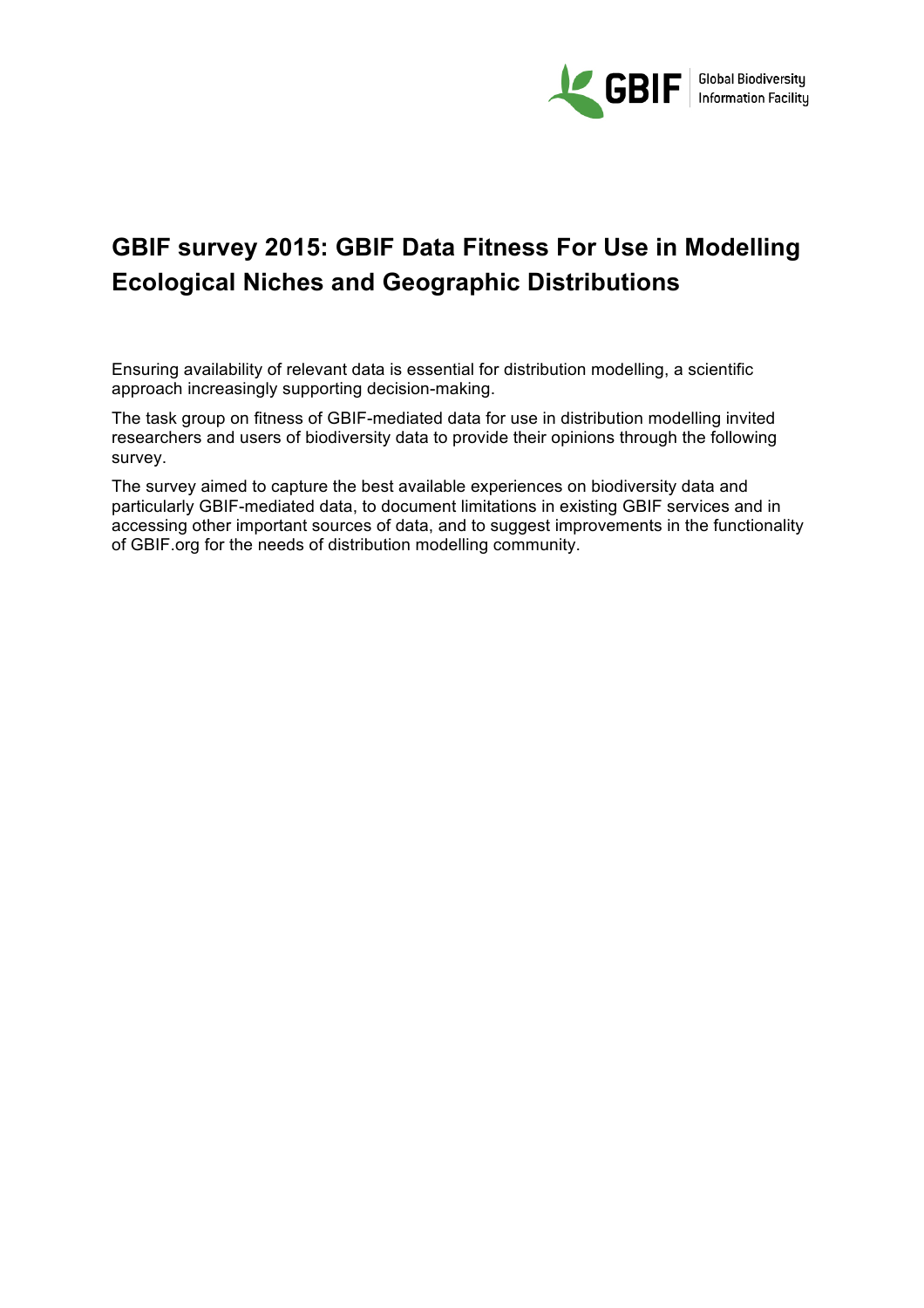## Q4 How often do you, personally or with immediate colleagues, use GBIF.org to access data, on average?



| <b>Answer Choices</b> | <b>Responses</b> |
|-----------------------|------------------|
| Weekly                | 14.29%<br>18     |
| Monthly               | 34.92%<br>44     |
| Yearly                | 40.48%<br>51     |
| Seldom or never       | 10.32%<br>13     |
| <b>Total</b>          | 126              |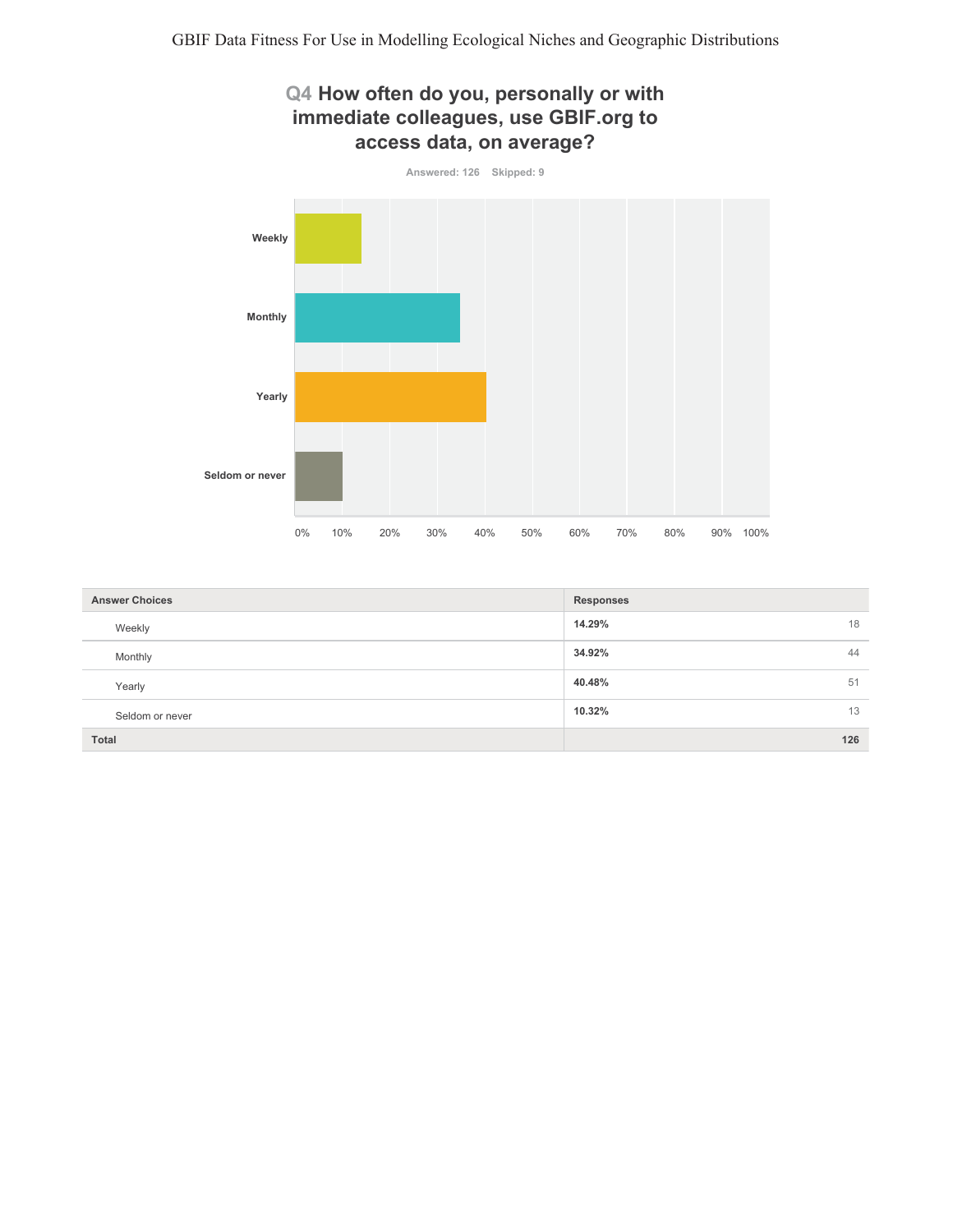## Q5 Please select which of the following you consider the three main problems with the GBIF.org interface (as opposed to the data)?



| <b>Answer Choices</b>                                         | <b>Responses</b> |    |
|---------------------------------------------------------------|------------------|----|
| Interface is not easy to use                                  | 34.09%           | 30 |
| Interface does not allow me to download all the fields I want | 27.27%           | 24 |
| Interface lacks easy-to-use exploratory tools                 | 55.68%           | 49 |
| Interface requires registering                                | 27.27%           | 24 |
| Limited number of download formats                            | 25.00%           | 22 |
| Slow interface, or low throughput interface                   | 28.41%           | 25 |
| <b>Total Respondents: 88</b>                                  |                  |    |

| # | Other (or comments)                                                                                                        | Date               |
|---|----------------------------------------------------------------------------------------------------------------------------|--------------------|
|   | l think the new GBIF is very poorly designed, and the "old" GBIF (data.gbif.org) was preferable, though still flawed.      | 10/13/2015 5:11 PM |
|   | No friendly output of filtered results of a search query, ir order to allow further analysis                               | 9/16/2015 12:14 AM |
| 3 | batch download based on species list is missing                                                                            | 9/15/2015 7:15 AM  |
|   | Often a confusing and clumsy way of feature and data presentation; we want get at the data the most; not more not<br>less. | 9/9/2015 1:13 AM   |
| 5 | Poor explanation of fields and (even more importantly) of metadata                                                         | 9/8/2015 8:08 PM   |
| 6 | Even in simple download formats such as .csv the data is not arranged clearly which makes sorting out difficult            | 9/8/2015 10:23 AM  |
|   | download CSV file was not formatted as CSV                                                                                 | 9/7/2015 1:11 AM   |
| 8 | usually use the API but not the website                                                                                    | 9/4/2015 11:42 PM  |
| 9 | JSON output is not the easiest way to handle data; a SQL object would be better                                            | 9/4/2015 9:09 PM   |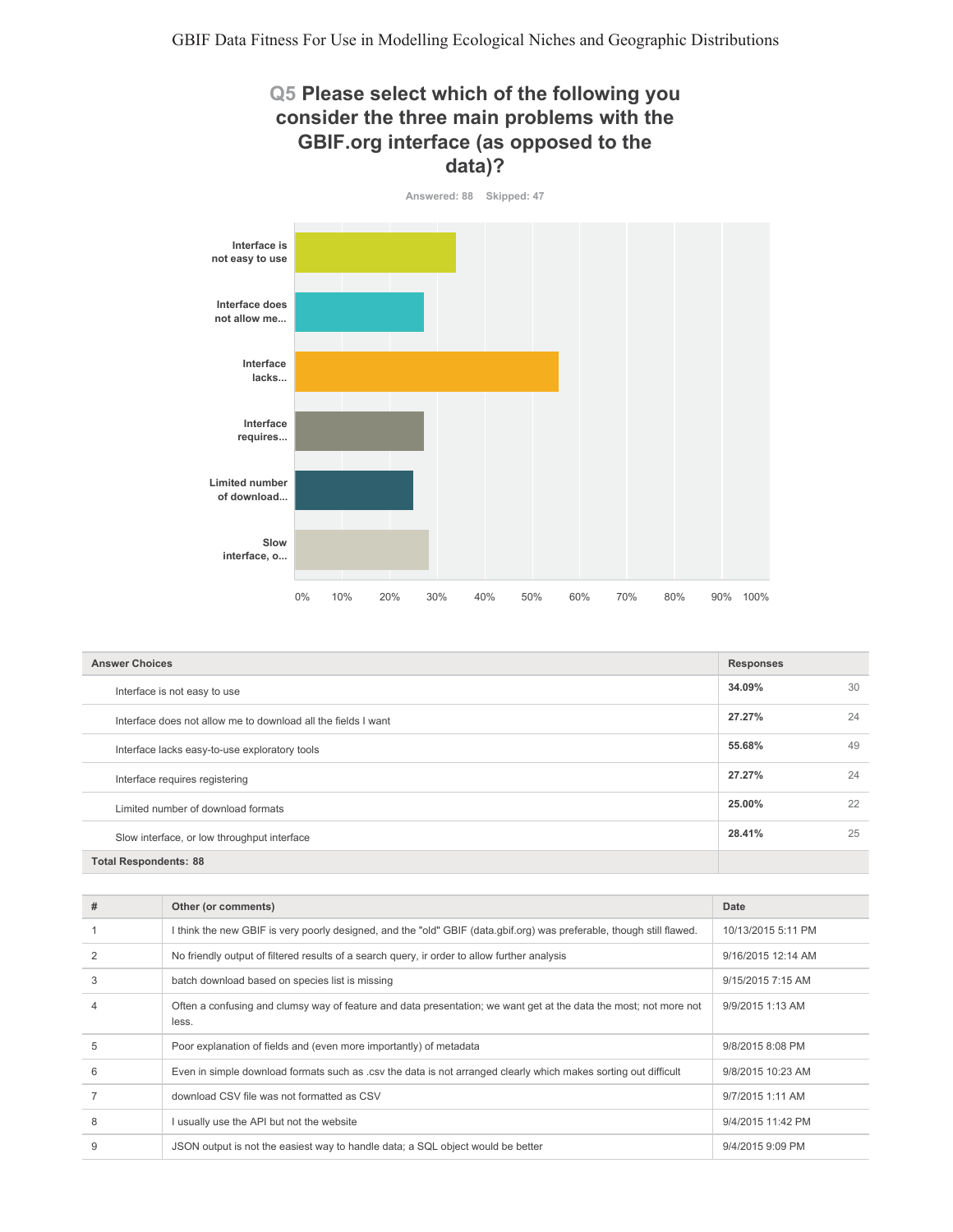| 10 | I have no problems with the intrerface.                                                                                                           | 9/4/2015 6:26 PM  |
|----|---------------------------------------------------------------------------------------------------------------------------------------------------|-------------------|
| 11 | interface does not allow downloads for multiple species at the same time                                                                          | 9/4/2015 5:56 PM  |
| 12 | Limted number of records to download at the time                                                                                                  | 9/4/2015 5:31 PM  |
| 13 | Limited amount of records to download directly from the GBIF.org interface                                                                        | 9/4/2015 5:09 PM  |
| 14 | Data quality hard to verify                                                                                                                       | 9/4/2015 4:33 PM  |
| 15 | Prefer API access via for instance spocc --> https://cran.r-project.org/web/packages/spocc/index.html                                             | 9/4/2015 1:44 PM  |
| 16 | Can struggle to find how to download the data, not just view it and it does not tell you that you must be logged in to<br>download data.          | 9/4/2015 12:17 PM |
| 17 | I find the current format of defaulting to all species first is a little annoying, preferred the older interface even though<br>was less stylish! | 9/4/2015 12:00 PM |
| 18 | I could be wrong, but I don't believe there is a (easy) way to download data given a list of species.                                             | 8/5/2015 7:20 PM  |
| 19 | typically is my students or staff who interact with the site; I work with them to identify questions and methods that<br>use/exploit GBIF         | 7/29/2015 6:05 PM |
| 20 | Limitation in the number of records you can download at once. Lost of cellid field in rest services in recent update.                             | 7/13/2015 4:18 PM |
| 21 | Interface seems to lack visualization tools for record sets                                                                                       | 7/13/2015 2:53 PM |
| 22 | I think the interface is easy! But the download format for CSV has changed. This is confusing. It says it is CSV but<br>tt is really isnt         | 7/12/2015 6:17 AM |
| 23 | I actually think it is pretty good! Sure, I'd like it to be quicker but not a big deal.                                                           | 7/9/2015 11:53 PM |
| 24 | Interface does not allow me to choice which fields to download                                                                                    | 7/8/2015 4:46 PM  |
| 25 | the new interface is good                                                                                                                         | 7/8/2015 10:59 AM |
| 26 | I use the api (via R) to download data                                                                                                            | 7/7/2015 10:41 PM |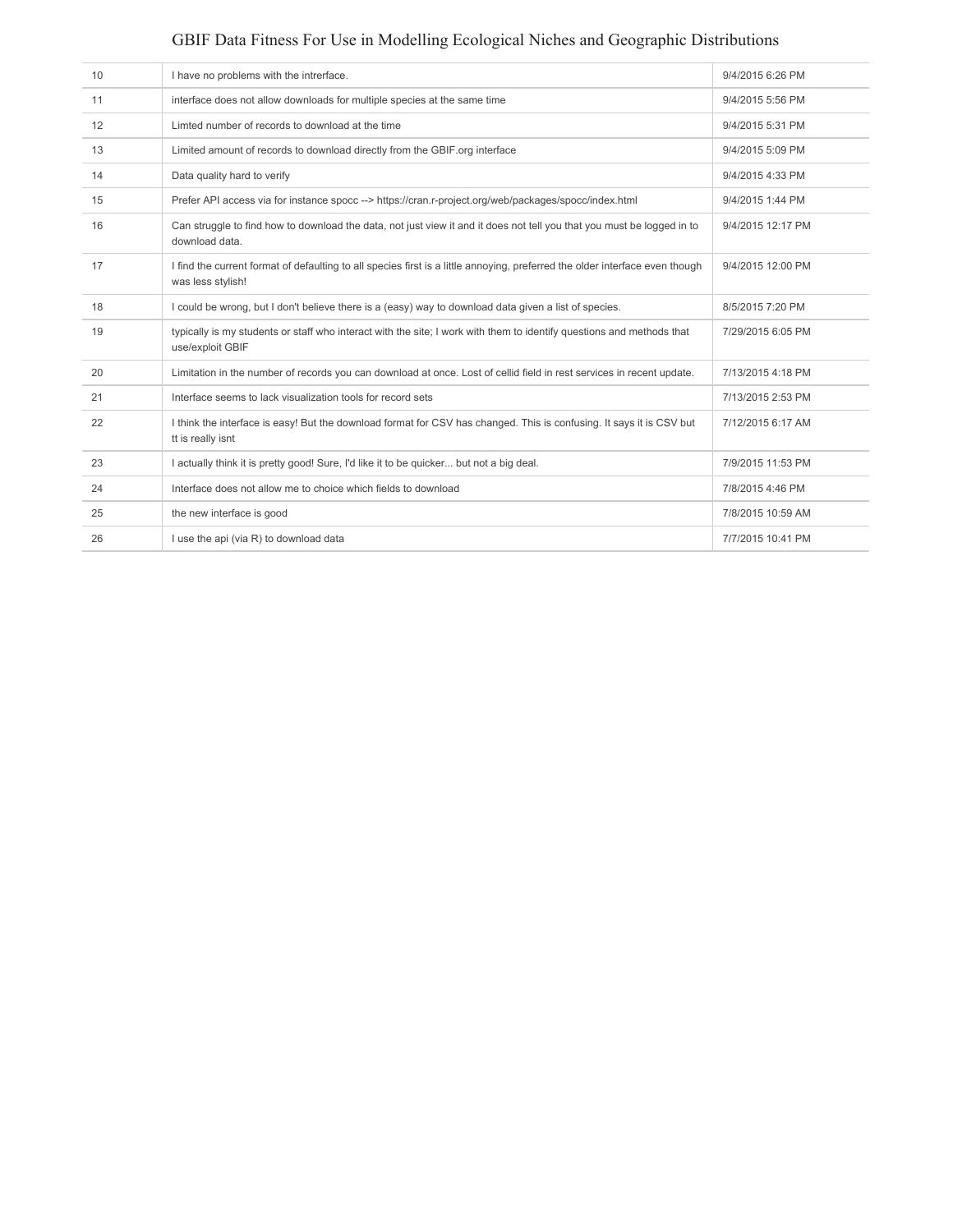## Q6 Please select which of the following you consider the three main problems the data itself have, from a practical point of view?



| <b>Answer Choices</b>                                                                            |        |    |
|--------------------------------------------------------------------------------------------------|--------|----|
| The data have very few problems                                                                  | 6.42%  |    |
| Taxonomic problems (wrong identification)                                                        | 40.37% | 44 |
| Nomenclatural problems (synonyms, obsolete taxonomy, associations to multiple higher categories) | 45.87% | 50 |
| Georeferencing problems (faulty/imprecise/coarse/non-existent)                                   | 77.98% | 85 |
| Redundancy problems (multiple records with same basic info/record batches)                       | 44.04% | 48 |
| Biases in the data (please specify below)                                                        | 25.69% | 28 |
| <b>Total Respondents: 109</b>                                                                    |        |    |

| # | Other (or comments)                                                                                                                                                                                                                  | Date                |
|---|--------------------------------------------------------------------------------------------------------------------------------------------------------------------------------------------------------------------------------------|---------------------|
|   | Fisheries related data sometimes reported on land                                                                                                                                                                                    | 10/22/2015 12:38 PM |
|   | No quality control, e.g. Records/specimens from zoos lead to US records for tigers                                                                                                                                                   | 10/19/2015 3:40 PM  |
| 3 | It was difficult to prioritise these. The biases in the data seem to be one of the biggest challenges I face now. Data<br>from many ecosystem monitoring programs outside e.g. the EU or North America are not integrated into GBIF. | 10/18/2015 9:52 AM  |
|   | Incomplete sampling or incomplete consolidation of existing data                                                                                                                                                                     | 10/13/2015 5:11 PM  |
| 5 | risk that people confuse observation and specimen data                                                                                                                                                                               | 10/2/2015 3:17 AM   |
| 6 | No way to fix mistakes so things I improve in my download never get into the main GBIF data. Also the data are<br>heavily weighted toward birds.                                                                                     | 9/23/2015 11:28 PM  |
|   | Spatial coverage gaps, missing information in some fields,                                                                                                                                                                           | 9/16/2015 12:14 AM  |
| 8 | Data usually suffres from strong geographical biases with large gaps within a species range                                                                                                                                          | 9/15/2015 4:00 PM   |
|   | geographic gaps, taxonomic incompleteness                                                                                                                                                                                            | 9/11/2015 8:42 PM   |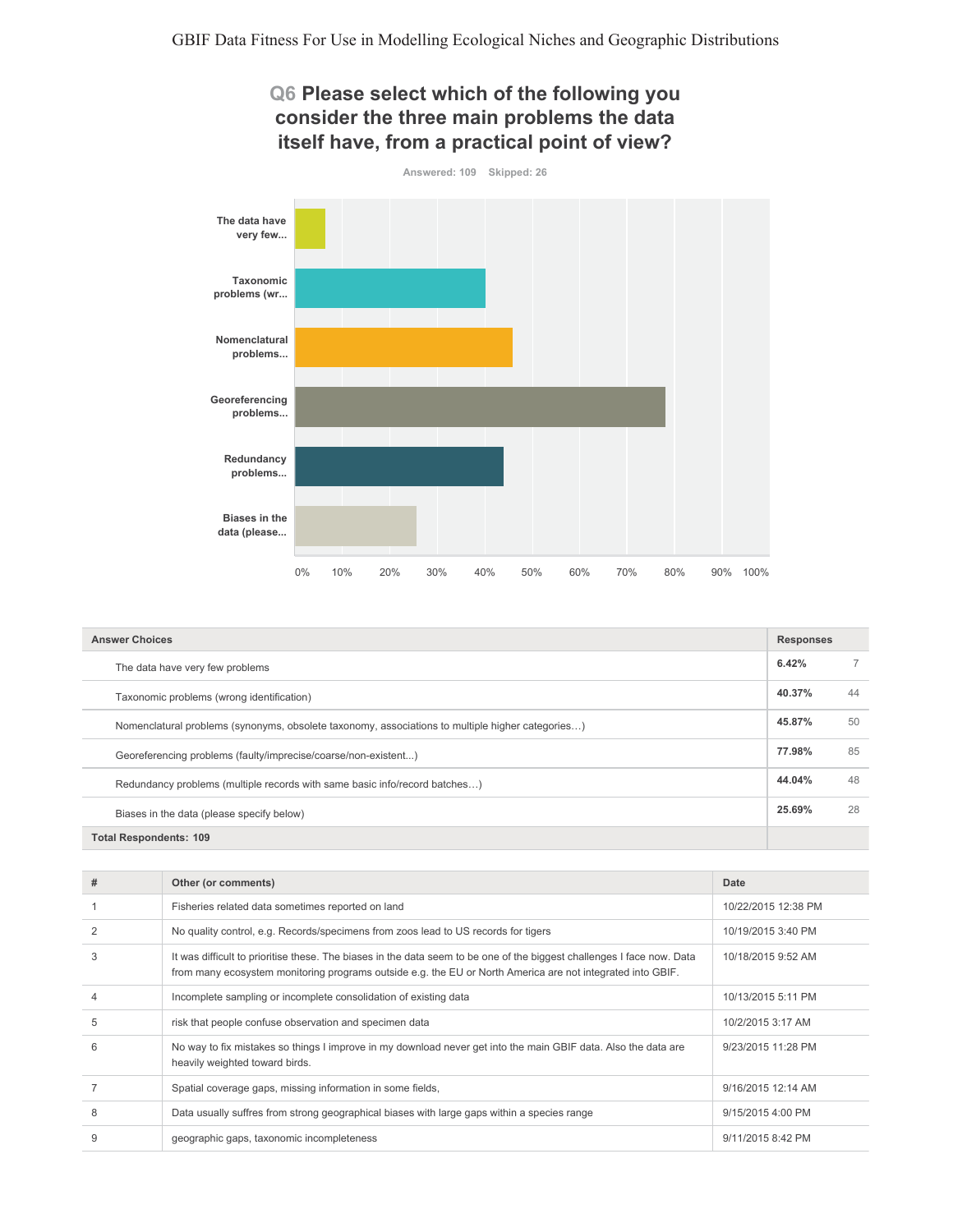| 10 | Depends on the application. One can say the data have 60% error, but it's NOT a GBIF problem and never should<br>be. Provider's fault, and state of western science and how interpreted and used !                                                                                                                                                                                                                                                                                                                                                                                                                                                                                                                                                                             | 9/9/2015 1:13 AM   |
|----|--------------------------------------------------------------------------------------------------------------------------------------------------------------------------------------------------------------------------------------------------------------------------------------------------------------------------------------------------------------------------------------------------------------------------------------------------------------------------------------------------------------------------------------------------------------------------------------------------------------------------------------------------------------------------------------------------------------------------------------------------------------------------------|--------------------|
| 11 | Biases in all possible dimensions                                                                                                                                                                                                                                                                                                                                                                                                                                                                                                                                                                                                                                                                                                                                              | 9/8/2015 8:08 PM   |
| 12 | Epistemic problems. Do the data represent established populations or transient.                                                                                                                                                                                                                                                                                                                                                                                                                                                                                                                                                                                                                                                                                                | 9/6/2015 2:03 AM   |
| 13 | problem when uploading the data from source. For ex. I couldnt find my own collections until I noticed they were<br>labeled as collected by the data manager.                                                                                                                                                                                                                                                                                                                                                                                                                                                                                                                                                                                                                  | 9/4/2015 9:15 PM   |
| 14 | spec.s ex ornamental plantings                                                                                                                                                                                                                                                                                                                                                                                                                                                                                                                                                                                                                                                                                                                                                 | 9/4/2015 8:31 PM   |
| 15 | Data is biased to only few collections, which corresponds with lack of data for many World regions.                                                                                                                                                                                                                                                                                                                                                                                                                                                                                                                                                                                                                                                                            | 9/4/2015 7:46 PM   |
| 16 | Outdated data (not completely synced with the original datasets)                                                                                                                                                                                                                                                                                                                                                                                                                                                                                                                                                                                                                                                                                                               | 9/4/2015 5:09 PM   |
| 17 | resolution/accuracy of the data is not always shown                                                                                                                                                                                                                                                                                                                                                                                                                                                                                                                                                                                                                                                                                                                            | 9/4/2015 4:50 PM   |
| 18 | well known and described geographic biases                                                                                                                                                                                                                                                                                                                                                                                                                                                                                                                                                                                                                                                                                                                                     | 9/4/2015 2:47 PM   |
| 19 | Temporal biases! Distinction between real survey occurence data and "atlas" or mapping results                                                                                                                                                                                                                                                                                                                                                                                                                                                                                                                                                                                                                                                                                 | 9/4/2015 1:44 PM   |
| 20 | sampling bias is obviously a big problem with all of these data but an experienced researcher should know to<br>carefully examine the data before use                                                                                                                                                                                                                                                                                                                                                                                                                                                                                                                                                                                                                          | 9/4/2015 12:00 PM  |
| 21 | The data often has no metadata regarding the date or publisher. The data is spatially biased (e.g. better monitoring<br>programs in some countries)                                                                                                                                                                                                                                                                                                                                                                                                                                                                                                                                                                                                                            | 9/4/2015 11:00 AM  |
| 22 | Biases in taxonomic and geographic sampling                                                                                                                                                                                                                                                                                                                                                                                                                                                                                                                                                                                                                                                                                                                                    | 8/13/2015 12:57 PM |
| 23 | Very little data from ecosytem monitoring programs make it into GBIF. If these data were more typically included,<br>they could contribute to understanding e.g. biotic interactions. Data from extreme envinroments (e.g. the Arctic at a<br>circumpolar scale-- see CAFF's Circumpolar Biodiversity Monitoring Program, or the SCANNET program) from the<br>edges of species' ranges are often underrepresented or missing in GBIF, though the data may be available<br>(completely or in part) from other publicly available ecosystem monitoring data portals, or directly from institutions<br>that collect and manage the data. Such data would be wonderful to include as they would help refine the shape of<br>species' response curves for improved prediction, etc. | 7/29/2015 6:55 PM  |
| 24 | usually a wish for more points or more complete coverage of a species' range                                                                                                                                                                                                                                                                                                                                                                                                                                                                                                                                                                                                                                                                                                   | 7/29/2015 6:05 PM  |
| 25 | For plants with several duplicate specimens, different determinations can be often found                                                                                                                                                                                                                                                                                                                                                                                                                                                                                                                                                                                                                                                                                       | 7/29/2015 5:09 PM  |
| 26 | The spatial and temporal coverages are patchy. The data has been mobilsed opportunisticly, and not in a planned<br>process.                                                                                                                                                                                                                                                                                                                                                                                                                                                                                                                                                                                                                                                    | 7/27/2015 1:31 PM  |
| 27 | I think the nomenclature problems are well addressed in gbif. The biggest "problem" is that more and more data<br>are being included that are from citizen scientists and may be misidentified or mislocated. It is more onus on the<br>analyst to screen the data. On the other hand if you leave these adta out you may have a very biased sample<br>based only on vouchered specimens                                                                                                                                                                                                                                                                                                                                                                                       | 7/12/2015 6:17 AM  |
| 28 | Spatial biases are the biggest problem, and related to this is simply the incompleteness of the data (for many<br>species we may know there are more data but they are not in the system).                                                                                                                                                                                                                                                                                                                                                                                                                                                                                                                                                                                     | 7/9/2015 11:53 PM  |
| 29 | we have no idea about the completeness of the data and how the data is representative of species' distributions.<br>The lack of precision (accuracy) associated with coordinates for most records is a the second main problem.                                                                                                                                                                                                                                                                                                                                                                                                                                                                                                                                                | 7/8/2015 10:59 AM  |
| 30 | Biases stem from the very nature of the aggregation of data. Ensuring data usability for ecological or modelling<br>purposes may require prior modelling of the representativity of the data. Analysis of distribution patterns in the data<br>itself may be key to understand, and eventually compensate, such representativity biases.                                                                                                                                                                                                                                                                                                                                                                                                                                       | 7/8/2015 1:02 AM   |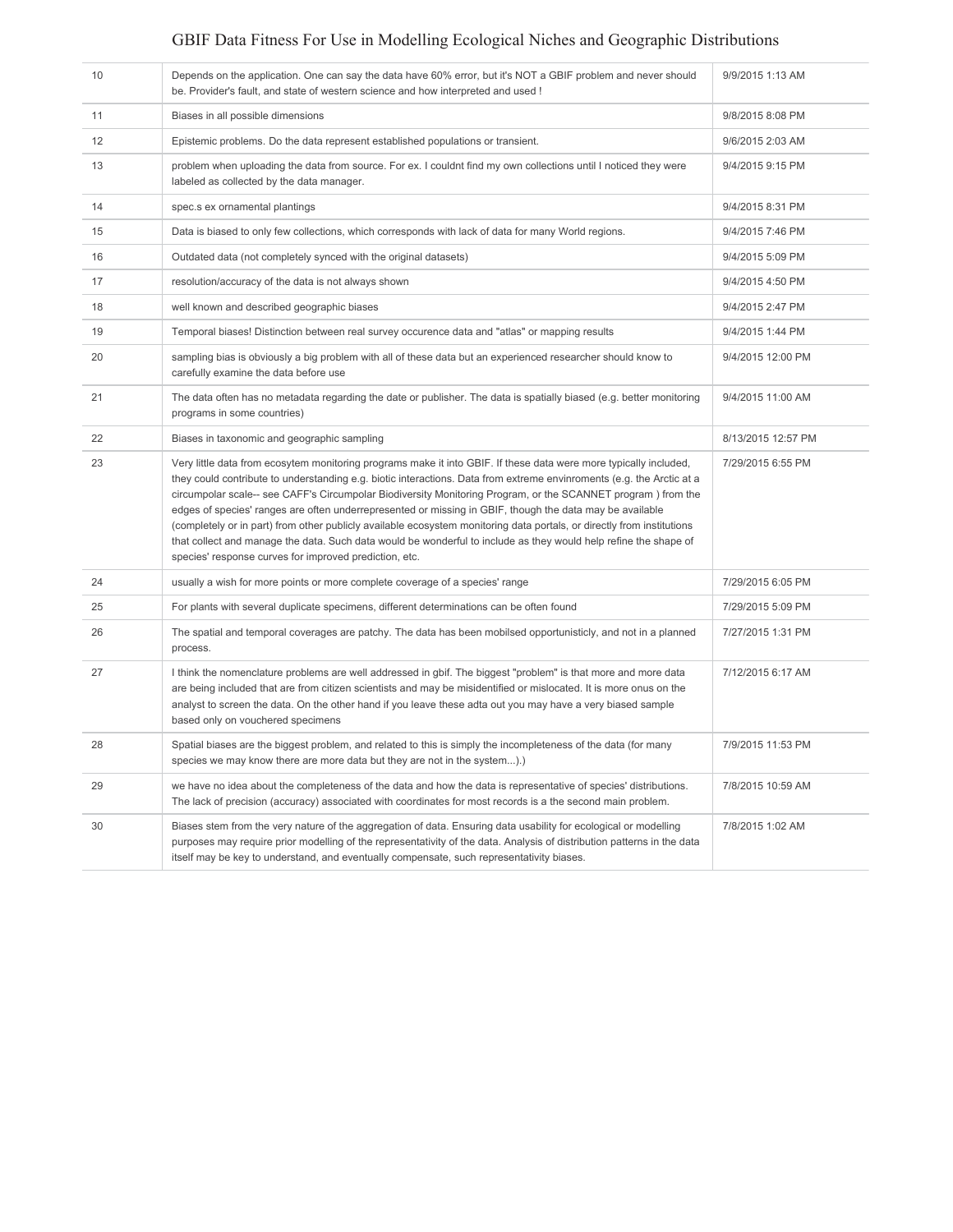



| <b>Answer Choices</b>                                   | <b>Responses</b> |    |
|---------------------------------------------------------|------------------|----|
| most of the data elements                               | 19.27%           | 21 |
| taxonomic field (name, higher categories) name          | 58.72%           | 64 |
| georeference                                            | 88.07%           | 96 |
| date                                                    | 46.79%           | 51 |
| "precision" records describing data or name reliability | 26.61%           | 29 |
| <b>Total Respondents: 109</b>                           |                  |    |

| # | Other (or comments)                                                    | Date              |
|---|------------------------------------------------------------------------|-------------------|
|   | provider                                                               | 9/9/2015 1:13 AM  |
|   | identifier and location                                                | 9/4/2015 9:15 PM  |
|   | Ecological data like plant host, vegetation, etc.                      | 9/4/2015 8:13 PM  |
| 4 | description data for removing planted specimens                        | 9/4/2015 12:00 PM |
| 5 | the more info the better!                                              | 7/9/2015 11:53 PM |
| 6 | I would use taxonomy and date if the data was complete and/or reliable | 7/8/2015 10:59 AM |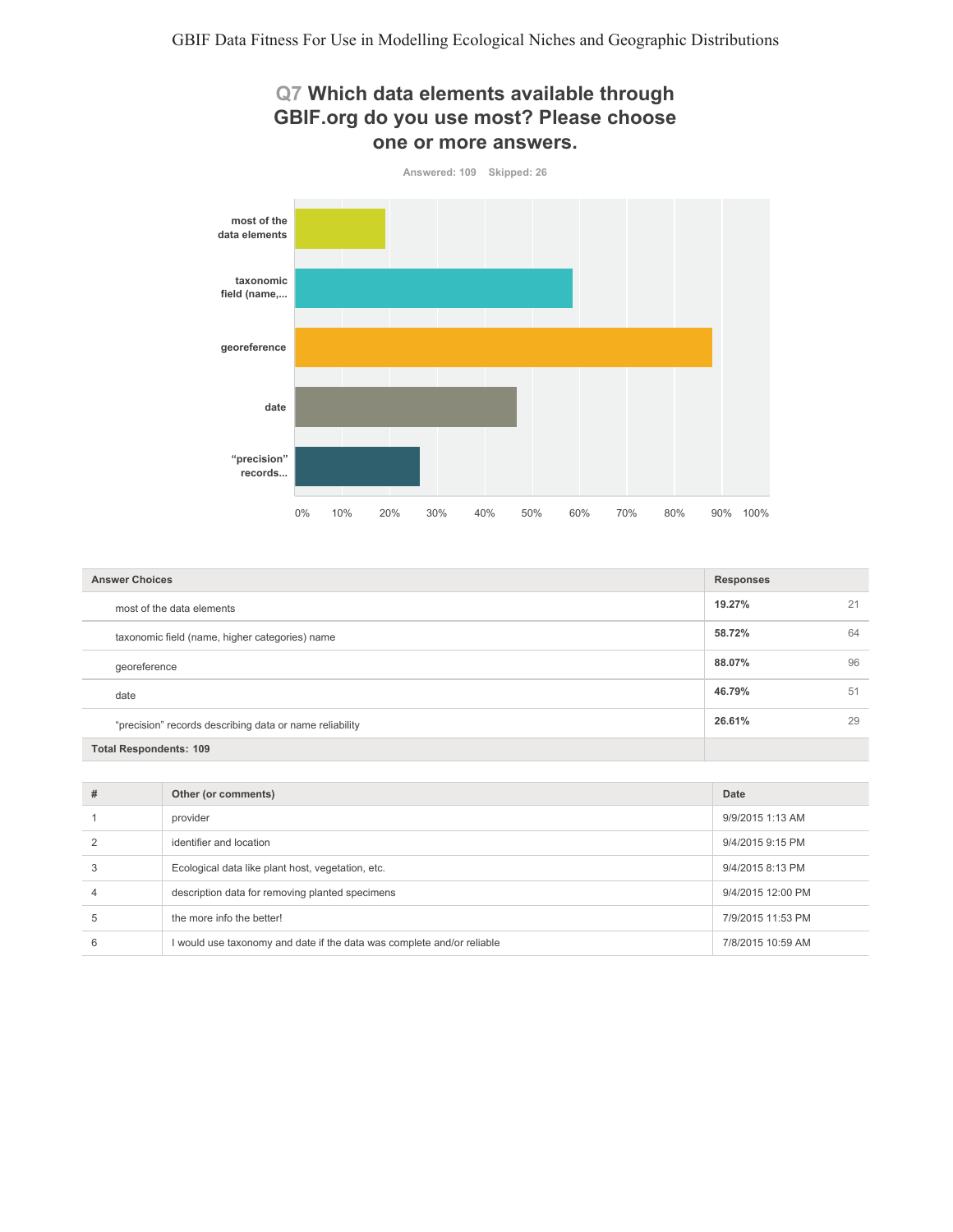

#### Q8 How do you access the records?

| <b>Answer Choices</b>                                                                  |        |    |
|----------------------------------------------------------------------------------------|--------|----|
| From www.gbif.org                                                                      | 81.65% | 89 |
| Using the GBIF API (web services)                                                      | 11.01% | 12 |
| Using the GBIF API through some 3rd party library (e.g. the R client)                  | 37.61% | 41 |
| I use GBIF to locate datasets of interest and then approach the data provider directly | 1.83%  |    |
| Total Respondents: 109                                                                 |        |    |

#### $\#$ Other (or comments) Date  $\overline{1}$ Fishbase 10/22/2015 12:38 PM  $\overline{c}$ rgbif 9/4/2015 9:15 PM  $\mathbf{3}$ I have experienced that for example that not all of the ICES.org dataset, which is an important source of marine 7/29/2015 6:55 PM data, is included in the GBIF dataset  $\overline{4}$ rgibif 7/19/2015 10:17 PM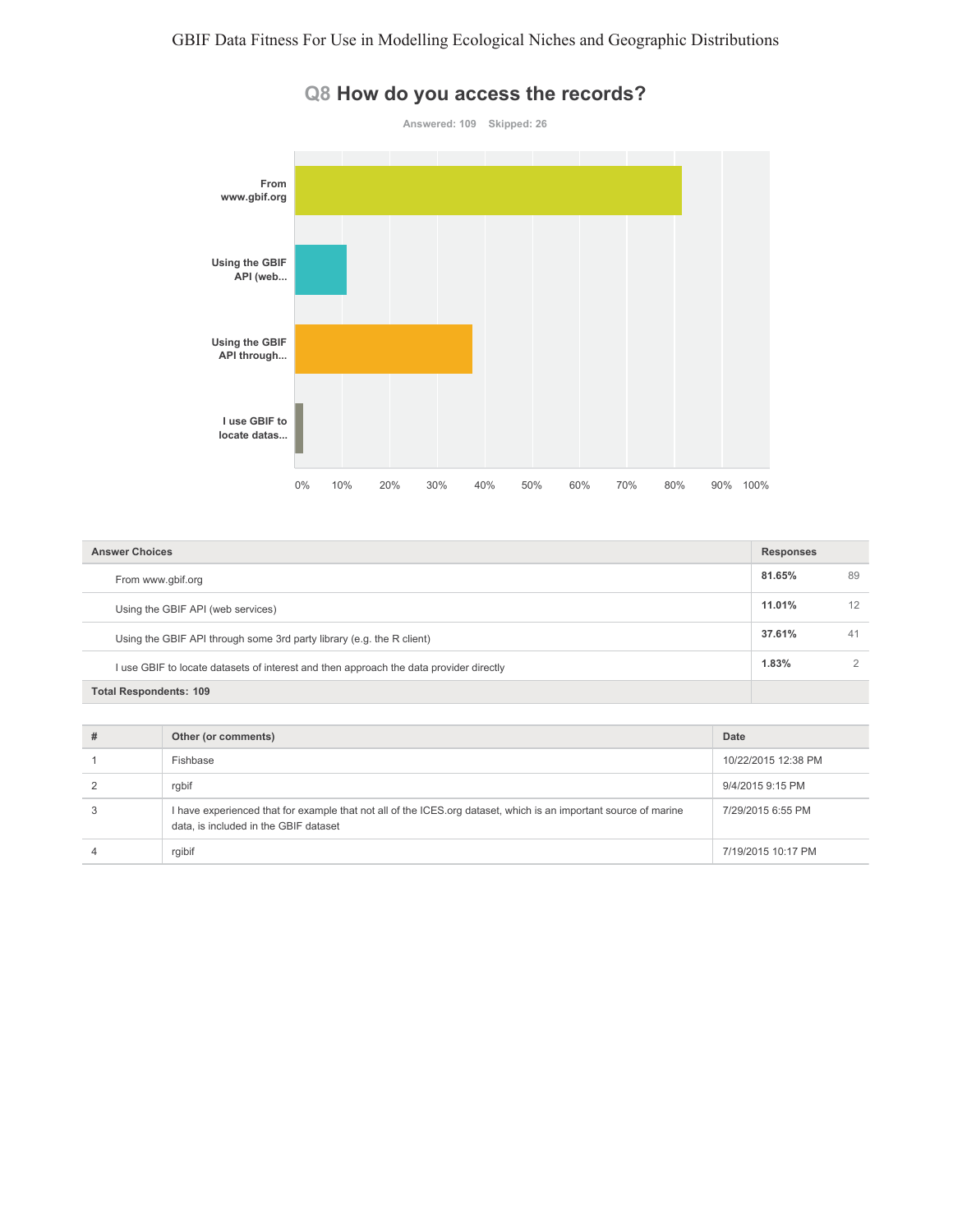Q9 GBIF currently offers record download which can result in large volumes of data. GBIF could offer services that help reduce this volume by projecting records onto a grid size of your choosing, and then return metrics per grid, or a few representative records for each grid cell, which would result in more easily manageable data volumes but at the cost of determining the provenance of the data. Is this something that you would use if implemented?



| <b>Answer Choices</b> | <b>Responses</b> |
|-----------------------|------------------|
| Yes                   | 28.44%<br>31     |
| Possibly              | 39<br>35.78%     |
| Unlikely              | 27<br>24.77%     |
| No                    | 12<br>11.01%     |
| Total                 | 109              |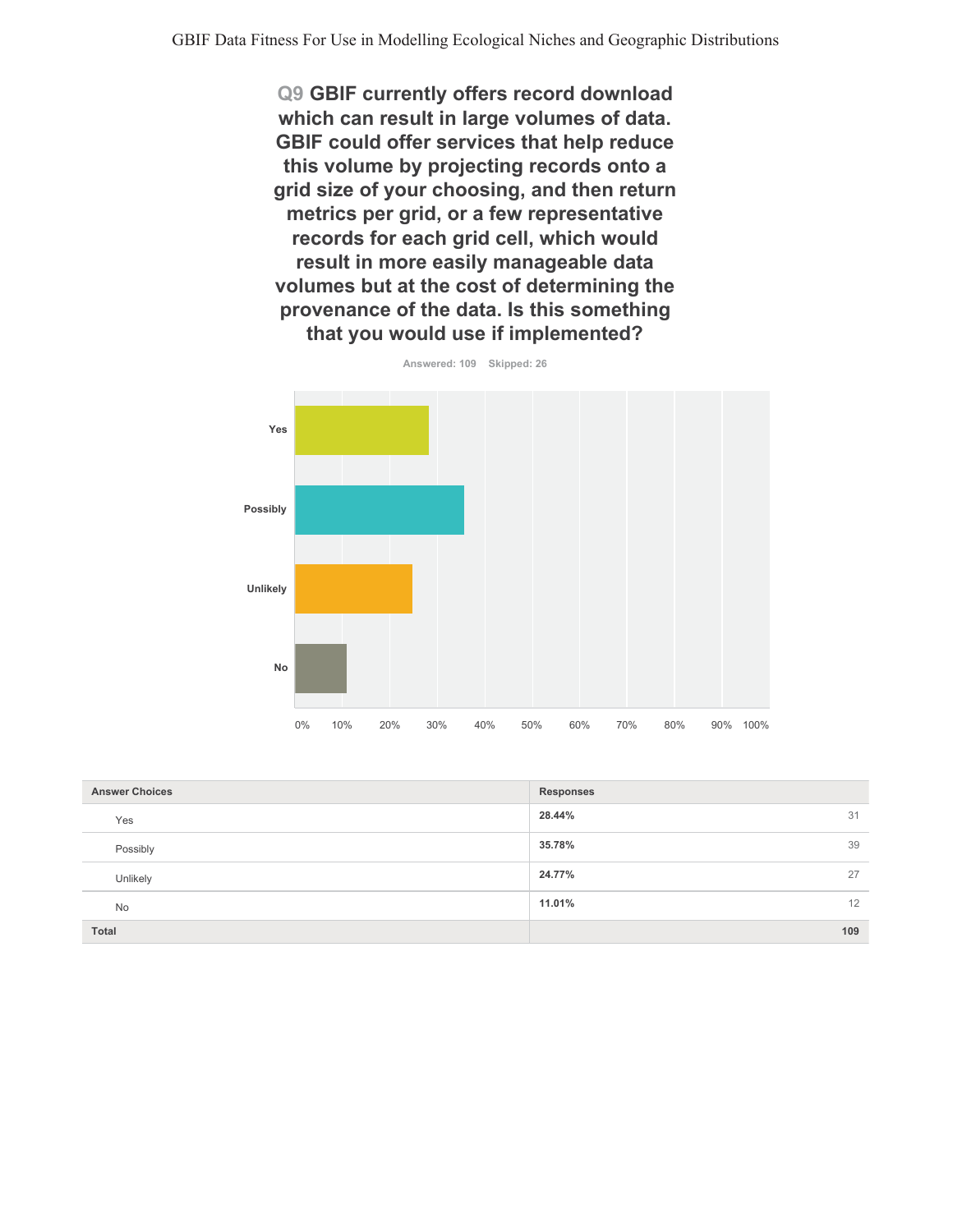

## Q10 You answered "Seldom or never" in Q4, this is because:

| <b>Answer Choices</b>                                                                                  |        | <b>Responses</b> |  |
|--------------------------------------------------------------------------------------------------------|--------|------------------|--|
| I do not use occurrence data in my research                                                            | 14.75% | 9                |  |
| I use occurrence data, but I find GBIF.org difficult or cumbersome                                     | 24.59% | 15               |  |
| I use occurrence data, but I find the data that GBIF serves to be of low/heterogeneous/unknown quality | 60.66% | 37               |  |
| Total                                                                                                  |        | 61               |  |

| #              | Please elaborate on your problems                                                                                                                                                                                                                                              | Date                |
|----------------|--------------------------------------------------------------------------------------------------------------------------------------------------------------------------------------------------------------------------------------------------------------------------------|---------------------|
|                | I only recently discovered this as a source, I plan on exploring it further in the future                                                                                                                                                                                      | 11/2/2015 8:54 PM   |
| $\overline{2}$ | For invertebrates the data is generally extremely scarce and of low quality, including numerous errors in taxonomy,<br>georeferrencing, etc.                                                                                                                                   | 10/22/2015 3:51 PM  |
| 3              | I use sometimes ("yearly"), but through other platforms (fishbase) as i find GBIF to be not very marine friendly in<br>terms of number of species available                                                                                                                    | 10/22/2015 12:39 PM |
| 4              | So far in my research, I have been able to access the GBIF datasets I required through alternative portals offering<br>improved exploratory capabilities and quality checks (e.g. VertNet, http://vertnet.org/; Holos,<br>https://holos.berkeley.edu/)                         | 10/19/2015 3:44 PM  |
| 5              | I have little information on GBIF data quality; therefore, I refrain from using it in my primary research.                                                                                                                                                                     | 10/15/2015 8:23 PM  |
| 6              | I didn't answer "Seldom or never" I answered "yearly". These kinds of problems are exactly why I am very<br>unimpressed with GBIF as a service.                                                                                                                                | 10/13/2015 5:12 PM  |
| 7              | I actually use occurrence data weekly. I do not know why it is saying I answered it "seldom or never." I do<br>georeference all data on my own using GeoLocate because I have found that most georeferenced data in GBIF<br>has unknown uncertainty or inaccurate coordinates. | 10/13/2015 2:54 AM  |
| 8              | I like to try to focus on small areas (landscapes) and the data available on GBIF is sparse.                                                                                                                                                                                   | 10/12/2015 6:11 PM  |
| 9              | Maybe these problems are more frequent in the Mediterranean context                                                                                                                                                                                                            | 10/9/2015 6:36 PM   |
| 10             | I only use GBIF for specific projects and I only work on a few. I download what I want and then it takes a while to<br>analyze it. So I only use it about once a month.                                                                                                        | 9/23/2015 11:29 PM  |
| 11             | I answered "Yearly", not "Seldom or never". Anyway, often the data provided by GBIF is scarce or incomplete at<br>the regional extent, which is often what I need for my research. Therefore, I usually contact directly with specific<br>data providers.                      | 9/15/2015 5:00 PM   |
| 12             | I answered "monthly". I frequently use occurrence data and GBIF is one of my main sources                                                                                                                                                                                      | 9/15/2015 4:01 PM   |
| 13             | I use occurrence data but have never heard of GBIF until today.                                                                                                                                                                                                                | 9/14/2015 6:59 PM   |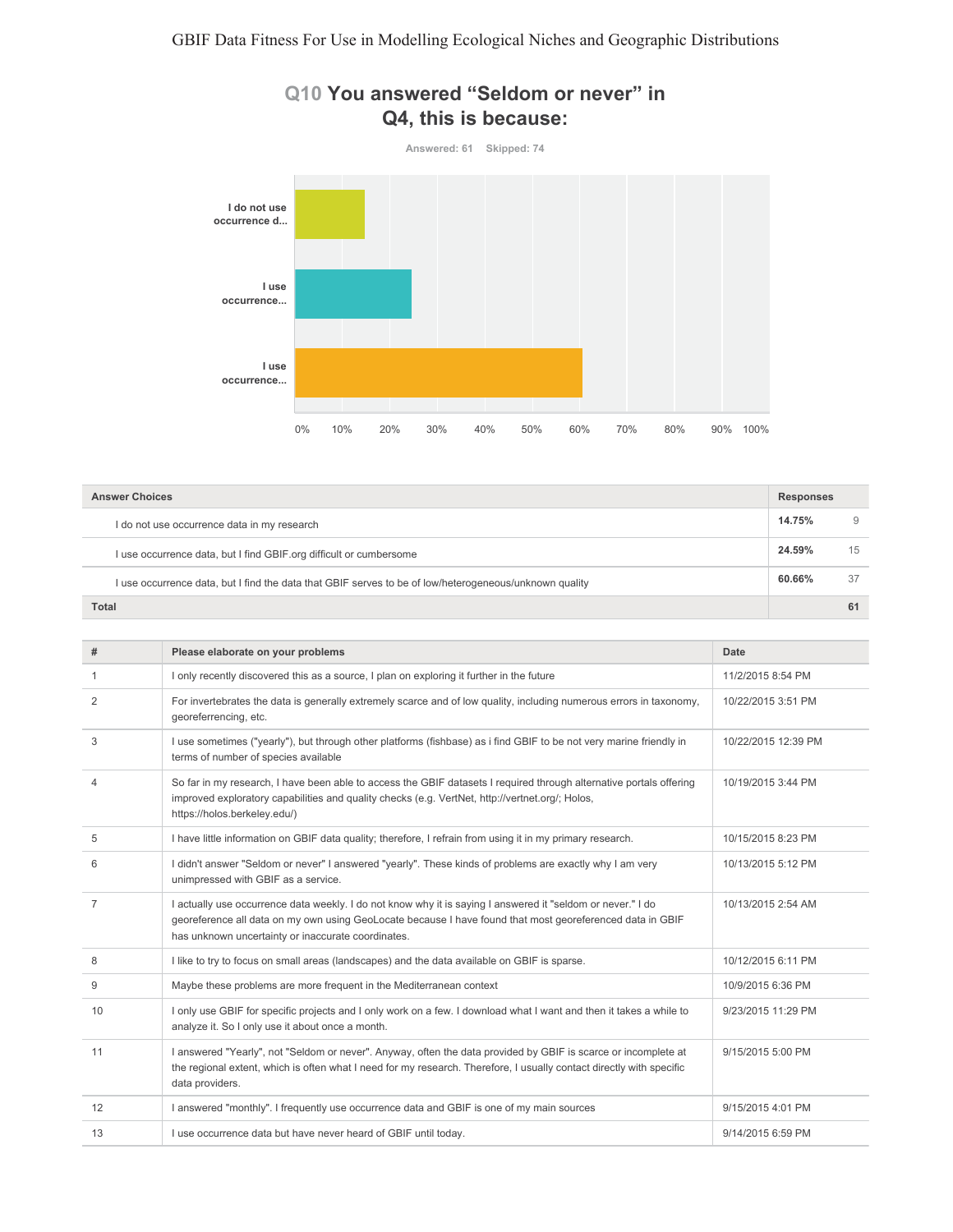| 14 | I use mainly my field data                                                                                                                                                                                                                                                                                                                                                                                                                    | 9/9/2015 5:06 PM   |
|----|-----------------------------------------------------------------------------------------------------------------------------------------------------------------------------------------------------------------------------------------------------------------------------------------------------------------------------------------------------------------------------------------------------------------------------------------------|--------------------|
| 15 | true, but not a serious problem for us because we work with rapid assessments of what is known and there.                                                                                                                                                                                                                                                                                                                                     | 9/9/2015 1:14 AM   |
| 16 | I did not select this option in Q4. This is a technical error.                                                                                                                                                                                                                                                                                                                                                                                | 9/8/2015 10:24 AM  |
| 17 | I find the ALA interface and data delivery easier to use so only use GBIF for non-Australian records                                                                                                                                                                                                                                                                                                                                          | 9/7/2015 1:13 AM   |
| 18 | I did not answer in his manner. I use the data when I need it (between monthly and yearly.                                                                                                                                                                                                                                                                                                                                                    | 9/6/2015 2:04 AM   |
| 19 | I did choose "monthly" - is there a problem with the survey?                                                                                                                                                                                                                                                                                                                                                                                  | 9/4/2015 11:42 PM  |
| 20 | I answered "Weekly"                                                                                                                                                                                                                                                                                                                                                                                                                           | 9/4/2015 9:10 PM   |
| 21 | Sorry, but I don't remember what Q4 was.                                                                                                                                                                                                                                                                                                                                                                                                      | 9/4/2015 8:33 PM   |
| 22 | GBIF data is so riddled with inaccuracies that I want to inspect it myself. I don't trust a computer to do it for me.                                                                                                                                                                                                                                                                                                                         | 9/4/2015 6:27 PM   |
| 23 | I answered annually                                                                                                                                                                                                                                                                                                                                                                                                                           | 9/4/2015 5:59 PM   |
| 24 | I answered "weekly" in Q4                                                                                                                                                                                                                                                                                                                                                                                                                     | 9/4/2015 5:10 PM   |
| 25 | I prefer to access all the occurrences and then select them locally                                                                                                                                                                                                                                                                                                                                                                           | 9/4/2015 4:51 PM   |
| 26 | For many species of mammals, the group I work on, the only way to have good taxonomic identification is by<br>having an expert looking at the voucher specimens and/or molecular data. Based on GBIF information, I could not<br>guarantee this process has been done, particularly using appropriate and updated criteria (regarding taxonomic<br>knowledge in the recent literature and methods used for the identification shown on GBIF). | 9/4/2015 4:37 PM   |
| 27 | I do not answered "Seldom or never" in Q4!!                                                                                                                                                                                                                                                                                                                                                                                                   | 9/4/2015 4:01 PM   |
| 28 | When I use rgbif package 'occ_search', to data downloaded  they are not same that ones downloaded from gbif<br>web.                                                                                                                                                                                                                                                                                                                           | 9/4/2015 3:33 PM   |
| 29 | My main topic is in epidemiology, so, use GBIF data only irregularly                                                                                                                                                                                                                                                                                                                                                                          | 9/4/2015 2:48 PM   |
| 30 | If the original georeferences of the data points are wrong, then, the smaller grid-sized data sets would be even<br>more biased/incomplete/wrong                                                                                                                                                                                                                                                                                              | 9/4/2015 2:35 PM   |
| 31 | I used GBIF data to locate specimens in museums with georeferenced data, but most of these "records" lack a field<br>about who identified specimen (the curatorial ID) and it is impossible to known if a record is precise in its taxonomic<br>identification.                                                                                                                                                                               | 9/4/2015 2:04 PM   |
| 32 | Prefer to use the API rather than a clickable web interface. Mainly because it provides better repetition,<br>reproducibility and speed                                                                                                                                                                                                                                                                                                       | 9/4/2015 1:45 PM   |
| 33 | i actually answered 'monthly'                                                                                                                                                                                                                                                                                                                                                                                                                 | 9/4/2015 12:18 PM  |
| 34 | I am currently doing a phd so only have used for my study species or occasionally other side projects                                                                                                                                                                                                                                                                                                                                         | 9/4/2015 12:01 PM  |
| 35 | I answered "weekly"                                                                                                                                                                                                                                                                                                                                                                                                                           | 9/4/2015 11:00 AM  |
| 36 | I answered yearly.                                                                                                                                                                                                                                                                                                                                                                                                                            | 9/4/2015 10:33 AM  |
| 37 | I actually clicked monthly (and that is what it shows). I use these data both in research and in teaching on a regular<br>basis.                                                                                                                                                                                                                                                                                                              | 9/4/2015 10:26 AM  |
| 38 | The reason is that I want to have full control of what I am seeing, including the original records; so just getting the<br>output would not be as reliable/adequate for my research.                                                                                                                                                                                                                                                          | 8/13/2015 12:58 PM |
| 39 | I actually answered "yearly" - it is probably every few months. I often use data that are not available from GBIF.                                                                                                                                                                                                                                                                                                                            | 8/5/2015 7:21 PM   |
| 40 | None of the above; it is that I am not the one accessing the data that my research group uses (students or staff<br>are)                                                                                                                                                                                                                                                                                                                      | 7/29/2015 6:06 PM  |
| 41 | I generally use eBird data which needs filter restrictions that are more easily set via requesting straight from eBird                                                                                                                                                                                                                                                                                                                        | 7/29/2015 5:29 PM  |
| 42 | I selected "monthly" in Q4. Looks like the survey made an error here (Q10).                                                                                                                                                                                                                                                                                                                                                                   | 7/24/2015 8:32 PM  |
| 43 | I did not answer "Seldom or Never"!!!!!!                                                                                                                                                                                                                                                                                                                                                                                                      | 7/21/2015 11:47 PM |
| 44 | Taxonomic and/or georeferencing problems are not uncommon                                                                                                                                                                                                                                                                                                                                                                                     | 7/13/2015 5:43 PM  |
| 45 | I did not answer seldom or never, I answered weekly.                                                                                                                                                                                                                                                                                                                                                                                          | 7/13/2015 4:18 PM  |
| 46 | I did not answer seldom or never in Q4. My answer was "Weekly"                                                                                                                                                                                                                                                                                                                                                                                | 7/13/2015 3:58 PM  |
| 47 | I always used speciesLink instead, but now most data from speciesLink is also available from GBIF. So maybe I'll<br>start using GBIF more frequently, although GBIF's login wall for data download really bothers me.                                                                                                                                                                                                                         | 7/13/2015 3:00 PM  |
| 48 | i did not answer seldom or never. I answered monthly, your survey is broken                                                                                                                                                                                                                                                                                                                                                                   | 7/12/2015 6:17 AM  |
| 49 | I didn't answer 'seldom or never' I answered 'monthly' (actually, it tends to be somewhere between monthly and<br>yearly, often for teaching classes).                                                                                                                                                                                                                                                                                        | 7/9/2015 11:54 PM  |
|    |                                                                                                                                                                                                                                                                                                                                                                                                                                               |                    |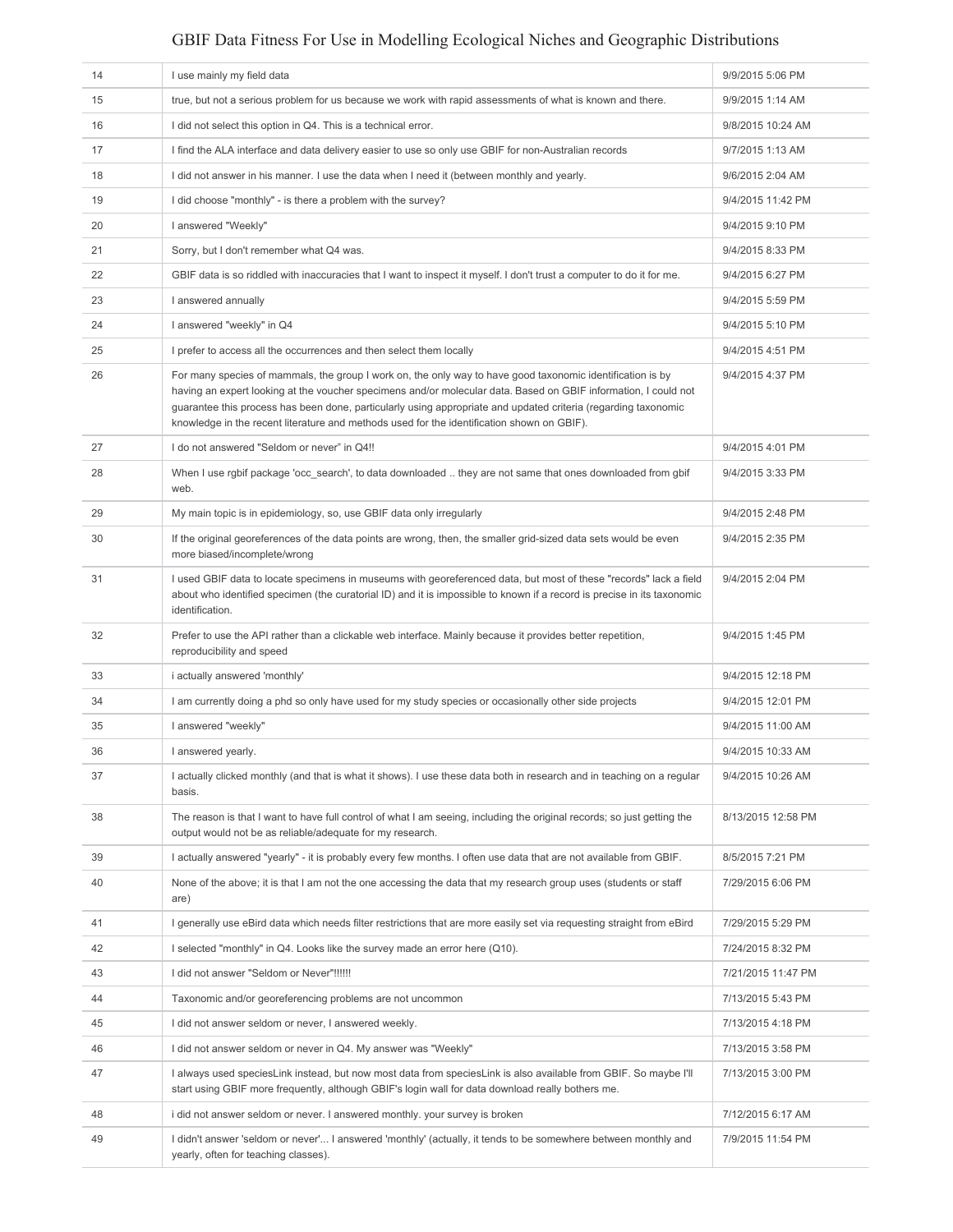| 50  | I did not answer seldom or never, I answered weekly                                     | 7/8/2015 4:46 PM  |
|-----|-----------------------------------------------------------------------------------------|-------------------|
| -51 | I did not answer this                                                                   | 7/8/2015 11:00 AM |
| 52  | That is not my answer to that question! I use GBIF whenever I look for occurrence data. | 7/7/2015 10:42 PM |
| 53  | I didn't answer seldom or never!!                                                       | 7/7/2015 5:10 PM  |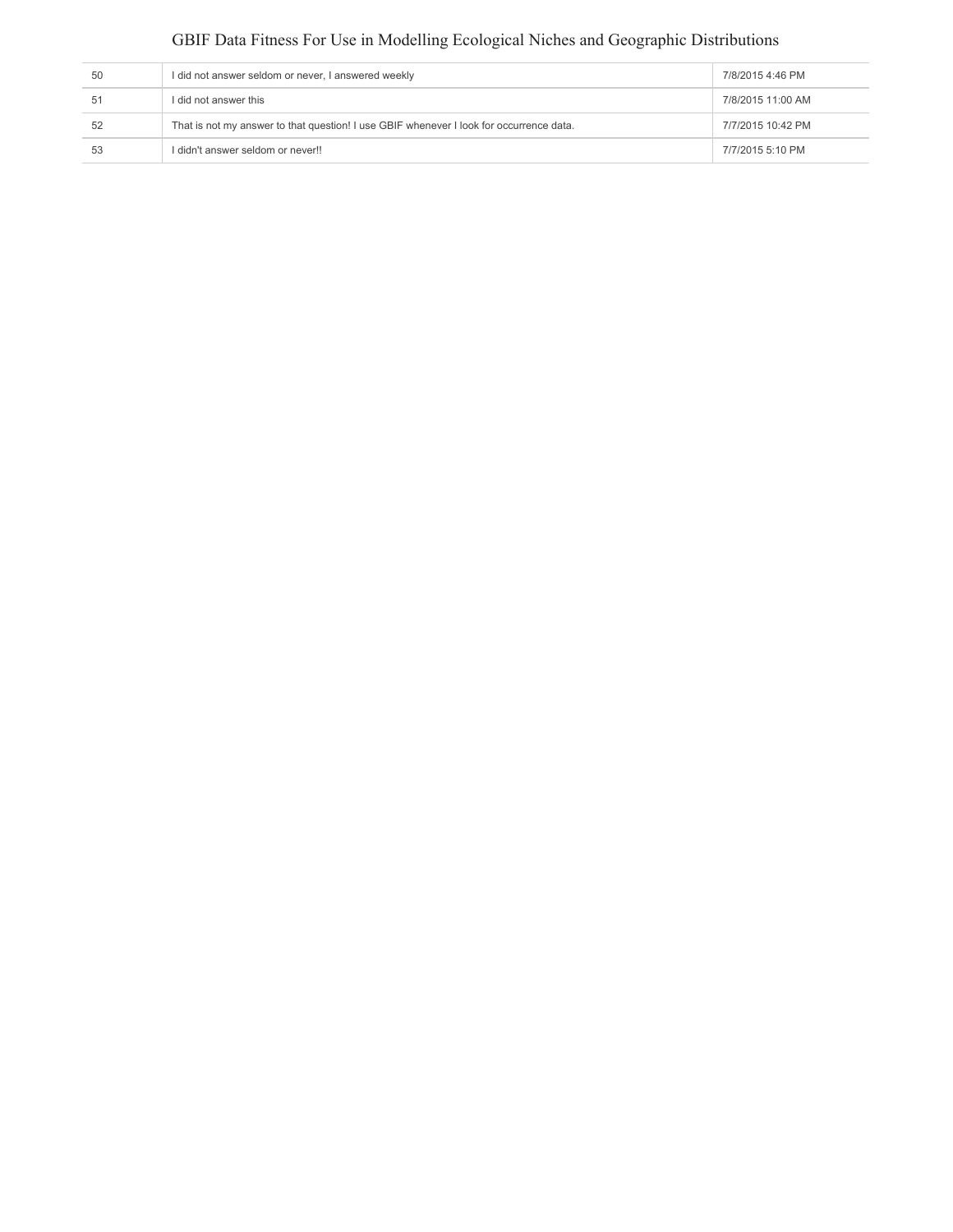## Q11 When you download data from GBIF, how much time do you or your students/associates spend cleaning the data?



| <b>Answer Choices</b> | <b>Responses</b> |
|-----------------------|------------------|
| Minutes, if at all    | 14.15%<br>15     |
| Hours                 | 30<br>28.30%     |
| Days                  | 24<br>22.64%     |
| Weeks                 | 24<br>22.64%     |
| Months                | 12.26%<br>13     |
| Total                 | 106              |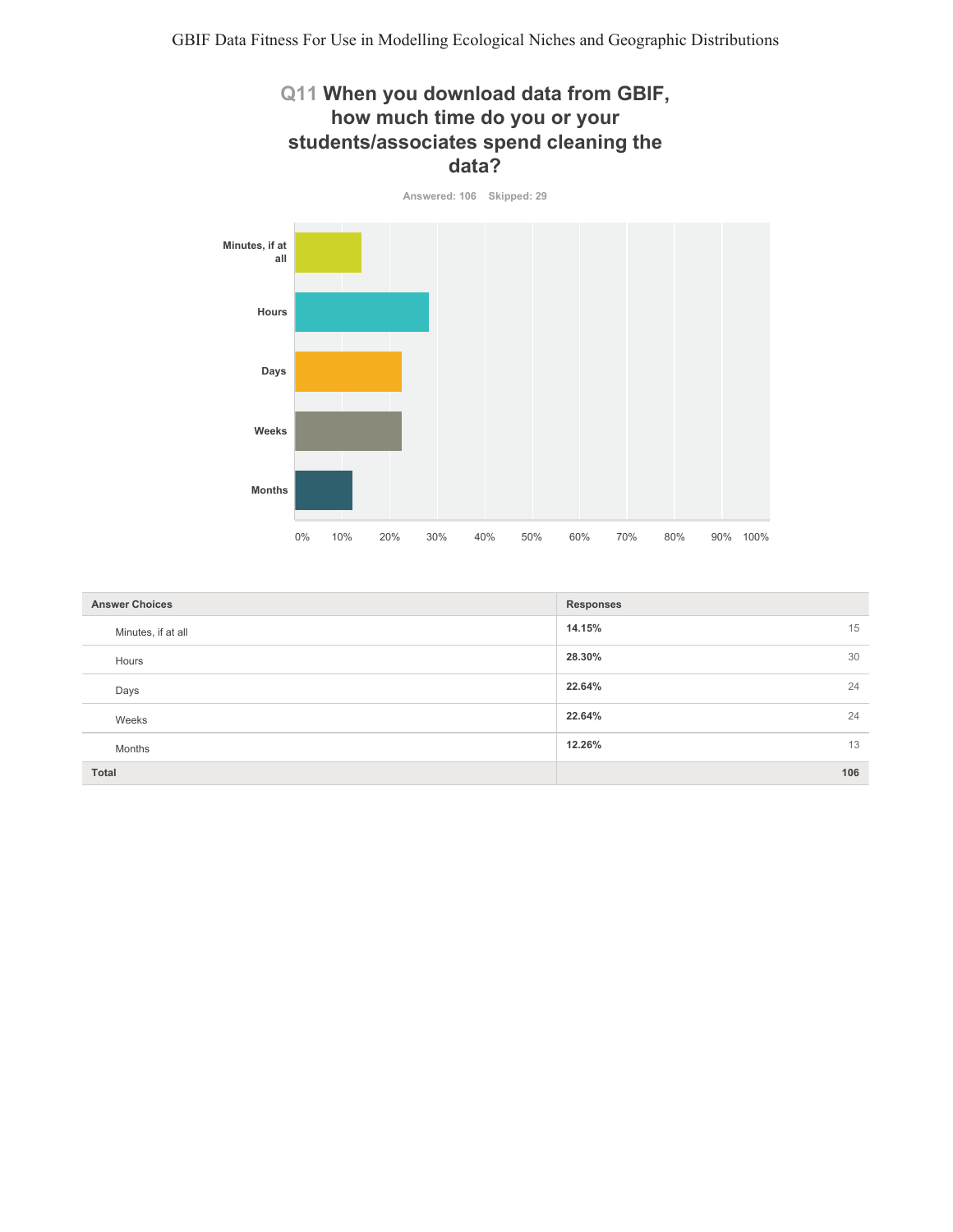

#### Q12 Do you use any software tool to clean the data?

| <b>Answer Choices</b>        | <b>Responses</b> |
|------------------------------|------------------|
| Excel                        | 68.04%<br>66     |
| Access, MySQL                | 13.40%<br>13     |
| Google Refine                | 10.31%<br>10     |
| Dismo, other R tools         | 55.67%<br>54     |
| <b>Total Respondents: 97</b> |                  |

| #              | Ad hoc software (please give us the name, if available)                                                                                        | <b>Date</b>        |
|----------------|------------------------------------------------------------------------------------------------------------------------------------------------|--------------------|
| $\mathbf{1}$   | Never tried                                                                                                                                    | 10/22/2015 3:56 PM |
| 2              | ArcGIS                                                                                                                                         | 10/12/2015 7:57 PM |
| 3              | ArcGIS, QGIS                                                                                                                                   | 9/15/2015 4:03 PM  |
| 4              | ArcGis                                                                                                                                         | 9/10/2015 5:01 AM  |
| 5              | custom-written R scripts for geographic validation and for taxonomic standardization/validation, together with some<br>manual checks           | 9/8/2015 8:12 PM   |
| 6              | I also use ArcGIS 10.1 as an additional tool                                                                                                   | 9/8/2015 7:07 PM   |
| $\overline{7}$ | ALA (Sandbox)                                                                                                                                  | 9/7/2015 1:14 AM   |
| 8              | CLIMEX, ArcGIS                                                                                                                                 | 9/6/2015 2:07 AM   |
| 9              | Arcmap                                                                                                                                         | 9/5/2015 2:30 PM   |
| 10             | In house scripts using the ropensci stack. It is done automatically, the time is difficult to estimate.                                        | 9/4/2015 11:44 PM  |
| 11             | Always visually in any GIS                                                                                                                     | 9/4/2015 7:52 PM   |
| 12             | Plot points in ArcGIS against a cartographic reference                                                                                         | 9/4/2015 6:11 PM   |
| 13             | ArcGIS                                                                                                                                         | 9/4/2015 5:34 PM   |
| 14             | Java app to determine if the coordinates are in land, if the country names in the records coincide with the<br>coordinates, and check taxonomy | 9/4/2015 5:13 PM   |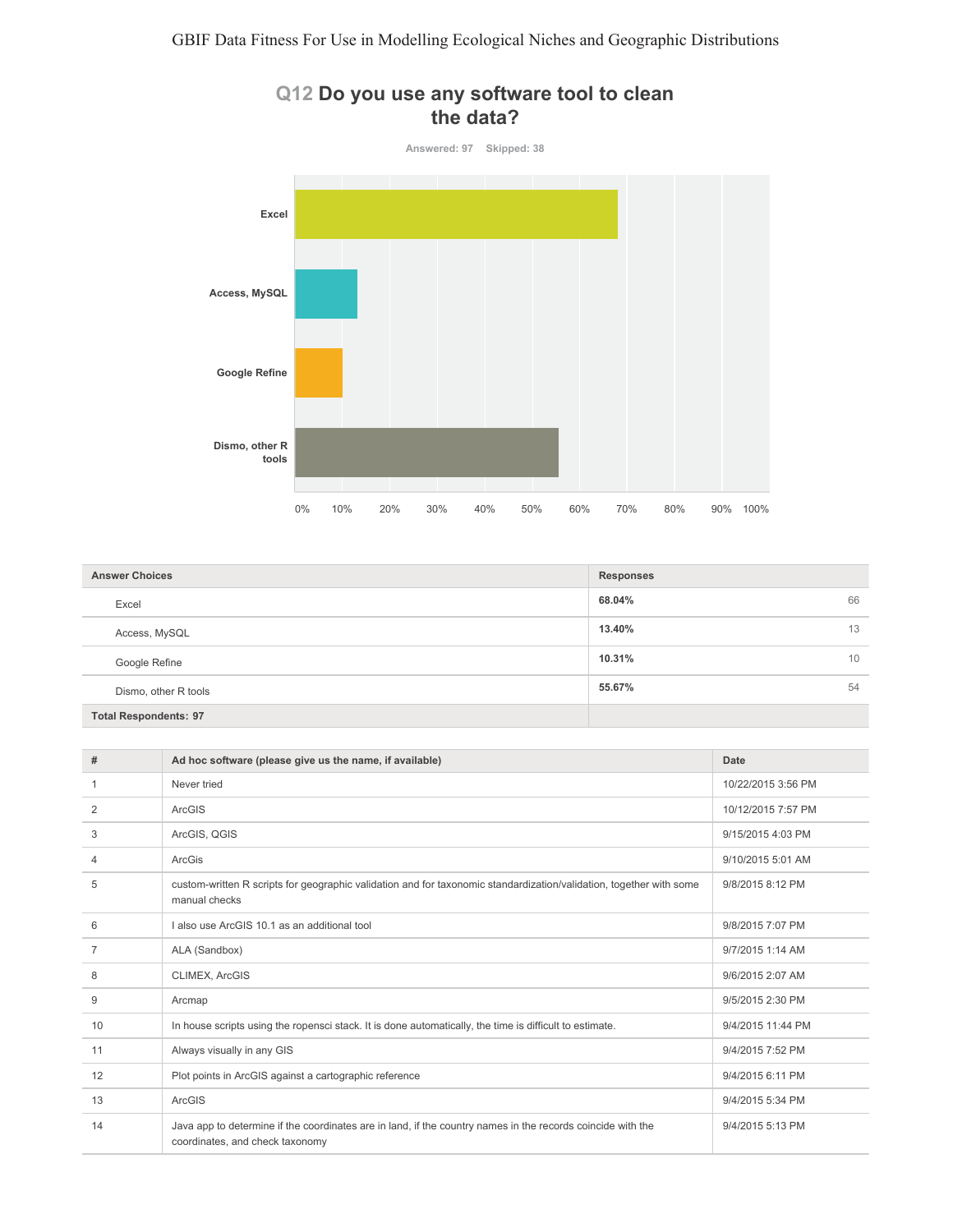| 15 | Visual examination of voucher information as voucher catalogue numbers and searching on literature where they<br>might be cited; I look for congruencies/incongruencies regarding taxonomy and georreference. I use GoogleEarth<br>and real non-digital maps. I review the literature associated with the involved species and contrast records<br>information in that literature with what GBIF has on its database. I compare the georreference made by papers'<br>authors, what appears on GBIF, and my on georreference. | 9/4/2015 4:48 PM  |
|----|------------------------------------------------------------------------------------------------------------------------------------------------------------------------------------------------------------------------------------------------------------------------------------------------------------------------------------------------------------------------------------------------------------------------------------------------------------------------------------------------------------------------------|-------------------|
| 16 | I am creating a package to cleaning data to Gbif data                                                                                                                                                                                                                                                                                                                                                                                                                                                                        | 9/4/2015 4:37 PM  |
| 17 | QGIS                                                                                                                                                                                                                                                                                                                                                                                                                                                                                                                         | 9/4/2015 4:05 PM  |
| 18 | Taxonomic experience                                                                                                                                                                                                                                                                                                                                                                                                                                                                                                         | 9/4/2015 2:48 PM  |
| 19 | And python                                                                                                                                                                                                                                                                                                                                                                                                                                                                                                                   | 9/4/2015 1:50 PM  |
| 20 | Google Street view to verify outlying data, arcgis to resample                                                                                                                                                                                                                                                                                                                                                                                                                                                               | 9/4/2015 12:03 PM |
| 21 | ArcGIS                                                                                                                                                                                                                                                                                                                                                                                                                                                                                                                       | 9/4/2015 10:30 AM |
| 22 | www.biovel.eu                                                                                                                                                                                                                                                                                                                                                                                                                                                                                                                | 8/13/2015 1:00 PM |
| 23 | <b>BioVeL</b>                                                                                                                                                                                                                                                                                                                                                                                                                                                                                                                | 7/27/2015 1:33 PM |
| 24 | GeoLocate                                                                                                                                                                                                                                                                                                                                                                                                                                                                                                                    | 7/24/2015 8:35 PM |
| 25 | Self created scripts                                                                                                                                                                                                                                                                                                                                                                                                                                                                                                         | 7/13/2015 5:45 PM |
| 26 | We check with a R script whether names are currently valid (using catalogue of life) and if coordinates fall inside<br>the municipalities they are suppossed to.                                                                                                                                                                                                                                                                                                                                                             | 7/13/2015 4:22 PM |
| 27 | Python                                                                                                                                                                                                                                                                                                                                                                                                                                                                                                                       | 7/13/2015 4:11 PM |
| 28 | http://biogeo.inct.florabrasil.net (sorry, no English interface yet)                                                                                                                                                                                                                                                                                                                                                                                                                                                         | 7/13/2015 3:37 PM |
| 29 | I'm more meaning that we consult the literature and look up the source and then edit the text or excel file.                                                                                                                                                                                                                                                                                                                                                                                                                 | 7/9/2015 11:59 PM |
| 30 | Visual FoxPro                                                                                                                                                                                                                                                                                                                                                                                                                                                                                                                | 7/8/2015 1:05 AM  |
| 31 | ModestR                                                                                                                                                                                                                                                                                                                                                                                                                                                                                                                      | 7/4/2015 6:40 PM  |
|    |                                                                                                                                                                                                                                                                                                                                                                                                                                                                                                                              |                   |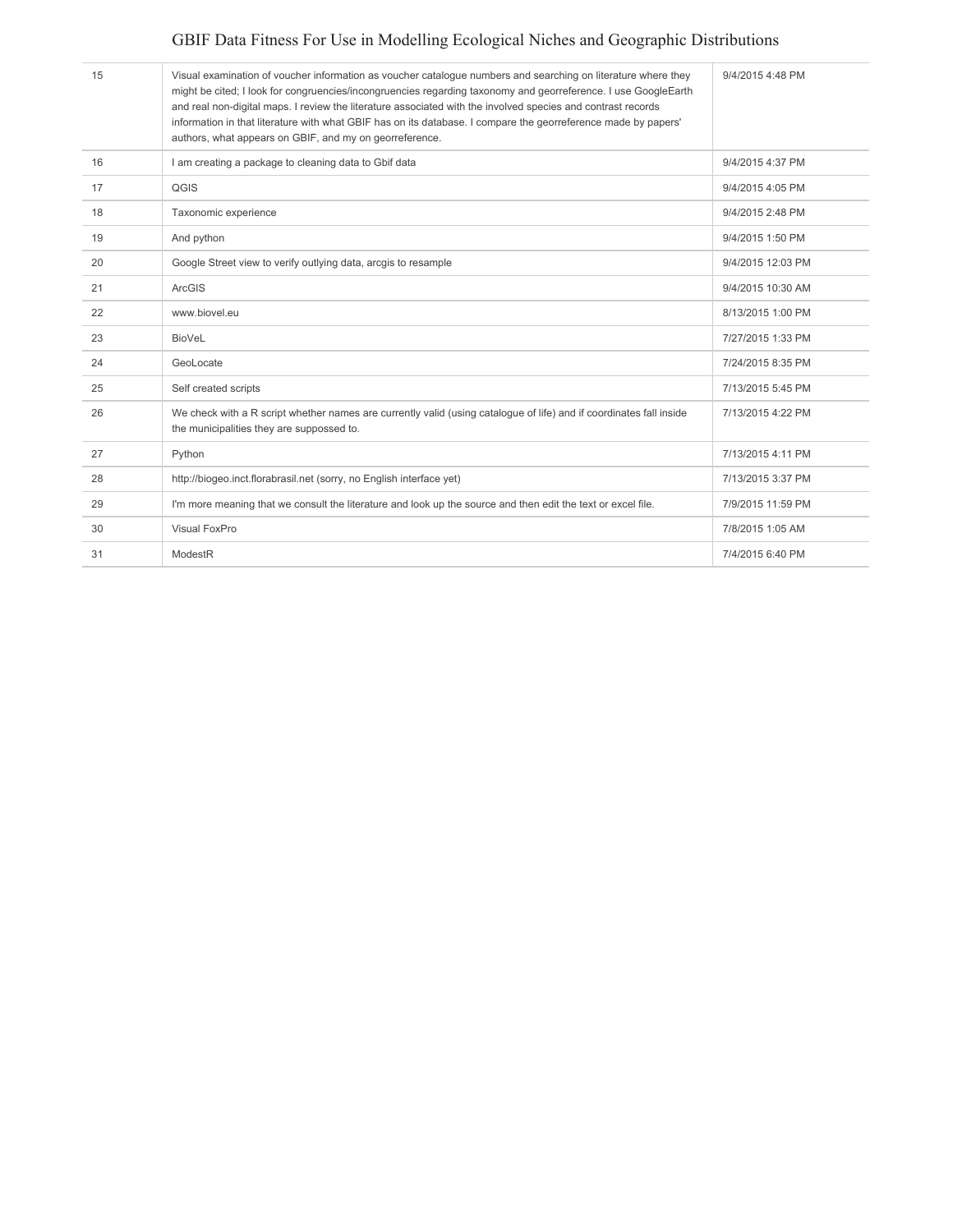## Q13 Do you use georeferenced GBIF data for species distribution models or niche models?



| <b>Answer Choices</b>                          | Responses |     |
|------------------------------------------------|-----------|-----|
| Never                                          | 5.66%     | 6   |
| Occasionally                                   | 31.13%    | 33  |
| Frequently                                     | 27.36%    | 29  |
| I almost always use GBIF data for this purpose | 35.85%    | 38  |
| <b>Total</b>                                   |           | 106 |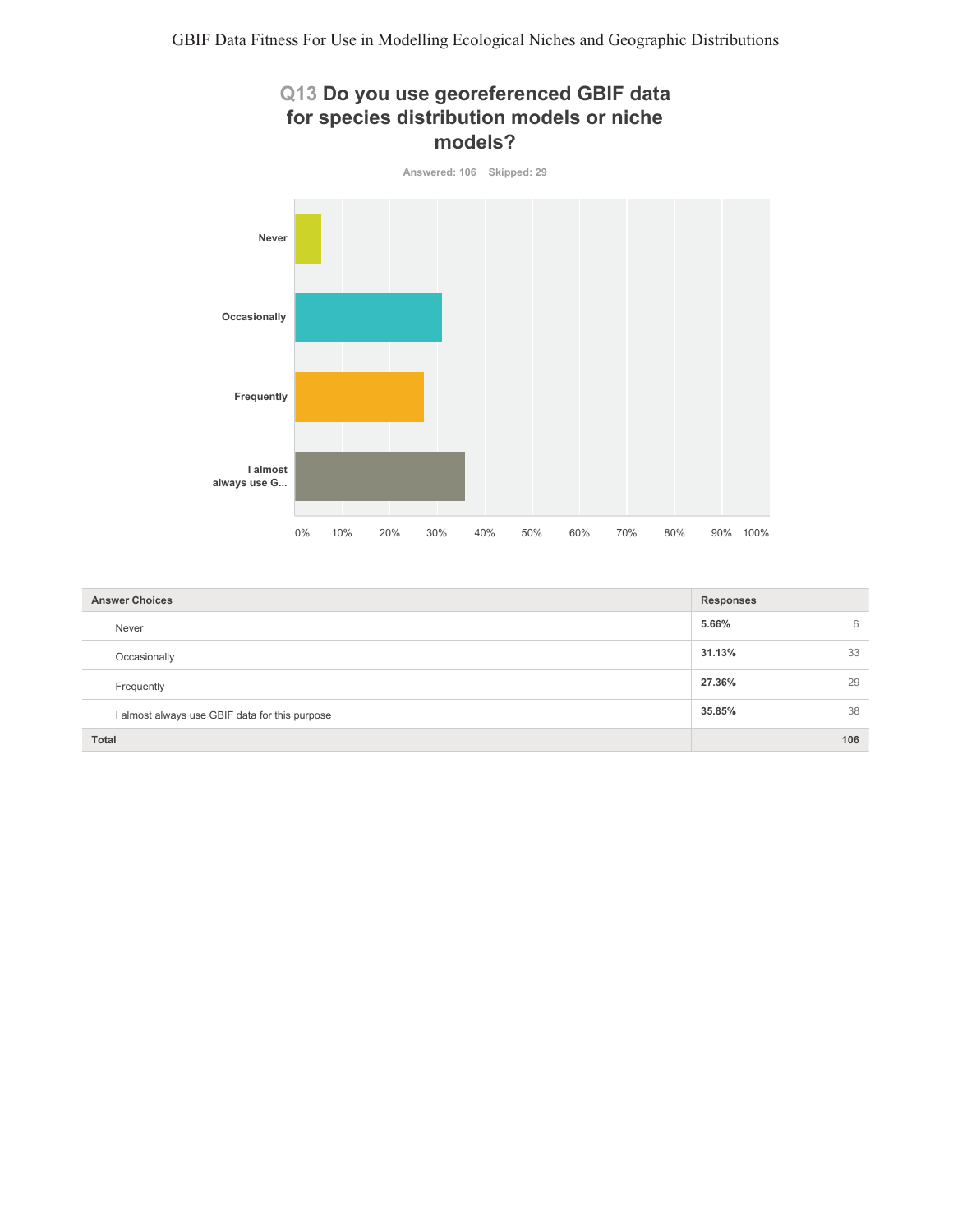#### Q14 Do you apply any 'data thinning' procedure (i.e. resampling with some rules, to limit spatial autocorrelation/bias/etc.) to the downloaded GBIF data before building distribution/niche models?



| <b>Answer Choices</b> | Responses    |
|-----------------------|--------------|
| Never                 | 21.70%<br>23 |
| Occasionally          | 28.30%<br>30 |
| Frequently            | 16.98%<br>18 |
| Almost always         | 33.02%<br>35 |
| Total                 | 106          |

| # | Can you link to the data cleaning algorithm you use when filtering GBIF data?                                                                                                                                                                                                                                                                                                              | Date                |
|---|--------------------------------------------------------------------------------------------------------------------------------------------------------------------------------------------------------------------------------------------------------------------------------------------------------------------------------------------------------------------------------------------|---------------------|
|   | Never used                                                                                                                                                                                                                                                                                                                                                                                 | 10/22/2015 3:56 PM  |
| 2 | I clean the records in terms of known range depth for the species, excluding the points that fall outside of this<br>range.                                                                                                                                                                                                                                                                | 10/22/2015 12:42 PM |
| 3 | We use custom tools on an adhoc basis for this depending on the project under consideration.                                                                                                                                                                                                                                                                                               | 10/18/2015 9:55 AM  |
|   | I use the spThin package in R.                                                                                                                                                                                                                                                                                                                                                             | 10/13/2015 2:56 AM  |
| 5 | I used mant tools for data thinning, accoring with the specific aims of the work.                                                                                                                                                                                                                                                                                                          | 9/15/2015 5:04 PM   |
| 6 | http://sdmtoolbox.org/ I use "spatial rarefation" within this toolbox.                                                                                                                                                                                                                                                                                                                     | 9/15/2015 4:03 PM   |
|   | But I work more on the data than doing any modeling myself. But if I did SDMs, I probably would use such<br>procedures.                                                                                                                                                                                                                                                                    | 9/8/2015 8:12 PM    |
| 8 | First I develop a grid of the desired scale depending on the species being modelled or spatial coverage. Then only<br>extract one point to each grid before niche modelling. This is done in ArcMap 9.3-10.2. I don't use any algorithm for<br>this. It would help if this option is implemented in niche modelling algorithms especially in the dismo package or<br>biomod2 package in R. | 9/8/2015 10:35 AM   |
| q | <b>No</b>                                                                                                                                                                                                                                                                                                                                                                                  | 9/6/2015 2:07 AM    |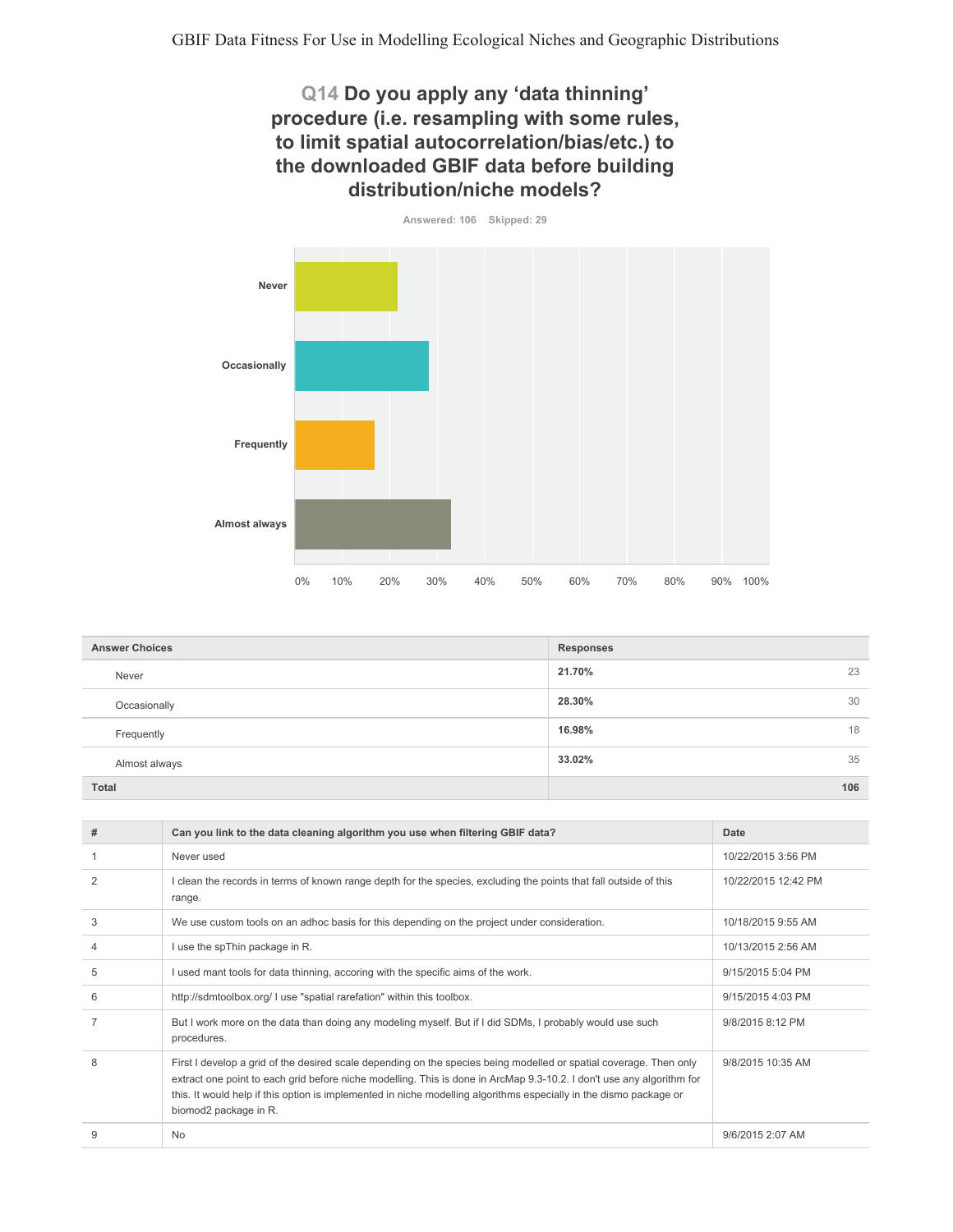| 10 | R function written by myself                                                                                                                                                                                                                             | 9/5/2015 1:09 AM   |
|----|----------------------------------------------------------------------------------------------------------------------------------------------------------------------------------------------------------------------------------------------------------|--------------------|
| 11 | Mainly some R scripts, which I think are already available in some packages.                                                                                                                                                                             | 9/4/2015 7:52 PM   |
| 12 | Ecospat package disaggregation function                                                                                                                                                                                                                  | 9/4/2015 6:30 PM   |
| 13 | After mixing GBIF data with other sources, I've used SDMtoolbox Brown, J.L. (2014): SDMtoolbox: a python-based<br>GIS toolkit for landscape genetic, biogeography, and species distribution model analyses. Methods in Ecology and<br>Evolution.         | 9/4/2015 6:11 PM   |
| 14 | I use algorithm implemented in Bioensemble software                                                                                                                                                                                                      | 9/4/2015 5:16 PM   |
| 15 | https://cran.r-project.org/web/packages/spThin/index.html                                                                                                                                                                                                | 9/4/2015 4:48 PM   |
| 16 | avoidance of duplicate presence records in individual pixels, but most of the work is on the generation of pseudo-<br>absences rules.                                                                                                                    | 9/4/2015 2:50 PM   |
| 17 | Only one species occurrence per grid cell in ArcMap                                                                                                                                                                                                      | 9/4/2015 2:48 PM   |
| 18 | In some cases I have used a minimum distance criteria (e.g., 5-10 km) to data thinning, mostly when I wish to<br>project niche models to geography. Most recent, I've been using EcoSpat package to do this with<br>ecospat.occ.desaggregation function. | 9/4/2015 2:09 PM   |
| 19 | Sub-sampling                                                                                                                                                                                                                                             | 9/4/2015 1:50 PM   |
| 20 | Just example in his to a grid of the same resolution as the models                                                                                                                                                                                       | 9/4/2015 12:03 PM  |
| 21 | I use ESRI ArcGIS; SDMToolbox                                                                                                                                                                                                                            | 7/24/2015 8:35 PM  |
| 22 | https://cran.r-project.org/web/packages/spThin/index.html and my own scripts                                                                                                                                                                             | 7/21/2015 11:49 PM |
| 23 | I at least try to ensure that only one point per pixel is used.                                                                                                                                                                                          | 7/13/2015 3:37 PM  |
| 24 | No specific algorithm we'd just do it ourselves in a GIS (ArcMap).                                                                                                                                                                                       | 7/9/2015 11:59 PM  |
| 25 | I develop ad-hoc procedures, mostly related to taxonomical depth, according to the problem at hand.                                                                                                                                                      | 7/8/2015 1:05 AM   |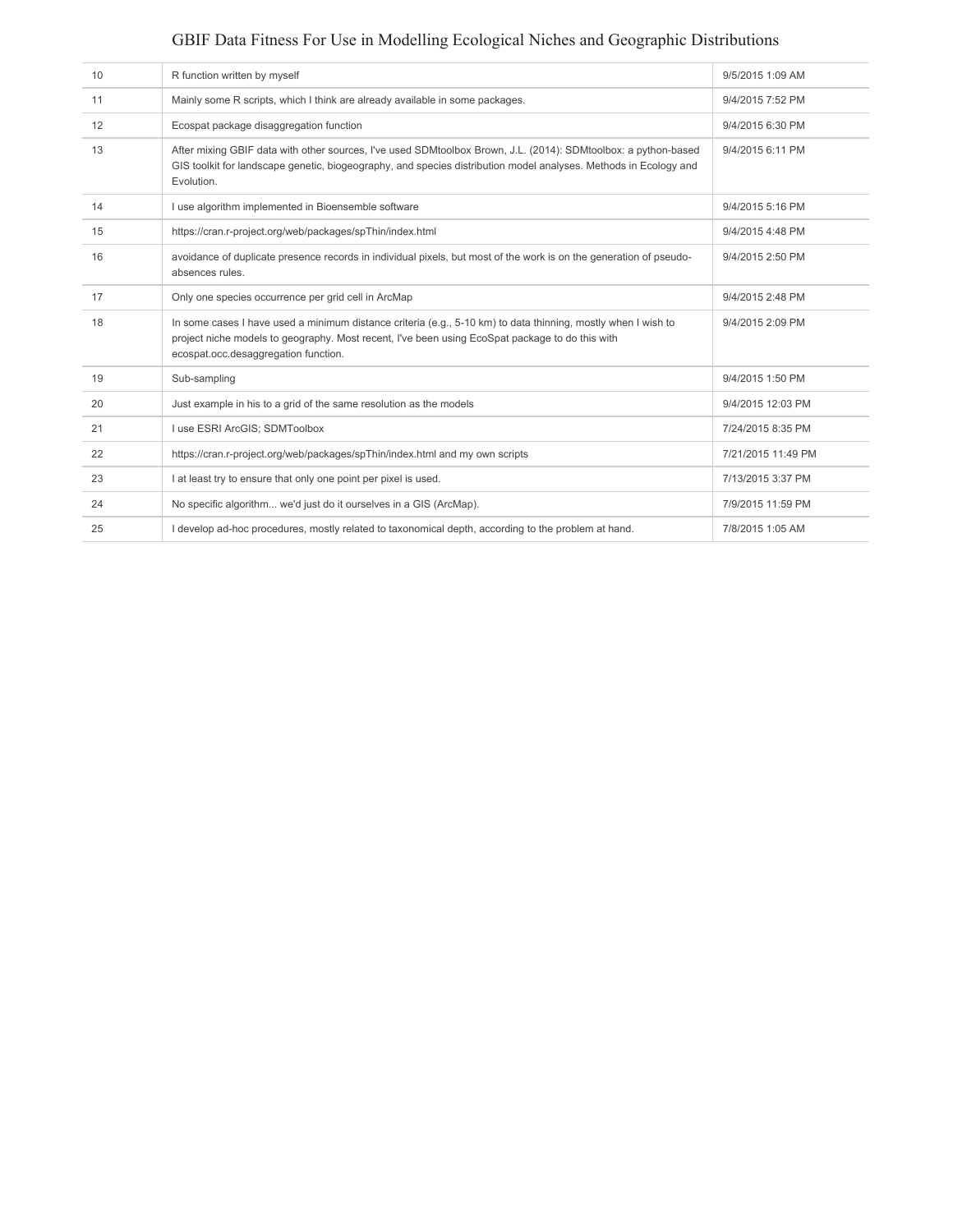## Q15 Do you consider the sampling effort of your whole target group when building a model for a given species in that group?



| <b>Answer Choices</b> | Responses    |
|-----------------------|--------------|
| Never                 | 11.32%<br>12 |
| Occasionally          | 31.13%<br>33 |
| Frequently            | 38<br>35.85% |
| Almost always         | 21.70%<br>23 |
| Total                 | 106          |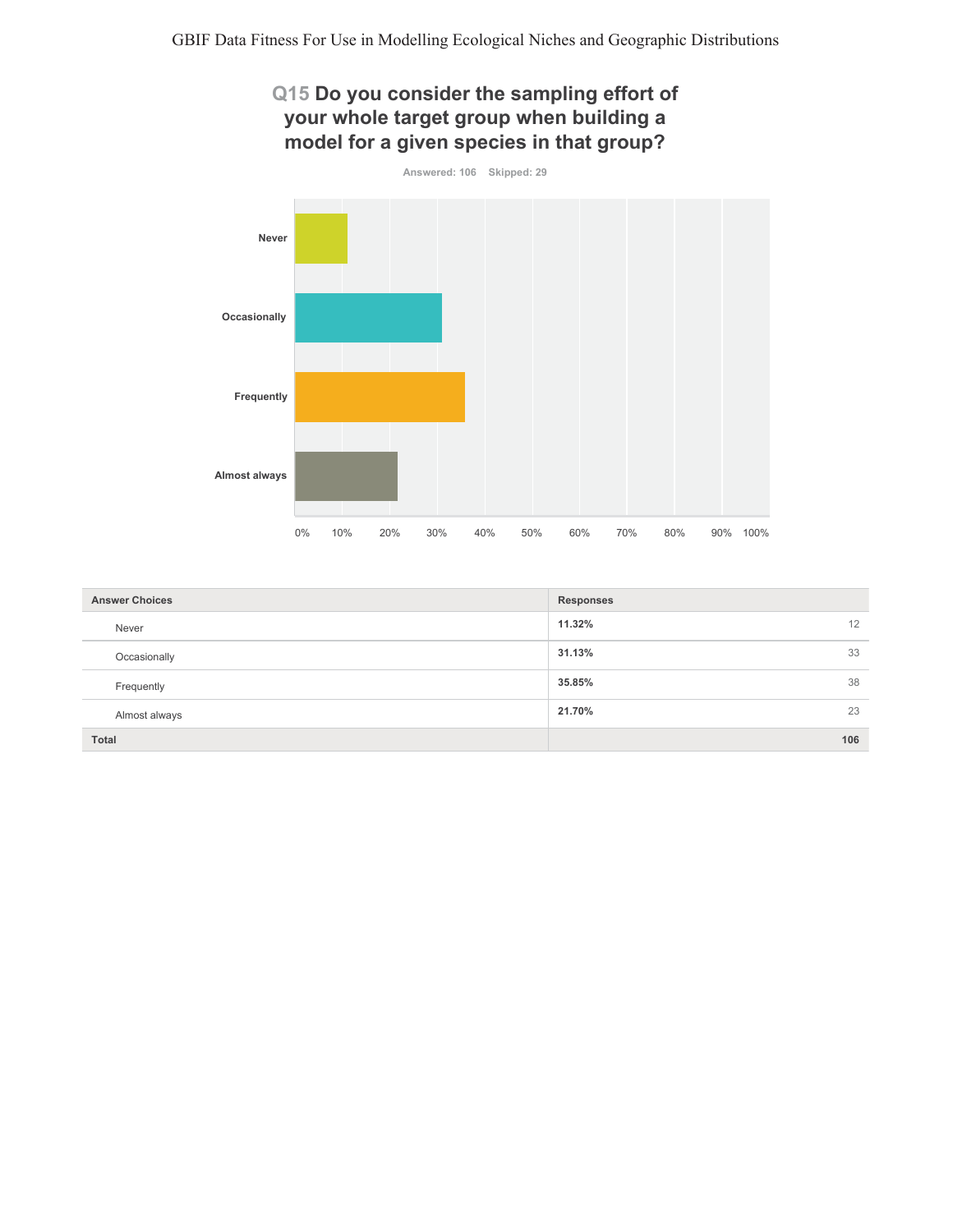#### Q16 In your last modelling exercise using GBIF published data, what percentage of SPECIES did you discard as not fit for you use?



| <b>Answer Choices</b> | <b>Responses</b>        |  |
|-----------------------|-------------------------|--|
| less than 10%         | 46<br>47.92%            |  |
| 10-25%                | 20<br>20.83%            |  |
| 25-50%                | 15<br>15.63%            |  |
| 50-75%                | 7.29%<br>$\overline{ }$ |  |
| more than 75%         | 8<br>8.33%              |  |
| Total                 | 96                      |  |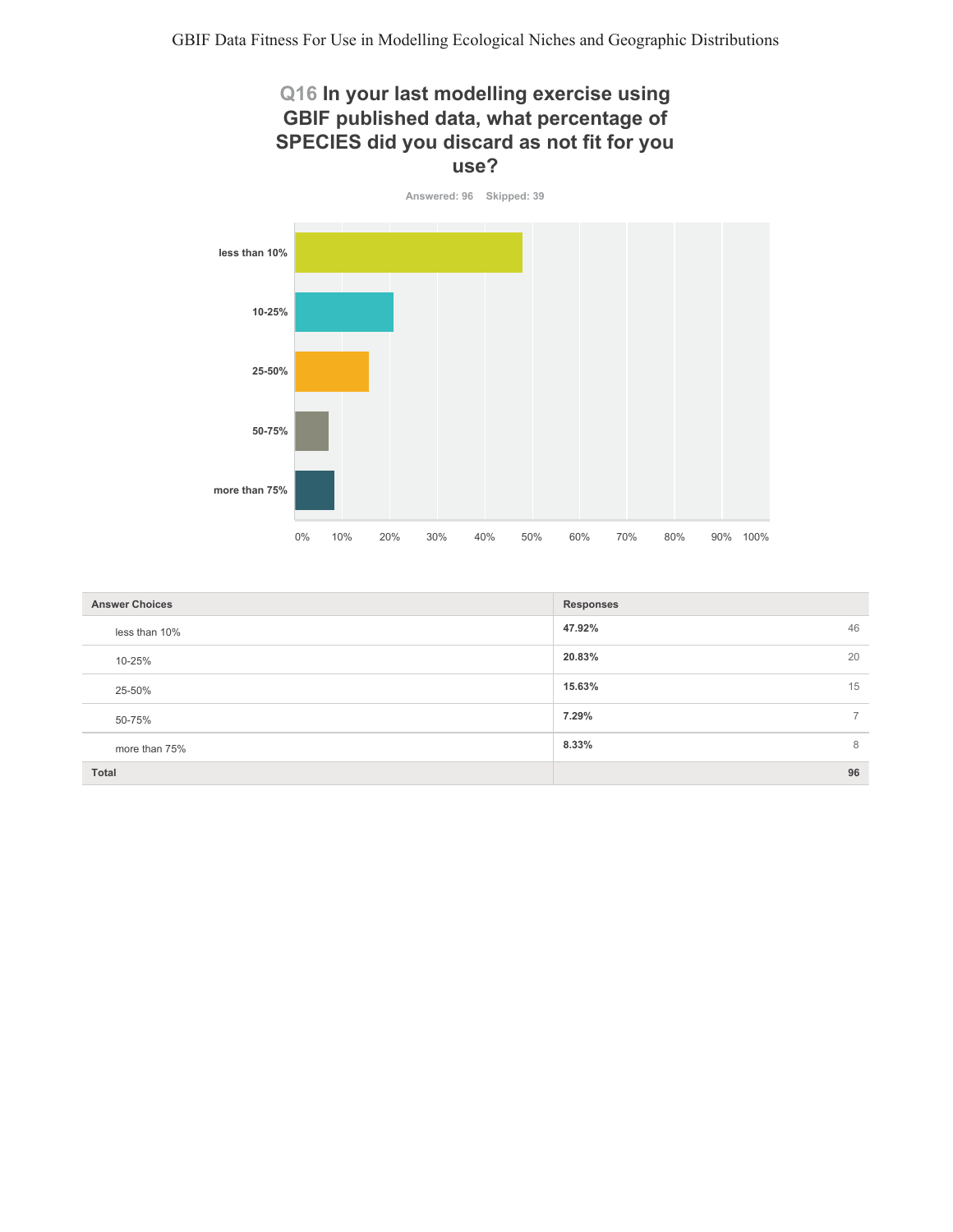#### Q17 In your last modelling exercise using GBIF published data, what percentage of RECORDS did you discard as not fit for you use?



| <b>Answer Choices</b> | <b>Responses</b>        |  |
|-----------------------|-------------------------|--|
| less than 10%         | 20.20%<br>20            |  |
| 10-25%                | 34.34%<br>34            |  |
| 25-50%                | 21.21%<br>21            |  |
| 50-75%                | 17.17%<br>17            |  |
| more than 75%         | 7.07%<br>$\overline{ }$ |  |
| Total                 | 99                      |  |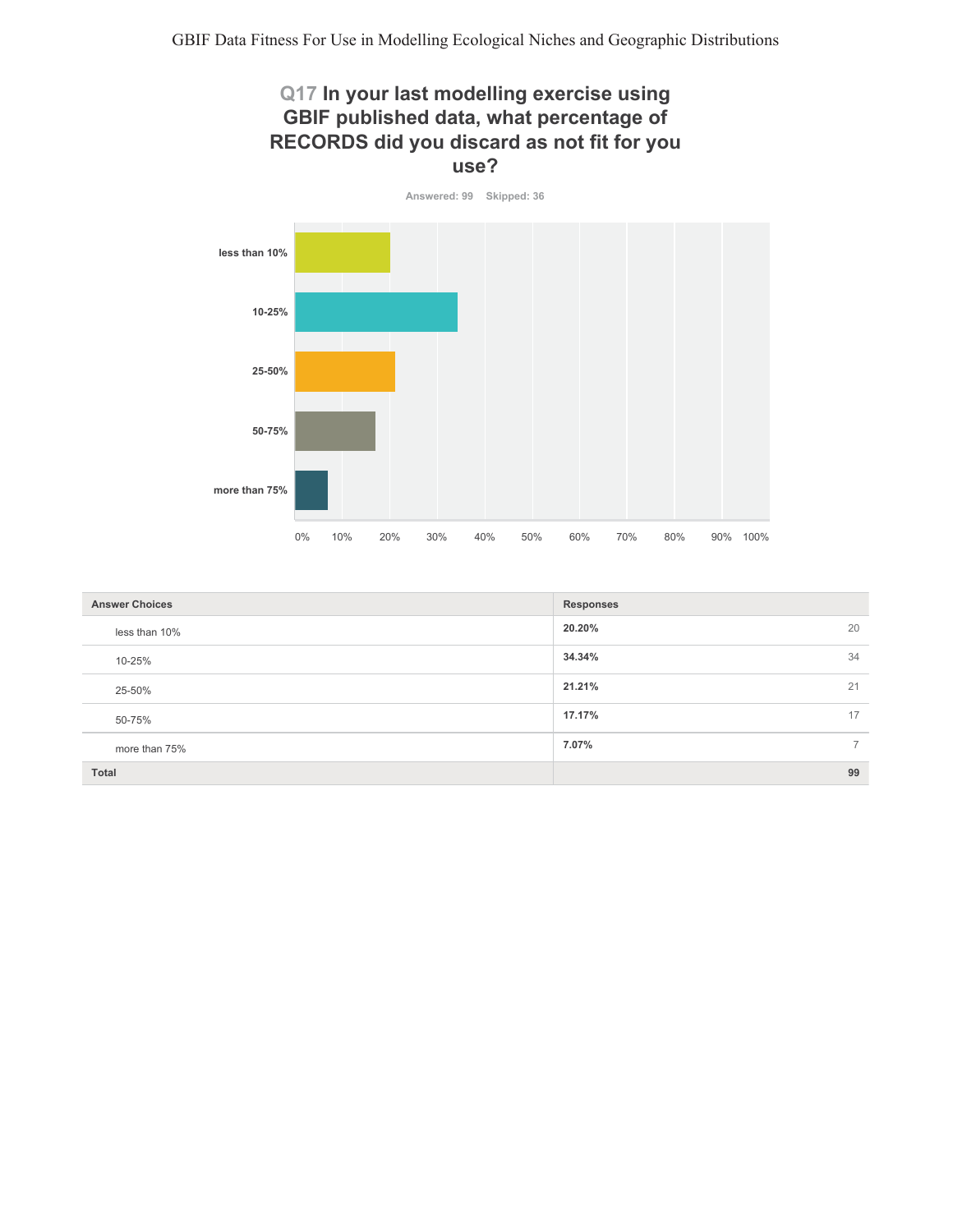

| <b>Answer Choices</b>                     | <b>Responses</b> |    |
|-------------------------------------------|------------------|----|
| personal research                         | 72.04%           | 67 |
| team research                             | 68.82%           | 64 |
| local management (land use planning etc.) | 8.60%            | 8  |
| national reporting & policy               | 12.90%           | 12 |
| global decision making support            | 7.53%            |    |
| <b>Total Respondents: 93</b>              |                  |    |

| #              | Other (or comments)                                                                                | Date                |
|----------------|----------------------------------------------------------------------------------------------------|---------------------|
|                | exercise on lab                                                                                    | 10/28/2015 7:37 PM  |
| $\overline{2}$ | classroom exercises                                                                                | 10/20/2015 5:04 PM  |
| 3              | I am not sure I understand what is meant by team research. I use GBIF for macroecological reserach | 10/18/2015 10:06 AM |
| 4              | class assignment                                                                                   | 10/16/2015 5:00 PM  |
| 5              | For the purpose of teaching distribution modeling                                                  | 10/13/2015 5:14 PM  |
| 6              | discover new populations                                                                           | 9/9/2015 5:47 PM    |
|                | Teaching                                                                                           | 9/4/2015 11:46 PM   |
| 8              | Workshops, Education                                                                               | 9/4/2015 1:58 PM    |
| 9              | crop wild relative conservation                                                                    | 9/4/2015 12:22 PM   |
| 10             | teaching                                                                                           | 9/4/2015 10:33 AM   |
| 11             | Teaching                                                                                           | 7/29/2015 5:32 PM   |
| 12             | Clasroom exercises                                                                                 | 7/8/2015 1:20 AM    |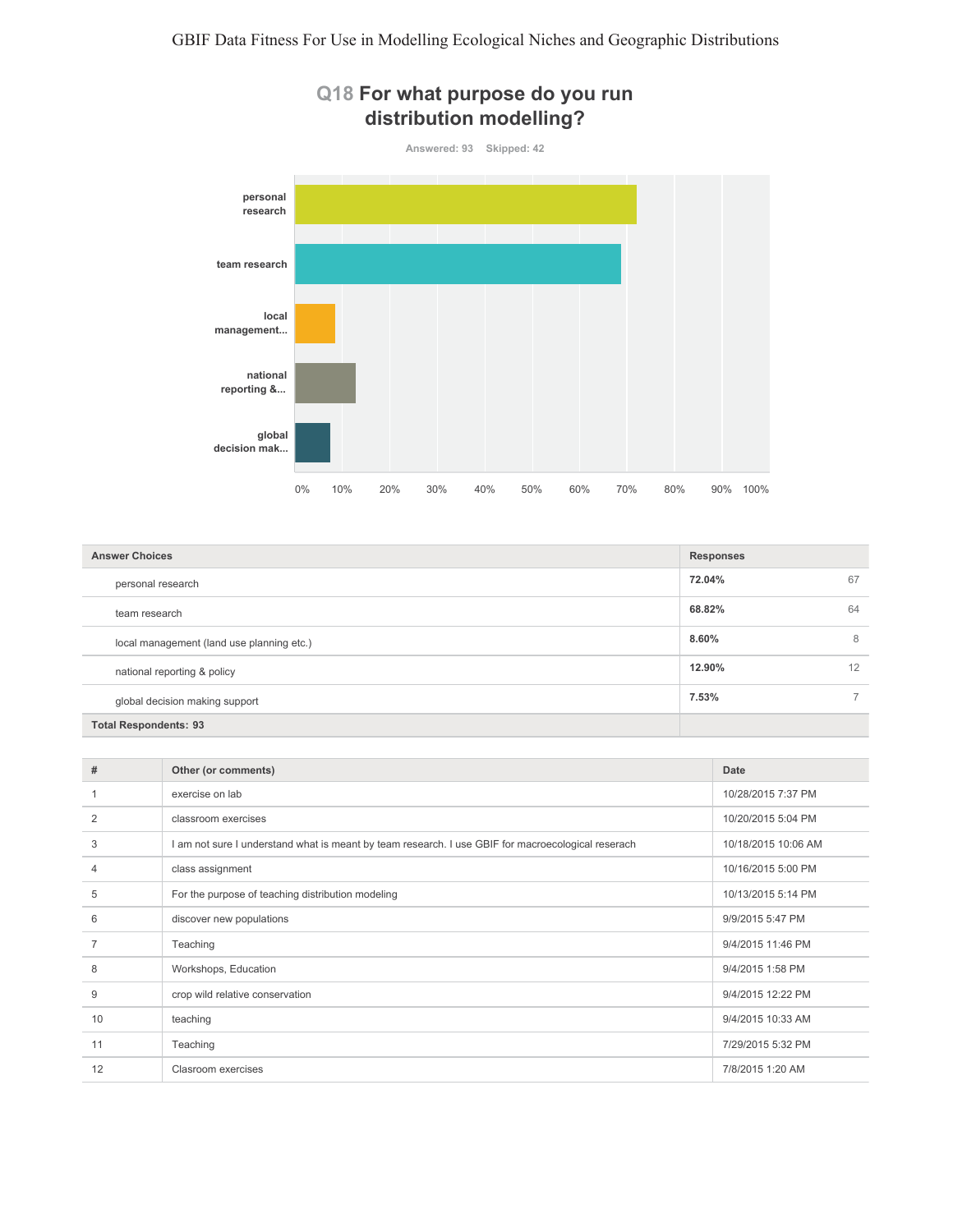

#### Q19 What algorithms do you use for modelling?

| <b>Answer Choices</b>                           |        |    |
|-------------------------------------------------|--------|----|
| <b>BIOCLIM</b>                                  | 40.66% | 37 |
| <b>DOMAIN</b>                                   | 8.79%  | 8  |
| Ecological Niche Factor Analysis (ENFA)         | 10.99% | 10 |
| Mahalanobis distance                            | 17.58% | 16 |
| Generalized linear model (GLM)                  | 49.45% | 45 |
| Generalized Additive Model (GAM)                | 37.36% | 34 |
| Multivariate Adaptive Regression Splines (MARS) | 17.58% | 16 |
| <b>MAXENT</b>                                   | 91.21% | 83 |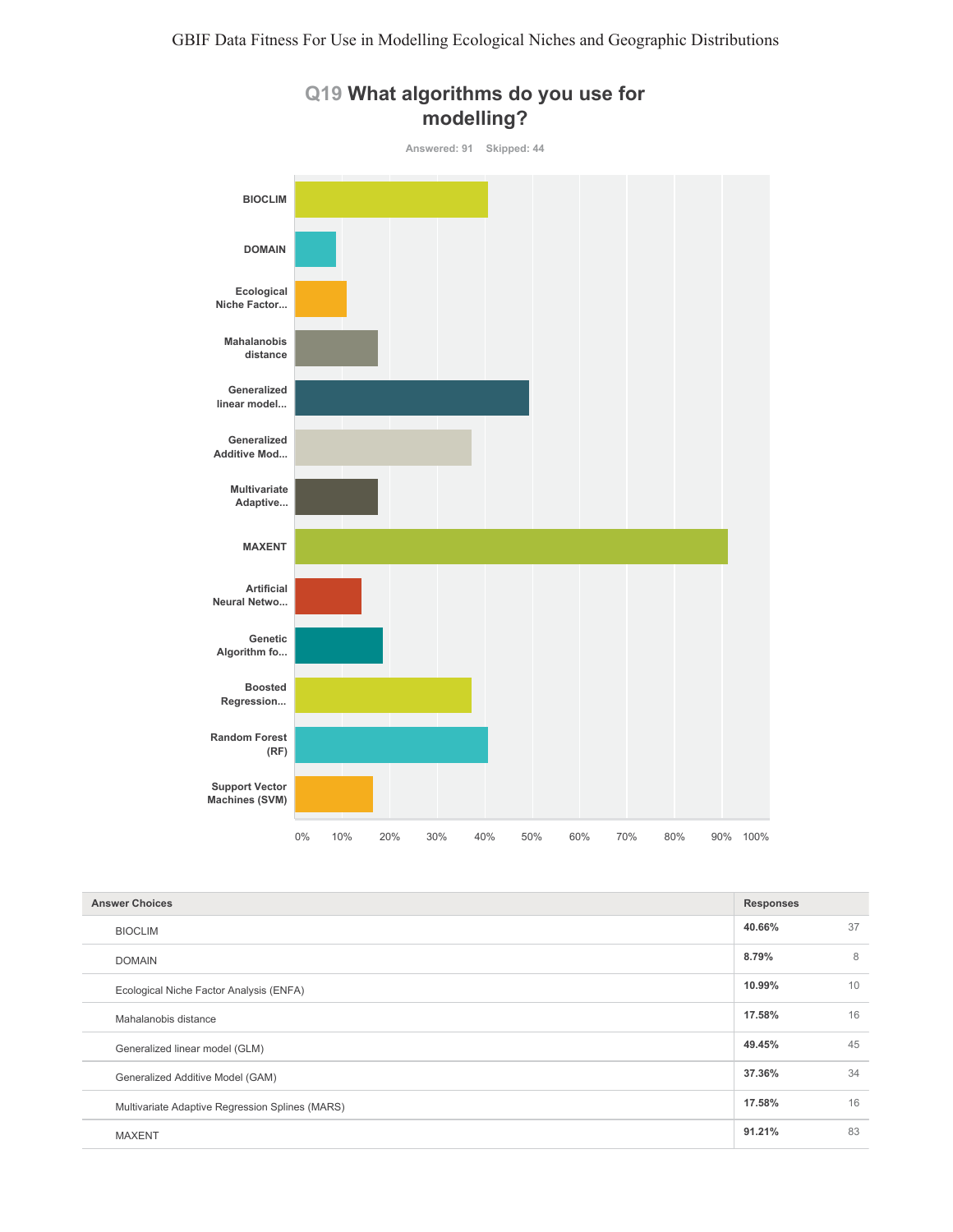| Artificial Neural Networks (ANN)                                | 14.29% | 13 |
|-----------------------------------------------------------------|--------|----|
| Genetic Algorithm for Rule Set Production (GARP)                | 18.68% | 17 |
| Boosted Regression Trees (BRT)/Gradient Boosting Machines (GBM) | 37.36% | 34 |
| Random Forest (RF)                                              | 40.66% | 37 |
| Support Vector Machines (SVM)                                   | 16.48% | 15 |
| <b>Total Respondents: 91</b>                                    |        |    |

| #  | Other (or comments)                                                                                                                                  | Date                |
|----|------------------------------------------------------------------------------------------------------------------------------------------------------|---------------------|
|    | EuclidDist,                                                                                                                                          | 10/22/2015 2:41 PM  |
| 2  | unknown                                                                                                                                              | 10/20/2015 5:04 PM  |
| 3  | We use ensemble forecasting, and the algorithms change from time to time depending on changes in the literature.                                     | 10/18/2015 10:06 AM |
| 4  | I signed the ones I use more often                                                                                                                   | 9/15/2015 5:13 PM   |
| 5  | <b>CLIMEX</b>                                                                                                                                        | 9/10/2015 5:05 AM   |
| 6  | <b>CLIMEX</b>                                                                                                                                        | 9/6/2015 2:10 AM    |
|    | <b>Favourability Function</b>                                                                                                                        | 9/5/2015 2:04 AM    |
| 8  | Euclidian Distance                                                                                                                                   | 9/4/2015 4:59 PM    |
| 9  | <b>Bayesian Classification</b>                                                                                                                       | 9/4/2015 3:40 PM    |
| 10 | I have tried many of the above and might use in future but they were not useful for my research question                                             | 9/4/2015 12:07 PM   |
| 11 | Generalized Dissimilarity Modeling, Gradient Forest, other "community-level" methods                                                                 | 8/5/2015 7:29 PM    |
| 12 | I've used my own probabilistic models as well (MAPGEOS, 1997, resembling BIOCLIM) for specific purposes such<br>as encounter probability prediction. | 7/8/2015 1:20 AM    |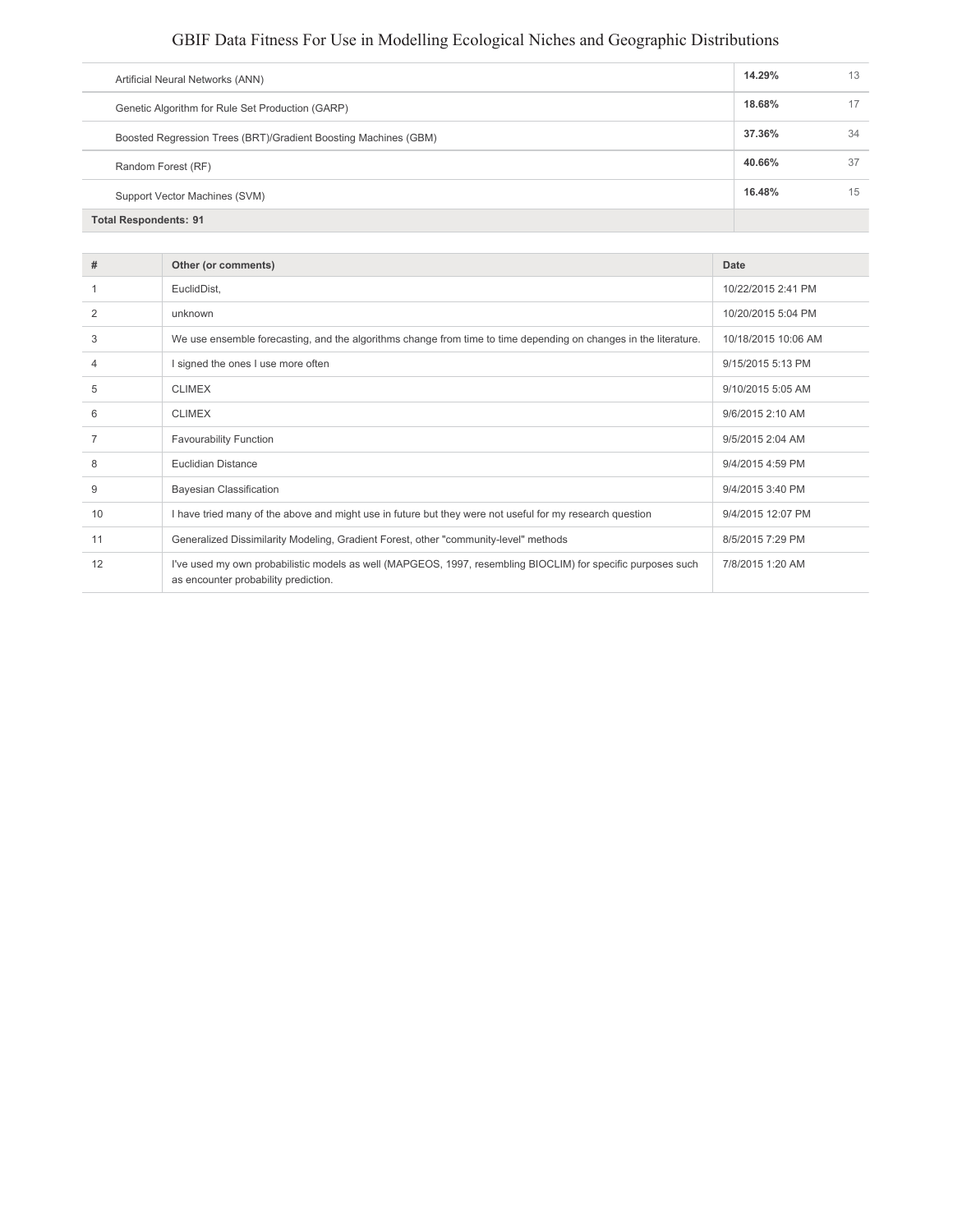

#### Q20 Do you use ensemble modelling?

| <b>Answer Choices</b> | <b>Responses</b> |  |
|-----------------------|------------------|--|
| <b>No</b>             | 54.84%<br>51     |  |
| Yes                   | 45.16%<br>42     |  |
| Total                 | 93               |  |

| #  | If yes, kindly provide details                                                                                                                                          | Date                |
|----|-------------------------------------------------------------------------------------------------------------------------------------------------------------------------|---------------------|
| 1  | I use BioEnsembles software (Diniz-Filho et al., 2009)                                                                                                                  | 10/22/2015 2:41 PM  |
| 2  |                                                                                                                                                                         | 10/20/2015 5:04 PM  |
| 3  | Generally, the cell-wise mean/median projection from about 4/5 of the above algorithms                                                                                  | 10/19/2015 3:55 PM  |
| 4  | predictions are a weighted average based on prediction performance                                                                                                      | 10/18/2015 10:06 AM |
| 5  | I use BioMod2                                                                                                                                                           | 10/13/2015 3:02 AM  |
| 6  | From reclassified models into binary presence/absence, I consider the median of the models for each pixel                                                               | 9/15/2015 4:08 PM   |
| 7  | various ways and options                                                                                                                                                | 9/9/2015 1:23 AM    |
| 8  | I use ensemble models from the top general linear model, general additive model and boosted regression trees.                                                           | 9/8/2015 10:54 AM   |
| 9  | Via http://www.bccvl.org.au/                                                                                                                                            | 9/7/2015 1:19 AM    |
| 10 | Biomod <sub>2</sub>                                                                                                                                                     | 9/5/2015 2:32 PM    |
| 11 | Average multiple technics (BRT, MARS, etc.) and multiple data sources if uncertain (CCSM4, MIROC5, etc.)                                                                | 9/4/2015 10:37 PM   |
| 12 | disminuir sesgos                                                                                                                                                        | 9/4/2015 7:56 PM    |
| 13 | biomod <sub>2</sub>                                                                                                                                                     | 9/4/2015 6:35 PM    |
| 14 | Ensemble mean, median, max, and min                                                                                                                                     | 9/4/2015 6:32 PM    |
| 15 | Through the biomod2 platform and I have used the weighted mean ensemble method                                                                                          | 9/4/2015 5:37 PM    |
| 16 | For those species with small occurrences available, we use the crossvalidation option in Maxent and calculate the<br>mean of all k to produce a final distribution map. | 9/4/2015 5:19 PM    |
| 17 | I use ensemble modelling implemented in R.                                                                                                                              | 9/4/2015 4:59 PM    |
| 18 | using biomod2                                                                                                                                                           | 9/4/2015 4:56 PM    |
| 19 | Biomod2 package                                                                                                                                                         | 9/4/2015 1:58 PM    |
| 20 | Often ensemble of GLM, RF and Maxent models after a cross validation procedure using the R BIOMOD package.                                                              | 9/4/2015 11:38 AM   |
| 21 | Mainly for forecasting and using software the automatises the procedure                                                                                                 | 9/4/2015 10:52 AM   |
| 22 | When possible, I prefer to use model ensembles to attempt to quantify algorithm- and/or climate model-based<br>variation.                                               | 8/5/2015 7:29 PM    |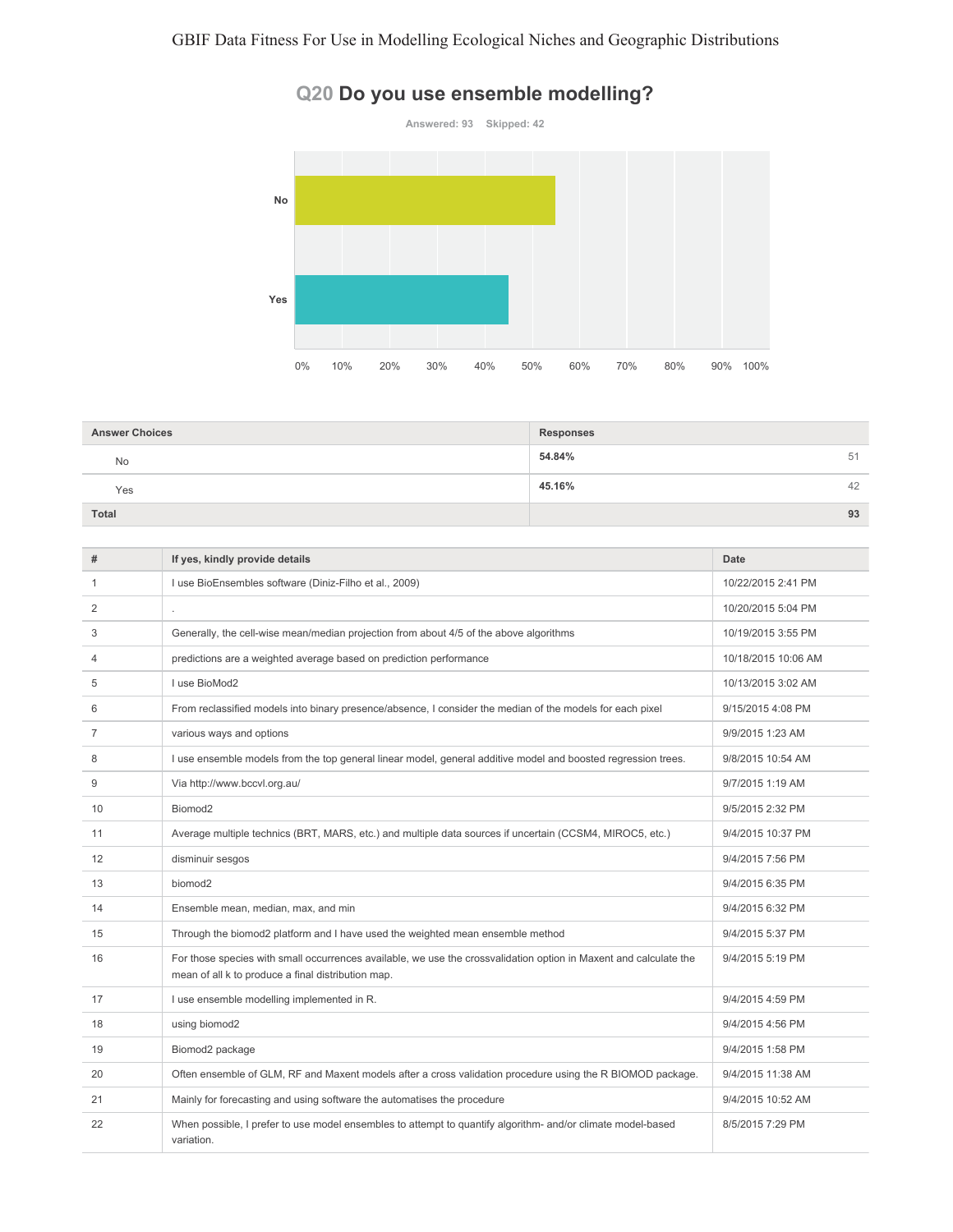| 23 | predicted by at least one model vs predicted by all models                 | 7/13/2015 4:26 PM  |
|----|----------------------------------------------------------------------------|--------------------|
| 24 | <b>BIOMOD</b>                                                              | 7/10/2015 12:14 AM |
| 25 | mostly as implemented in biomod2                                           | 7/8/2015 11:13 AM  |
| 26 | Those implemented into biomod2, namely weighted mean, committee averaging. | 7/7/2015 5:34 PM   |
| 27 | I use different methods of model ensembling                                | 7/7/2015 5:24 PM   |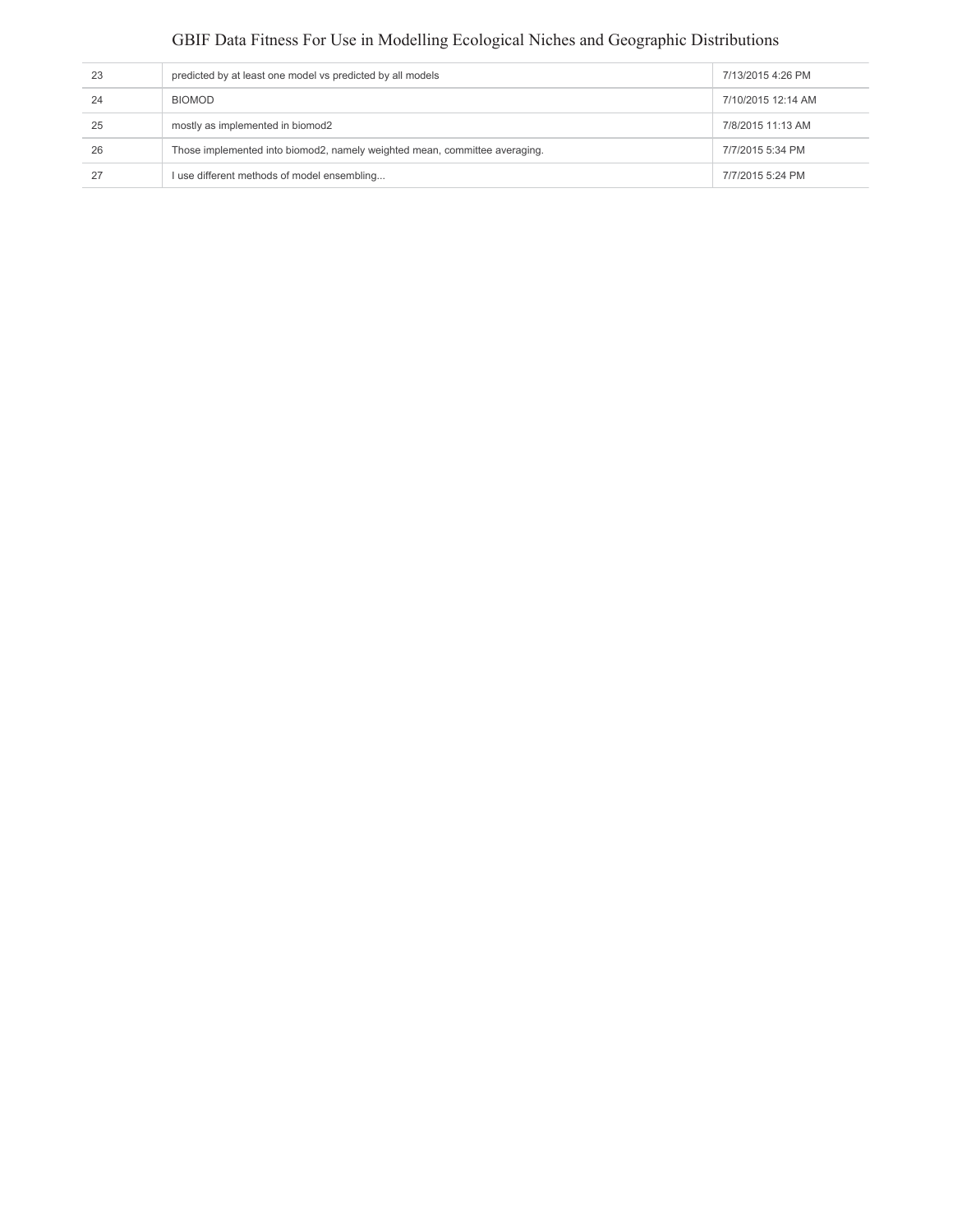



| <b>Answer Choices</b> | <b>Responses</b>        |
|-----------------------|-------------------------|
| Very comparable       | 6.45%<br>6              |
| Moderately comparable | 45.16%<br>42            |
| Inconsistent          | 10<br>10.75%            |
| Not at all comparable | 4.30%<br>$\overline{4}$ |
| I don't compare       | 33.33%<br>31            |
| <b>Total</b>          | 93                      |

| #              | <b>Comments or remarks</b>                                                                                                                                                                                                                                               | Date               |
|----------------|--------------------------------------------------------------------------------------------------------------------------------------------------------------------------------------------------------------------------------------------------------------------------|--------------------|
|                | ×.                                                                                                                                                                                                                                                                       | 10/20/2015 5:04 PM |
| $\overline{2}$ | Boosted regression trees performs better than general additive models and general linear models. Boosted<br>regression trees spatially predict more sites with high suitability. I have only compared the predicted values among<br>these in my recent unpublished work. | 9/8/2015 10:54 AM  |
| 3              | i haven't done it yet                                                                                                                                                                                                                                                    | 9/5/2015 2:32 PM   |
| 4              | Dependent on the taxa looked at.                                                                                                                                                                                                                                         | 9/4/2015 11:46 PM  |
| 5              | Many papers highlight the different performance of algorithms. Many factors intervene (calibration area,<br>prevalence, transference of model, etc.).                                                                                                                    | 9/4/2015 8:05 PM   |
| 6              | it depends largely on the number of samples available for each species, for brazilian species we have a lack of<br>information (small samples) for many species.                                                                                                         | 9/4/2015 4:59 PM   |
| 7              | N/A                                                                                                                                                                                                                                                                      | 9/4/2015 4:53 PM   |
| 8              | That depends of the species and the geographical region. In some cases, different algorithms provide similar<br>outputs, but in others are very different.                                                                                                               | 9/4/2015 2:17 PM   |
| 9              | They are similar for projections same area same time but differ when transferring to different areas and times                                                                                                                                                           | 9/4/2015 10:52 AM  |
| 10             | a problem well known from litterature                                                                                                                                                                                                                                    | 7/13/2015 4:26 PM  |
| 11             | Ive not done this specifically using GBIF data (but with other data they can vary a lot)                                                                                                                                                                                 | 7/10/2015 12:14 AM |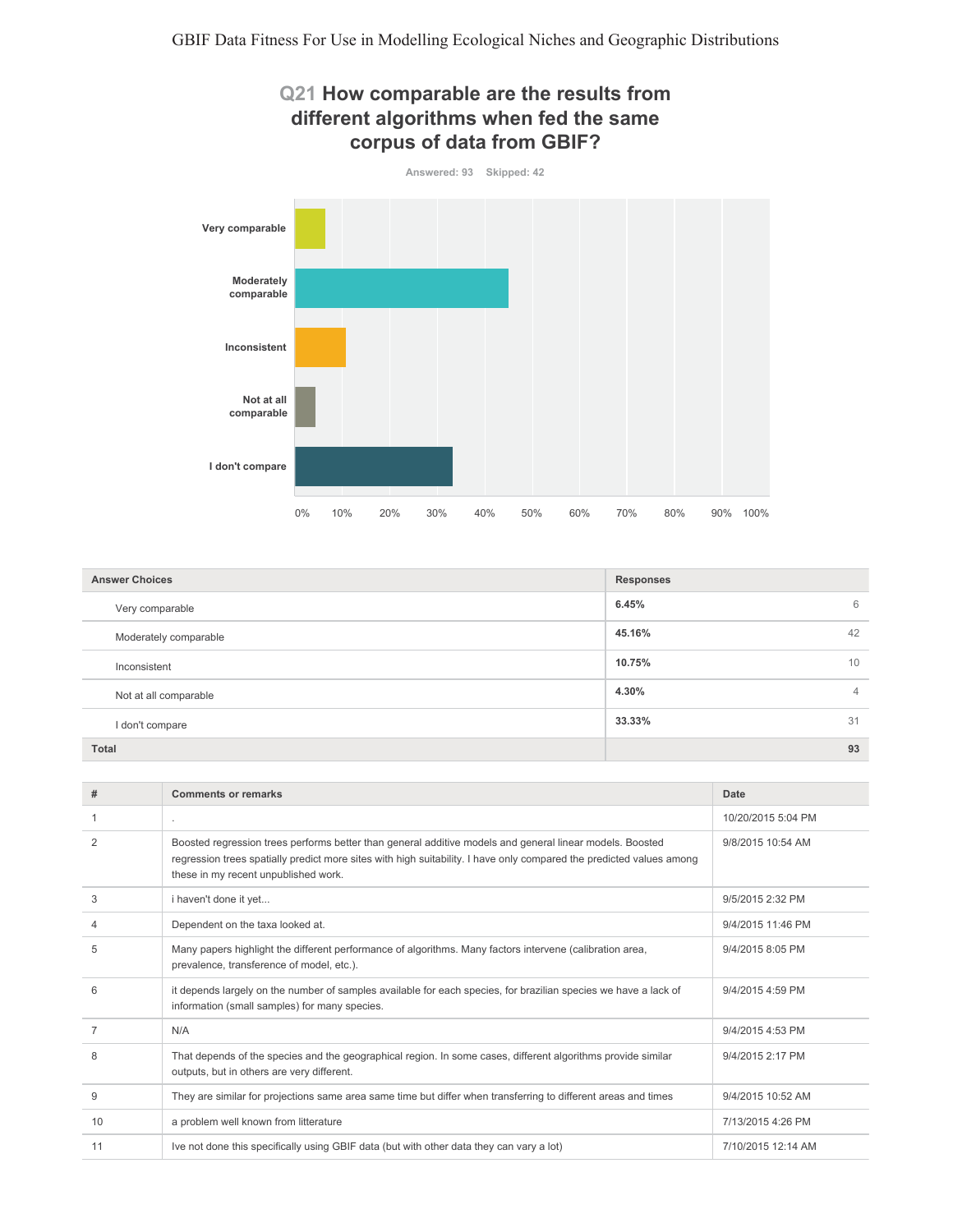

#### Q22 Kindly rank modelling algorithms for use on GBIF type data

|                                         | Poor           | <b>Below</b><br>average | Satisfactory   | Good   | <b>Excellent</b> | N/A    | <b>Total</b> | Weighted<br>Average |
|-----------------------------------------|----------------|-------------------------|----------------|--------|------------------|--------|--------------|---------------------|
| <b>BIOCLIM</b>                          | 8.06%          | 16.13%                  | 16.13%         | 22.58% | 3.23%            | 33.87% |              |                     |
|                                         | 5              | 10                      | 10             | 14     | $\overline{2}$   | 21     | 62           | 2.95                |
| <b>DOMAIN</b>                           | 9.43%          | 7.55%                   | 9.43%          | 5.66%  | 1.89%            | 66.04% |              |                     |
|                                         | 5              | 4                       | 5              | 3      |                  | 35     | 53           | 2.50                |
| Ecological Niche Factor Analysis (ENFA) | 1.82%          | 9.09%                   | 20.00%         | 5.45%  | 1.82%            | 61.82% |              |                     |
|                                         |                | 5                       | 11             | 3      |                  | 34     | 55           | 2.90                |
| Mahalanobis distance                    | 5.45%          | 3.64%                   | 12.73%         | 12.73% | 5.45%            | 60.00% |              |                     |
|                                         | 3              | $\overline{2}$          | $\overline{7}$ | ⇁      | 3                | 33     | 55           | 3.23                |
| Generalized linear model (GLM)          | 3.28%          | 9.84%                   | 18.03%         | 29.51% | 8.20%            | 31.15% |              |                     |
|                                         | $\overline{2}$ | 6                       | 11             | 18     | 5                | 19     | 61           | 3.43                |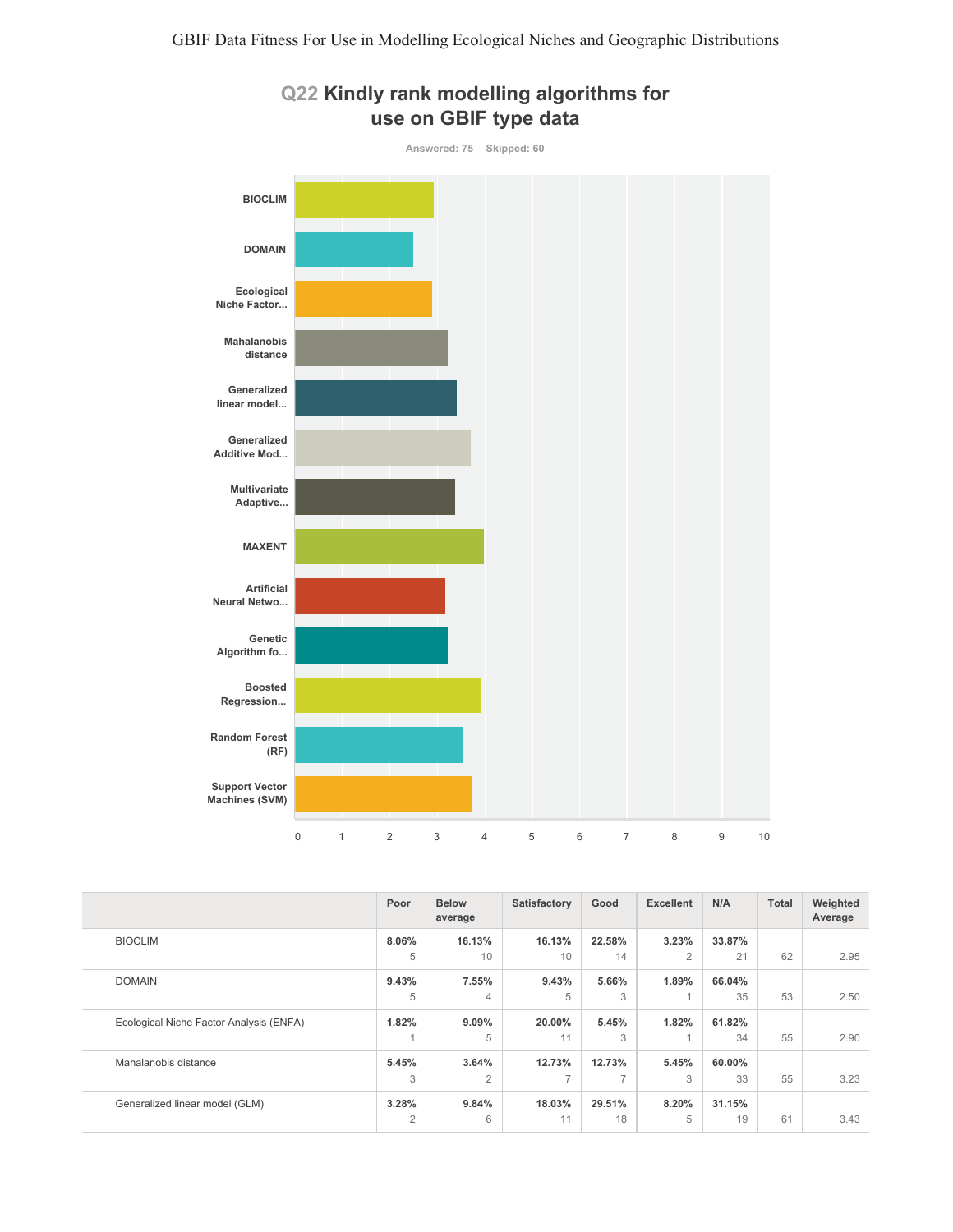| 3.71                                   |
|----------------------------------------|
|                                        |
| 3.38                                   |
|                                        |
| 3.98                                   |
|                                        |
| 3.17                                   |
|                                        |
| 3.24                                   |
|                                        |
| 3.94                                   |
|                                        |
| 3.54                                   |
|                                        |
|                                        |
| 59<br>54<br>70<br>50<br>54<br>60<br>58 |

| #              | Something else, what (please specify or comment)                                                                                                                                                                                                                                                                                                                                                                                 | Date                |
|----------------|----------------------------------------------------------------------------------------------------------------------------------------------------------------------------------------------------------------------------------------------------------------------------------------------------------------------------------------------------------------------------------------------------------------------------------|---------------------|
| 1              | Gower Distance (Good)                                                                                                                                                                                                                                                                                                                                                                                                            | 10/22/2015 2:41 PM  |
| $\overline{2}$ |                                                                                                                                                                                                                                                                                                                                                                                                                                  | 10/20/2015 5:04 PM  |
| 3              | The choice of an algorithm always depends on what the model is going to be used for, and the nature of the data<br>availble. Assuming this questionaire is aimed at prediction, a method such as bioclim will probably work better than<br>a "novel" method, if Bioclim is using predictors that have a stronger causal link to the organism we are trying to<br>study.                                                          | 10/18/2015 10:06 AM |
| 4              | Sorry I can't answer this as I have not done enough comparative work                                                                                                                                                                                                                                                                                                                                                             | 9/23/2015 11:34 PM  |
| 5              | Please note that I only signed the ones that I worked with (i.e. N/A-I never used the algorithm). And that my data<br>sources were from multiple sources (not only from GBIF)                                                                                                                                                                                                                                                    | 9/15/2015 5:13 PM   |
| 6              | <b>Favourability Function</b>                                                                                                                                                                                                                                                                                                                                                                                                    | 9/5/2015 2:04 AM    |
| 7              | See previous answer. There is no excellent method for every modeling challenge/problem.                                                                                                                                                                                                                                                                                                                                          | 9/4/2015 8:05 PM    |
| 8              | Not sure what's being asked--do you mean accuracy?                                                                                                                                                                                                                                                                                                                                                                               | 9/4/2015 6:32 PM    |
| 9              | I use the algorithms available in DISMO package and a few others I implement Direct in R                                                                                                                                                                                                                                                                                                                                         | 9/4/2015 4:59 PM    |
| 10             | Impossible to tell, because the question is unclear. For interpolation (within the spatial domain of the points),<br>machine learning method do well, but not so much when evaluated for their extrapolation capacity.                                                                                                                                                                                                           | 9/4/2015 2:53 PM    |
| 11             | I think this question is unanswerable, the usefulness of a model depends on the species and research question not<br>the source of input data.                                                                                                                                                                                                                                                                                   | 9/4/2015 12:07 PM   |
| 12             | The question is not particularly good. Whether an algorithm performs well or not depends on a number of<br>circumstances chiefly the purpose of the modelling. In the above I followed the simple principle that for presence<br>only data presence only and presence background techniques are better. But this is a theoretical assertion. In<br>practice, depending on the purposes, a presence absence model can do as well. | 9/4/2015 10:52 AM   |
| 13             | I have not evaluated them properly; in our last exercise we decided to remove all SDMs since the underlying<br>environmental data for the Amazon was so patchy/unreliable (in our view)                                                                                                                                                                                                                                          | 8/13/2015 1:06 PM   |
| 14             | this is a question better answered by my staff or students: iliao@nd.edu; jdzurisin@nd.edu                                                                                                                                                                                                                                                                                                                                       | 7/29/2015 6:13 PM   |
| 15             | N/A is for methods I do not use                                                                                                                                                                                                                                                                                                                                                                                                  | 7/21/2015 11:54 PM  |
| 16             | this question is largely dependent on the purpose of the modeling exersice                                                                                                                                                                                                                                                                                                                                                       | 7/13/2015 4:26 PM   |
| 17             | Ouch, that's tough - I don't have any insights specific for GBIF data. And it depends what the criteria are for<br>ranking do you want a complex model that fits well to the GBIf data (but may be overfit) or a simple, transparent<br>approach and do you want to predict the niche or the distribution                                                                                                                        | 7/10/2015 12:14 AM  |
| 18             | the reliability of results depends on the sampling bias of specific taxa in a specific study area, not so much in the<br>modeling algorithms. I guess that BIOCLIM and DOMAIN are more adapted to GBIF data, although they largely<br>overpredict                                                                                                                                                                                | 7/8/2015 11:13 AM   |
| 19             | See the published literature                                                                                                                                                                                                                                                                                                                                                                                                     | 7/7/2015 11:33 PM   |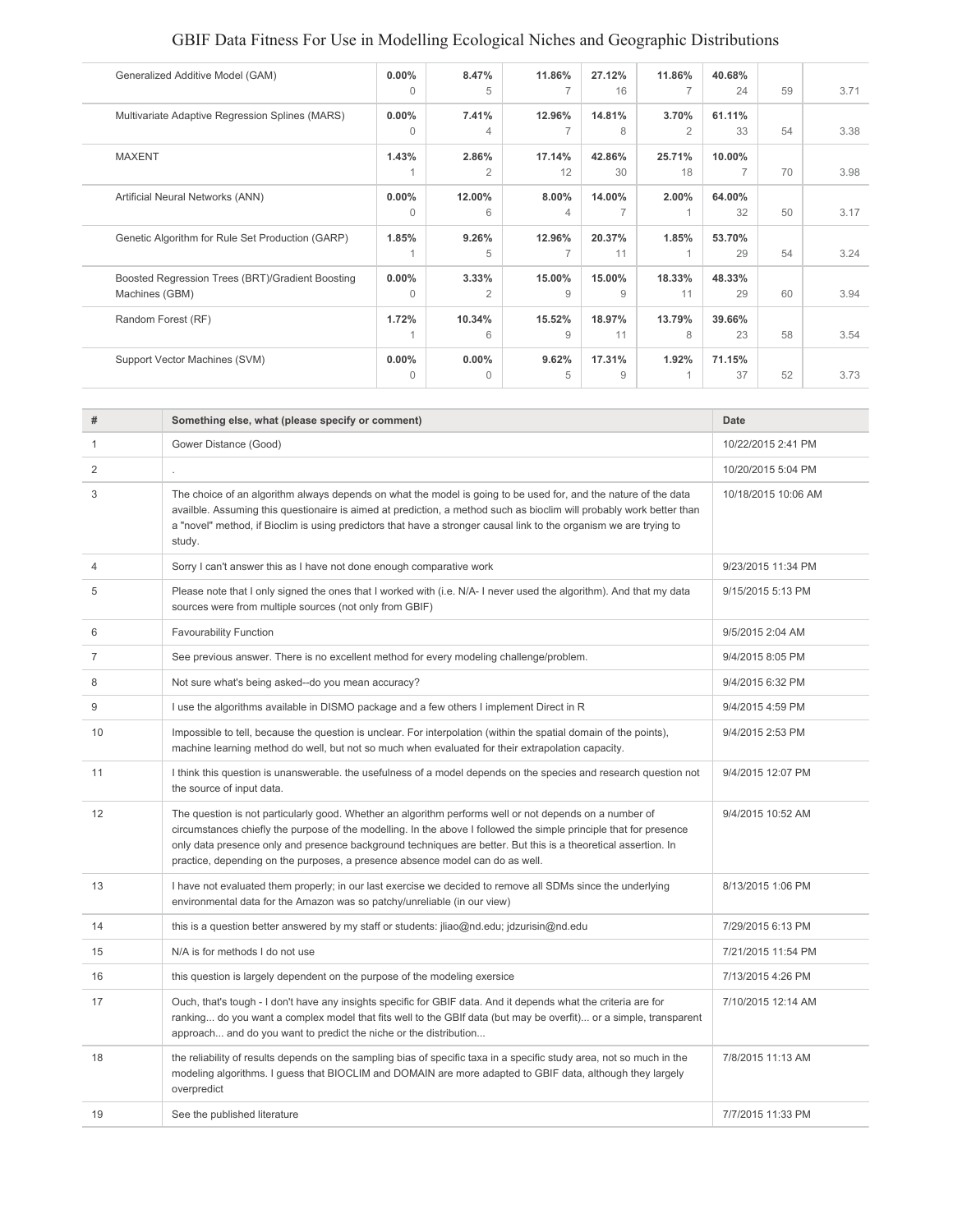## Q23 If you have been using GBIF for some time, have you observed any changes in RECORD AVAILABILITY for the groups of interest to you?



| <b>Answer Choices</b>         | Responses |    |
|-------------------------------|-----------|----|
| Yes, significant improvements | 31.46%    | 28 |
| Yes, minor improvements       | 26.97%    | 24 |
| No changes                    | 12.36%    | 11 |
| It became worse               | 1.12%     |    |
| I don't know                  | 28.09%    | 25 |
| <b>Total</b>                  |           | 89 |

| # | <b>Comments or remarks</b>                                                                                                                                                                                                                                                       | Date               |
|---|----------------------------------------------------------------------------------------------------------------------------------------------------------------------------------------------------------------------------------------------------------------------------------|--------------------|
|   |                                                                                                                                                                                                                                                                                  | 10/20/2015 5:04 PM |
|   | eBird etc.                                                                                                                                                                                                                                                                       | 9/9/2015 1:23 AM   |
| 3 | The search for different topics is confusing and hidden: Data (species, occurrences etc.). It would be interesting to<br>have a form for more complete search with small explanations of what each search does. A simple form and an<br>advanced search could be more effective. | 9/4/2015 4:59 PM   |
|   | I rarely use GBIF data.                                                                                                                                                                                                                                                          | 9/4/2015 4:53 PM   |
| 5 | Mostly from Latin American museums. Now it is possible to find some collections in GBIF, but not for all.                                                                                                                                                                        | 9/4/2015 2:17 PM   |
| 6 | Birds are really well sampled for Colombia                                                                                                                                                                                                                                       | 7/13/2015 4:30 PM  |
|   | more records for species that already had a lot of records, tropical andes endemic species record availability<br>remains the same                                                                                                                                               | 7/13/2015 4:26 PM  |
| 8 | it is noticable how many more data are available now than 5 years ago                                                                                                                                                                                                            | 7/10/2015 12:14 AM |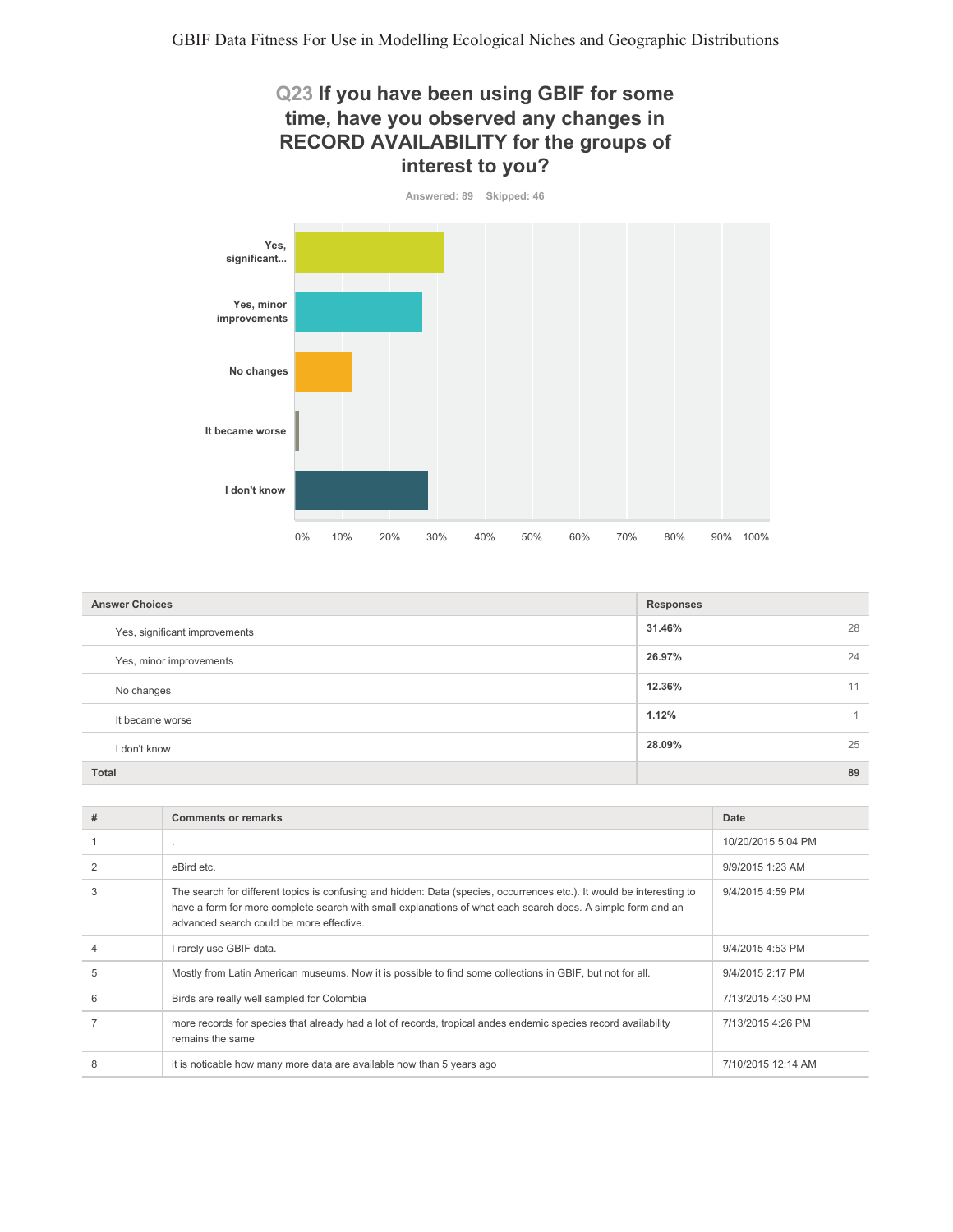## Q24 if you have been using GBIF for some time, have you observed any changes in RECORD QUALITY for the data of interest to you?



| <b>Answer Choices</b>         | <b>Responses</b> |
|-------------------------------|------------------|
| Yes, significant improvements | 12.90%<br>12     |
| Yes, minor improvements       | 23<br>24.73%     |
| No changes                    | 25.81%<br>24     |
| It became worse               | 3.23%<br>3       |
| I don't know                  | 33.33%<br>31     |
| <b>Total</b>                  | 93               |

| # | <b>Comments or remarks</b>                                                                                                                                                                                                                                                                                                  | Date               |
|---|-----------------------------------------------------------------------------------------------------------------------------------------------------------------------------------------------------------------------------------------------------------------------------------------------------------------------------|--------------------|
|   | $\mathbf{r}$                                                                                                                                                                                                                                                                                                                | 10/20/2015 5:04 PM |
|   | Vast majority of coordinateprecision field values are blank, and it's inclear what the units should be.                                                                                                                                                                                                                     | 9/4/2015 6:32 PM   |
| 3 | Configure fields and search filter are fantastic, but the access to these windows is a little bit hidden, few people use<br>that. I think it lack in the interface the possibility of submitting a list of species. I do this via an R package, which<br>works very well, but this feature, again, is used by a few people. | 9/4/2015 4:59 PM   |
|   | I rarely use GBIF data.                                                                                                                                                                                                                                                                                                     | 9/4/2015 4:53 PM   |
| 5 | Lots of new data is from historical records and has been georeferenced to the centroid of states and/or countries                                                                                                                                                                                                           | 8/14/2015 3:45 PM  |
| 6 | Mainly concerning taxonomic resolution                                                                                                                                                                                                                                                                                      | 8/13/2015 1:06 PM  |
|   | Data from eBird is increasinly spatially and taxonomically accurate.                                                                                                                                                                                                                                                        | 7/13/2015 4:30 PM  |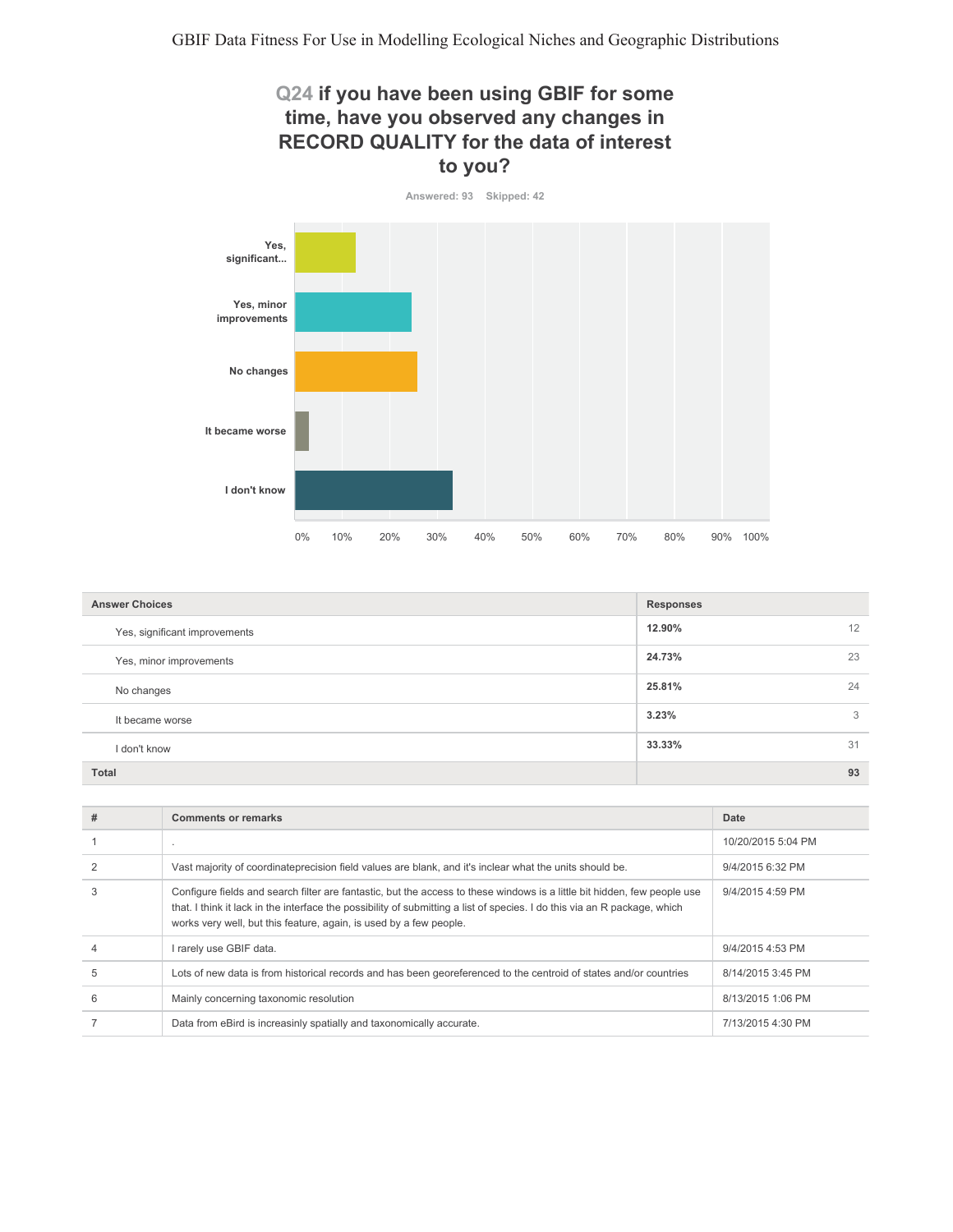### Q25 GBIF.org serves taxonomically, geographically and temporarily heterogeneous assemblage of data, reflecting mobilization priorities of data publishers. How do you approach the task of removing data biasing?

Answered: 93 Skipped: 42

| #              | <b>Responses</b>                                                                                                                                                                                                                                                                                                                                                                                                                                                     | <b>Date</b>         |
|----------------|----------------------------------------------------------------------------------------------------------------------------------------------------------------------------------------------------------------------------------------------------------------------------------------------------------------------------------------------------------------------------------------------------------------------------------------------------------------------|---------------------|
| 1              | $\cdots$                                                                                                                                                                                                                                                                                                                                                                                                                                                             | 10/28/2015 7:37 PM  |
| 2              | spacial filtering, though most of the species data that I focus on is sparse anyway.                                                                                                                                                                                                                                                                                                                                                                                 | 10/24/2015 10:39 PM |
| 3              | Selecting data from similar sources and comparing them with range maps provided by experts                                                                                                                                                                                                                                                                                                                                                                           | 10/22/2015 2:41 PM  |
| 4              | N/A                                                                                                                                                                                                                                                                                                                                                                                                                                                                  | 10/22/2015 10:12 AM |
| 5              | $\overline{\phantom{0}}$                                                                                                                                                                                                                                                                                                                                                                                                                                             | 10/20/2015 5:04 PM  |
| 6              | List length approaches: obtain data at the broad taxon level (e.g. all Odonates) and use number of records per<br>location per time (e.g. year) as a proxy for recorder effort. Occupancy modeling: use spatial/temporal replicates<br>within a larger area/time period as replicates to generate a detection submodel within an occupancy modeling<br>framework                                                                                                     | 10/19/2015 3:55 PM  |
| $\overline{7}$ | We do many things, but one thing we do is we use temporal matching to link the occurrence data to environmental<br>predictors that reflect the conditions relevant for that time, place and organism under study.                                                                                                                                                                                                                                                    | 10/18/2015 10:06 AM |
| 8              | I don't                                                                                                                                                                                                                                                                                                                                                                                                                                                              | 10/16/2015 5:00 PM  |
| 9              | I don't.                                                                                                                                                                                                                                                                                                                                                                                                                                                             | 10/15/2015 9:00 PM  |
| 10             | Random subsampling.                                                                                                                                                                                                                                                                                                                                                                                                                                                  | 10/15/2015 8:28 PM  |
| 11             | $\blacksquare$                                                                                                                                                                                                                                                                                                                                                                                                                                                       | 10/14/2015 10:46 PM |
| 12             | data research simultaneously through literature review                                                                                                                                                                                                                                                                                                                                                                                                               | 10/14/2015 9:42 AM  |
| 13             | N/A                                                                                                                                                                                                                                                                                                                                                                                                                                                                  | 10/13/2015 5:14 PM  |
| 14             | Find alternative datasets to fill in the taxonomic group / geographic gaps when possible (i.e. other museum records,<br>observation data, and etc.).                                                                                                                                                                                                                                                                                                                 | 10/13/2015 3:02 AM  |
| 15             | I thin my points.                                                                                                                                                                                                                                                                                                                                                                                                                                                    | 10/12/2015 8:12 PM  |
| 16             | Since I work on a small scale, I use all the data I can. However, I try to separate by date.                                                                                                                                                                                                                                                                                                                                                                         | 10/12/2015 6:15 PM  |
| 17             | Searching a better environmental and geographical heterogeneity of data                                                                                                                                                                                                                                                                                                                                                                                              | 10/2/2015 6:41 PM   |
| 18             | Mostly stick with museum data                                                                                                                                                                                                                                                                                                                                                                                                                                        | 10/2/2015 3:20 AM   |
| 19             | Usually try to complete dataset using other sources                                                                                                                                                                                                                                                                                                                                                                                                                  | 9/29/2015 3:53 AM   |
| 20             | Sometimes we limit the number of records that we use so the areas are more comparable                                                                                                                                                                                                                                                                                                                                                                                | 9/23/2015 11:34 PM  |
| 21             | spatial declustering                                                                                                                                                                                                                                                                                                                                                                                                                                                 | 9/16/2015 12:32 AM  |
| 22             | I would provide a resume measures of data bias                                                                                                                                                                                                                                                                                                                                                                                                                       | 9/15/2015 5:13 PM   |
| 23             | Maybe this should be done after data download according to each study requirements. Data in GBIF could be<br>available in "raw".                                                                                                                                                                                                                                                                                                                                     | 9/15/2015 4:08 PM   |
| 24             | Flagging, documenting critical points. Potentially including a metrics/code for sampling effort.                                                                                                                                                                                                                                                                                                                                                                     | 9/15/2015 7:23 AM   |
| 25             | Geographically and temporarily heterogeneous assemblage of data                                                                                                                                                                                                                                                                                                                                                                                                      | 9/10/2015 5:05 AM   |
| 26             | The most important is the promotion of field studies in less studied regions. Promoting taxonomy would also be<br>welcome (all taxonomic groups). Is very serious the lack of data and the lack of experts. Removing data biasing?<br>Ok in a second step. The knowledge of species distribution patterns is crucial, so congratulations to GBIF to be<br>doing this work. knowledge of biodiversity is very important for several reasons not only to write papers. | 9/9/2015 5:47 PM    |
| 27             | data mining and machine learning                                                                                                                                                                                                                                                                                                                                                                                                                                     | 9/9/2015 1:23 AM    |
| 28             | dfg                                                                                                                                                                                                                                                                                                                                                                                                                                                                  | 9/8/2015 8:13 PM    |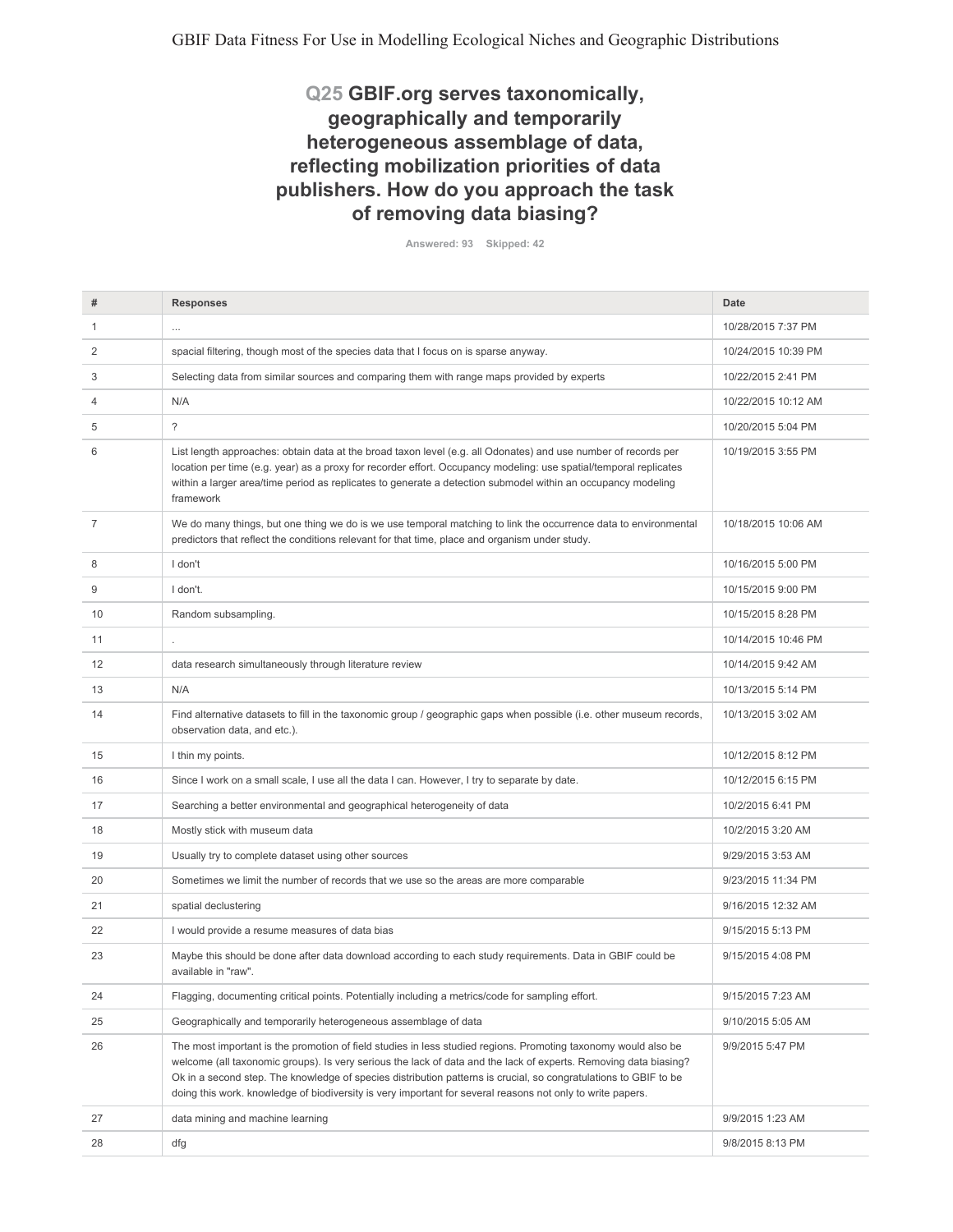| 29 | By making an elaborated cleaning of the data.                                                                                                                                                                                                                                                                                                                                   | 9/8/2015 7:13 PM  |
|----|---------------------------------------------------------------------------------------------------------------------------------------------------------------------------------------------------------------------------------------------------------------------------------------------------------------------------------------------------------------------------------|-------------------|
| 30 | <b>NO</b>                                                                                                                                                                                                                                                                                                                                                                       | 9/8/2015 2:53 PM  |
| 31 | Since mine is a collaborative project involving several experts who have 15 years of experience in the region of<br>interest. It will only help if experts sit together and clean all the erroneous records. Further I normally don't restrict<br>my data to GBIF. I also make use of other databases along with regional databases to minimize bias in sampling.               | 9/8/2015 10:54 AM |
| 32 | <b>NA</b>                                                                                                                                                                                                                                                                                                                                                                       | 9/7/2015 11:44 AM |
| 33 | In my case, the more data the better. Bias is far less an issue than spatial and temporal coverage.                                                                                                                                                                                                                                                                             | 9/7/2015 1:19 AM  |
| 34 | This isn't so much of a problem for most of my work.                                                                                                                                                                                                                                                                                                                            | 9/6/2015 2:10 AM  |
| 35 | Checking records with other sources of information.                                                                                                                                                                                                                                                                                                                             | 9/5/2015 10:27 PM |
| 36 | na                                                                                                                                                                                                                                                                                                                                                                              | 9/5/2015 2:32 PM  |
| 37 | Yes, I agree                                                                                                                                                                                                                                                                                                                                                                    | 9/5/2015 2:04 AM  |
| 38 | With great precaution (and on a case by case basis)                                                                                                                                                                                                                                                                                                                             | 9/4/2015 11:46 PM |
| 39 | I normally try to have the best knowledge possible of a species distribution before starting compiling records. I<br>normally discard errors in taxonomic identification (e.g., southern localities of Fucus guiry that was previously<br>identified as Fucus vesiculosus)                                                                                                      | 9/4/2015 10:37 PM |
| 40 | easier access to related exsicates                                                                                                                                                                                                                                                                                                                                              | 9/4/2015 9:21 PM  |
| 41 | Using re-sampling thechiques                                                                                                                                                                                                                                                                                                                                                    | 9/4/2015 9:14 PM  |
| 42 | Applying spatial filters.                                                                                                                                                                                                                                                                                                                                                       | 9/4/2015 8:05 PM  |
| 43 | buscar redundancia en los datos, con un análisis estadístico exploratorio                                                                                                                                                                                                                                                                                                       | 9/4/2015 7:56 PM  |
| 44 | Nothing                                                                                                                                                                                                                                                                                                                                                                         | 9/4/2015 7:41 PM  |
| 45 | N/A                                                                                                                                                                                                                                                                                                                                                                             | 9/4/2015 7:05 PM  |
| 46 | Concerted effort to finance data digitization. Official requests to data repositories such as museums as herbaria to<br>provide data                                                                                                                                                                                                                                            | 9/4/2015 6:35 PM  |
| 47 | Geographic or environmental thinning plus bias grid, target background, or inverse p-weighting of records.                                                                                                                                                                                                                                                                      | 9/4/2015 6:32 PM  |
| 48 | Create an optional output that randomly sub-sample the records of each species to the median number of points<br>per species in the region of interest. But this is just a wild guess. Right now, I'm not sure how to handle this<br>problem.                                                                                                                                   | 9/4/2015 6:17 PM  |
| 49 | Background manipulation, using bigger grid cells and through new data collection                                                                                                                                                                                                                                                                                                | 9/4/2015 5:37 PM  |
| 50 | autocorrelation analysis                                                                                                                                                                                                                                                                                                                                                        | 9/4/2015 5:22 PM  |
| 51 | I'm starting to use the sample selection bias proposed by Phillips et al., 2009 (Ecological Applications).                                                                                                                                                                                                                                                                      | 9/4/2015 5:19 PM  |
| 52 | I always apply the location filter, and only use the coordinates with no issues. After that I use other spatial filters<br>through QGIS.                                                                                                                                                                                                                                        | 9/4/2015 4:59 PM  |
| 53 | I evaluate spatial clustering and combine gbif with other sources                                                                                                                                                                                                                                                                                                               | 9/4/2015 4:56 PM  |
| 54 | I rarely use GBIF data.                                                                                                                                                                                                                                                                                                                                                         | 9/4/2015 4:53 PM  |
| 55 | To make sistetematics filters                                                                                                                                                                                                                                                                                                                                                   | 9/4/2015 4:51 PM  |
| 56 | i don't aproach                                                                                                                                                                                                                                                                                                                                                                 | 9/4/2015 4:13 PM  |
| 57 | aggregation by grid cell                                                                                                                                                                                                                                                                                                                                                        | 9/4/2015 4:10 PM  |
| 58 | By including a bias grid to my modelling procedure.                                                                                                                                                                                                                                                                                                                             | 9/4/2015 3:56 PM  |
| 59 | To date I modeled only in South America. I remove records prior to 1950, as the Worldclim database covers the<br>1950-2000 period.                                                                                                                                                                                                                                              | 9/4/2015 3:40 PM  |
| 60 | So far, I just deleted records with some degree of uncertainty. On the other hand, the method proposed by Varela<br>et al. 2014 (Ecography, 37: 1084-1091) to reduce bias seems very interesting. (I have not used it yet)                                                                                                                                                      | 9/4/2015 3:40 PM  |
| 61 | sub-sampling, and using methods that do not overfit too much.                                                                                                                                                                                                                                                                                                                   | 9/4/2015 2:53 PM  |
| 62 | I add other databases or my own collections from non-digitized repositories (herbaria)                                                                                                                                                                                                                                                                                          | 9/4/2015 2:48 PM  |
| 63 | It is necessary to have a good knowledge about taxonomy and distribution (i.e., re-checking primary literature as<br>species descriptions and field guides) of the taxa studied. In some cases, many data are discarded because it is<br>extremely hard to known if a record 100 km apart from others is a good observation or is an error of<br>identification/georeferencing. | 9/4/2015 2:17 PM  |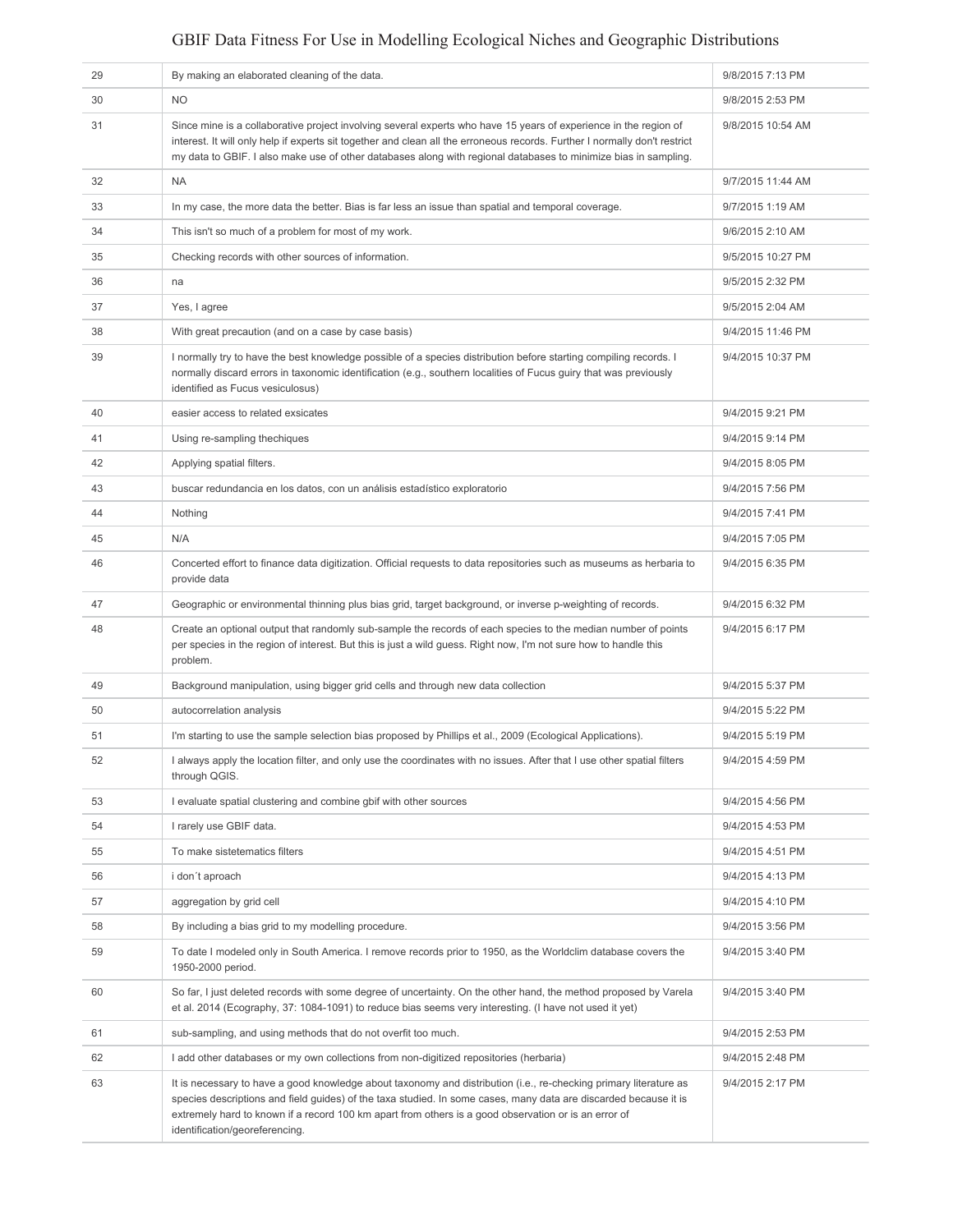| 64 | Focussing on specific well covered subsets, supplement with other data (IUCN, Museum, Biodiversity database) if<br>available.                                                                                                                                                                                                                                                 | 9/4/2015 1:58 PM   |
|----|-------------------------------------------------------------------------------------------------------------------------------------------------------------------------------------------------------------------------------------------------------------------------------------------------------------------------------------------------------------------------------|--------------------|
| 65 | Manually                                                                                                                                                                                                                                                                                                                                                                      | 9/4/2015 12:27 PM  |
| 66 | Difficult to tell if data is biased, therefore do not remove it especially if have few records.                                                                                                                                                                                                                                                                               | 9/4/2015 12:22 PM  |
| 67 | It is a vital first step in modelling and researchers should use any and all tools to do this subject to the question at<br>hand.                                                                                                                                                                                                                                             | 9/4/2015 12:07 PM  |
| 68 | Often by selecting a radius around the sampling point from which I eliminate other species presences.                                                                                                                                                                                                                                                                         | 9/4/2015 11:38 AM  |
| 69 | Checking record by record against prior knowledge and removing obvious errors.                                                                                                                                                                                                                                                                                                | 9/4/2015 10:52 AM  |
| 70 | In the classroom, we have experimented with several methods                                                                                                                                                                                                                                                                                                                   | 9/4/2015 10:33 AM  |
| 71 | With R scrips we remove duplicate entries (same collection event at different herbaria); remove collections from the<br>same point; jackknife or bootstrap analyses.                                                                                                                                                                                                          | 8/14/2015 3:45 PM  |
| 72 | I evaluate its impact on the results using different approaches, from automated filters (e.g. removing different<br>thresholds and comparison with thoroughly evaluated data - see<br>http://onlinelibrary.wiley.com/doi/10.1111/geb.12326/abstract). We are also using SpeciesGeoCoder (see<br>http://www.antonelli-lab.net/resources.php) for many analyses with GBIF data. | 8/13/2015 1:06 PM  |
| 73 | Spatial / environmental thinning.                                                                                                                                                                                                                                                                                                                                             | 8/5/2015 7:29 PM   |
| 74 | We usually augment GBIF data with data from other sources                                                                                                                                                                                                                                                                                                                     | 7/29/2015 6:13 PM  |
| 75 | Taxa-specific communities of experts                                                                                                                                                                                                                                                                                                                                          | 7/29/2015 5:32 PM  |
| 76 | Normalising data by working with relative number of records out of all records. Cf. papers on scaling and<br>"abundance from occurrence".                                                                                                                                                                                                                                     | 7/27/2015 1:37 PM  |
| 77 | Spatial filtering (SDMToolbox); matching records temporally to environmental data                                                                                                                                                                                                                                                                                             | 7/24/2015 8:38 PM  |
| 78 | (1) I always explore the data firs, get acquainted with it. (2) There are envelope methods less sensitive to biases.<br>(3) When there are obvious geographic biases on large datasets, I thin the data by spatial lag.                                                                                                                                                       | 7/21/2015 11:54 PM |
| 79 | Spatial thinning; or bias correction via target-group data                                                                                                                                                                                                                                                                                                                    | 7/19/2015 10:22 PM |
| 80 | Apply spatial and environmental filters                                                                                                                                                                                                                                                                                                                                       | 7/13/2015 5:48 PM  |
| 81 | Most of the time we don't. Ocassionally, we use target background sampling.                                                                                                                                                                                                                                                                                                   | 7/13/2015 4:30 PM  |
| 82 | Searching for additional sources of data that are not part of GBIF                                                                                                                                                                                                                                                                                                            | 7/13/2015 4:26 PM  |
| 83 | Still not handling bias.                                                                                                                                                                                                                                                                                                                                                      | 7/13/2015 3:42 PM  |
| 84 | Depaneding on the objective, I remove observations that are not well enough georeferenced, that are older and<br>may not reflect current distributions, and that are from citizen scientists and therefore may have taxonomic,<br>georeferencing or spatial bias problems, I do not trust eBird.                                                                              | 7/12/2015 6:23 AM  |
| 85 | Target group background selection is neat. Or use a simple envelope method (e.g., BIOCLIM) and acknowledge<br>that all the model is telling you is those locations with similar conditions to where you have data that is useful<br>information in itself if properly interpreted.                                                                                            | 7/10/2015 12:14 AM |
| 86 | correct for overall collection intensity for wider taxonomic group to account for spatial biases in collection intensity -<br>no correction for taxonomic biases.                                                                                                                                                                                                             | 7/8/2015 4:51 PM   |
| 87 | I compare GBIF data to other distribution sources (e.g. atlases) and thin the data to match the resolution of the<br>associated environmental data                                                                                                                                                                                                                            | 7/8/2015 11:13 AM  |
| 88 | Almost always by pattern analysis. However, often what I study is the data biasing itself.                                                                                                                                                                                                                                                                                    | 7/8/2015 1:20 AM   |
| 89 | sub-sampling as discussed above, but the big problem is the data scarcity in the tropics. It would be interesting if<br>GBIF could help find ways to improvat that.                                                                                                                                                                                                           | 7/7/2015 11:33 PM  |
| 90 | Resampling in the environmental space if possible. If too biased, use other data sources.                                                                                                                                                                                                                                                                                     | 7/7/2015 5:34 PM   |
| 91 | I think we need to know (and the required tools) the appropriate methods to get the best use of data given the<br>existing biases,                                                                                                                                                                                                                                            | 7/7/2015 5:24 PM   |
| 92 | target group background                                                                                                                                                                                                                                                                                                                                                       | 7/7/2015 5:03 PM   |
| 93 | imprecise                                                                                                                                                                                                                                                                                                                                                                     | 7/4/2015 6:44 PM   |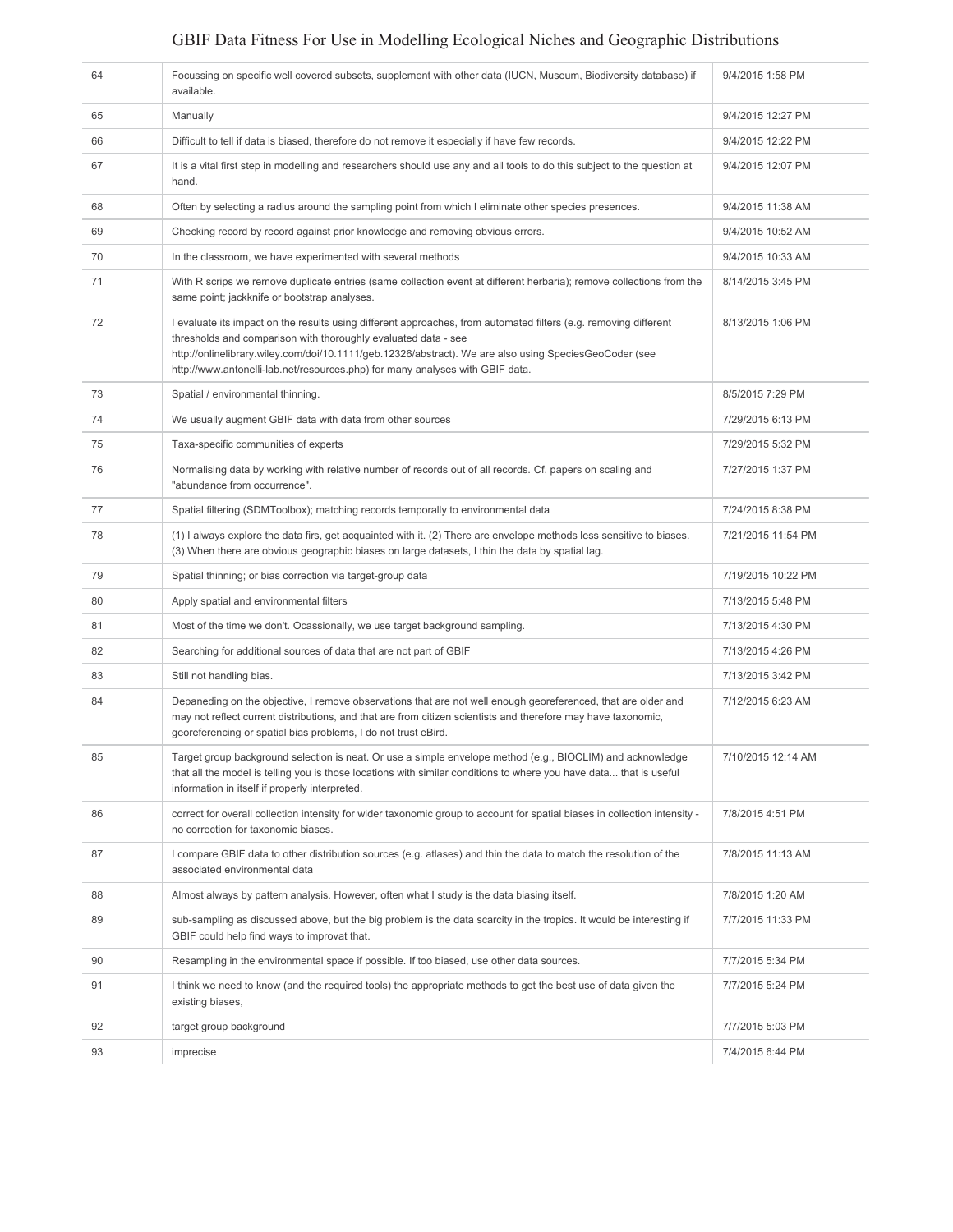## Q26 Where do you share your results? Provide link to examples if possible

Answered: 93 Skipped: 42

| #  | <b>Responses</b>                                                                                                                                | Date                |
|----|-------------------------------------------------------------------------------------------------------------------------------------------------|---------------------|
| 1  | just for my exercise on my class.                                                                                                               | 10/28/2015 7:37 PM  |
| 2  |                                                                                                                                                 | 10/24/2015 10:39 PM |
| 3  | in peer-review journals                                                                                                                         | 10/22/2015 2:41 PM  |
| 4  | N/A                                                                                                                                             | 10/22/2015 10:12 AM |
| 5  | nowhere                                                                                                                                         | 10/20/2015 5:04 PM  |
| 6  | Mostly peer-reviewed journals                                                                                                                   | 10/19/2015 3:55 PM  |
| 7  | https://scholar.google.dk/citations?user=OlefC00AAAAJ&hl=en                                                                                     | 10/18/2015 10:06 AM |
| 8  | I don't                                                                                                                                         | 10/16/2015 5:00 PM  |
| 9  | I used the data in a class.                                                                                                                     | 10/15/2015 9:00 PM  |
| 10 | I have only used GBIF in one course for the time being, and in this forum is where I've analyzed, presented, and<br>discussed results.          | 10/15/2015 8:28 PM  |
| 11 |                                                                                                                                                 | 10/14/2015 10:46 PM |
| 12 | <b>Scientific Articles</b>                                                                                                                      | 10/14/2015 9:42 AM  |
| 13 | N/A                                                                                                                                             | 10/13/2015 5:14 PM  |
| 14 | I hope to publish the multiple projects I am part of using this data, but, I am still in the analysis / write up phase.                         | 10/13/2015 3:02 AM  |
| 15 | In press at the moment                                                                                                                          | 10/12/2015 8:12 PM  |
| 16 | Results not yet published/shared                                                                                                                | 10/12/2015 6:15 PM  |
| 17 | Not apply                                                                                                                                       | 10/2/2015 6:41 PM   |
| 18 | peer review publications                                                                                                                        | 10/2/2015 3:20 AM   |
| 19 | Peer reviewed journals                                                                                                                          | 9/29/2015 3:53 AM   |
| 20 | The data have not been made publicly available although the records from my institution are available from our<br>general data base.            | 9/23/2015 11:34 PM  |
| 21 | peer reviewed papers - http://onlinelibrary.wiley.com/doi/10.1111/mam.12036/abstract                                                            | 9/16/2015 12:32 AM  |
| 22 | I shere results in scientific appers and in http://atlas.freshwaterbiodiversity.eu/                                                             | 9/15/2015 5:13 PM   |
| 23 | Dryad ResearchGate                                                                                                                              | 9/15/2015 4:08 PM   |
| 24 | Currently only at a institutional level.                                                                                                        | 9/15/2015 7:23 AM   |
| 25 | Distribution of species with interest in agronomy (In current conditions and many climate change scenerios)                                     | 9/10/2015 5:05 AM   |
| 26 | Scientific literature, including books http://www.tropicos.org/Person/88229?tab=references                                                      | 9/9/2015 5:47 PM    |
| 27 | various options and links and outlets.                                                                                                          | 9/9/2015 1:23 AM    |
| 28 | fgfg                                                                                                                                            | 9/8/2015 8:13 PM    |
| 29 | They are not shared yet.                                                                                                                        | 9/8/2015 7:13 PM    |
| 30 | <b>MANUSCRIPT</b>                                                                                                                               | 9/8/2015 2:53 PM    |
| 31 | Only in research papers or publications. The data is also used for ground monitoring of species in reintroduction or<br>translocation programs. | 9/8/2015 10:54 AM   |
| 32 | <b>NA</b>                                                                                                                                       | 9/7/2015 11:44 AM   |
| 33 | Used for local testing of known species distributions, compared with expert distributions                                                       | 9/7/2015 1:19 AM    |
| 34 | PLOS one, MEE, Neobiota                                                                                                                         | 9/6/2015 2:10 AM    |
| 35 | http://revistas.ucr.ac.cr/index.php/rbt/article/viewFile/8379/12823                                                                             | 9/5/2015 10:27 PM   |
| 36 | my PhD                                                                                                                                          | 9/5/2015 2:32 PM    |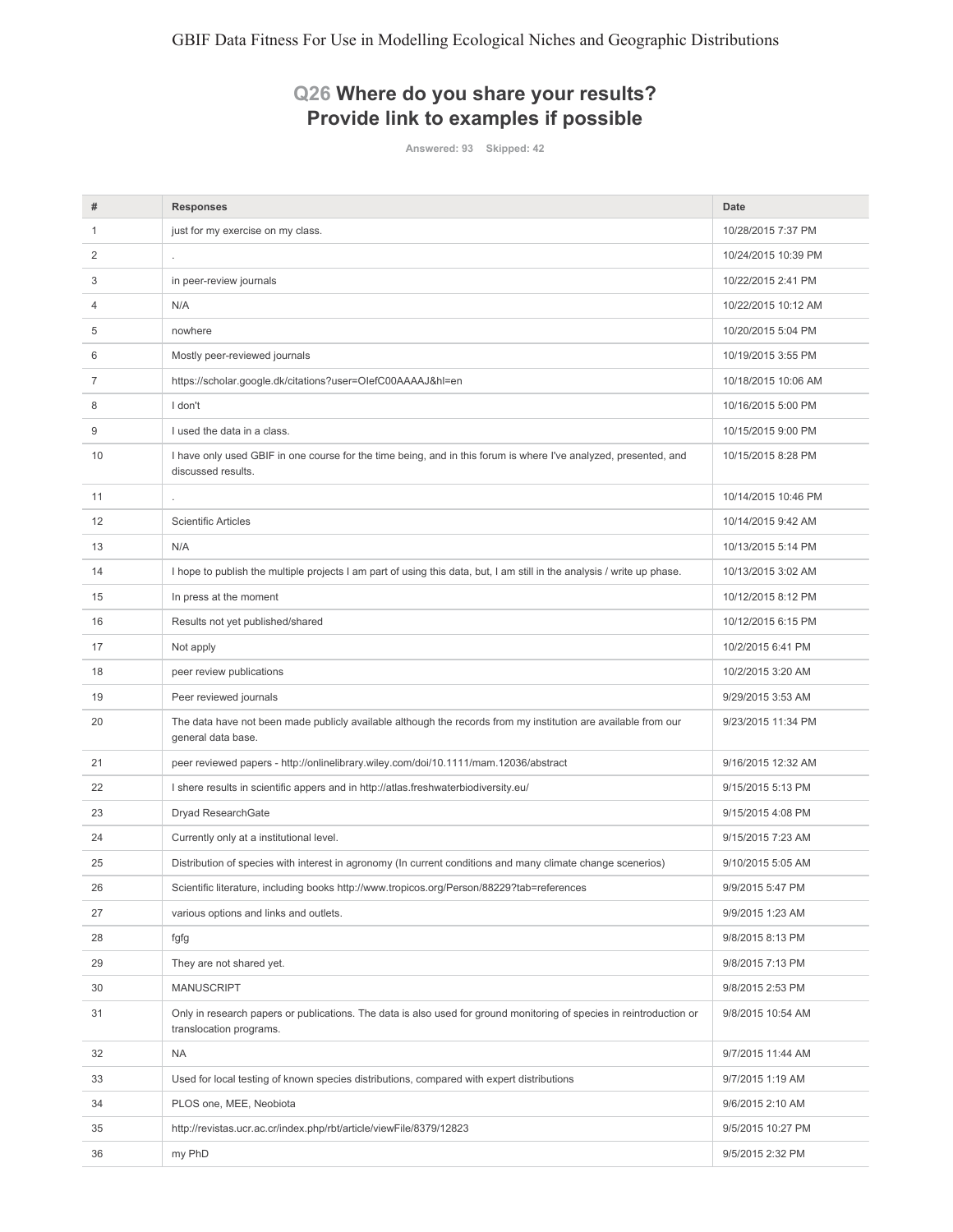| 37 | not yet                                                                                                                                                                                                                                                                                              | 9/5/2015 2:04 AM  |
|----|------------------------------------------------------------------------------------------------------------------------------------------------------------------------------------------------------------------------------------------------------------------------------------------------------|-------------------|
| 38 | Papers, figshare                                                                                                                                                                                                                                                                                     | 9/4/2015 11:46 PM |
| 39 | All results are published in peer reviewed journals. Please follow this link:<br>https://www.researchgate.net/profile/Jorge_Assis2/contributions                                                                                                                                                     | 9/4/2015 10:37 PM |
| 40 | Work is in progress, it will be offered for publication in a scientific journal when ms is ready                                                                                                                                                                                                     | 9/4/2015 9:21 PM  |
| 41 | We are preparing a paper. Results not available at this moment                                                                                                                                                                                                                                       | 9/4/2015 9:14 PM  |
| 42 | Supplementary materials of some publications: http://onlinelibrary.wiley.com/doi/10.1111/evo.12343/abstract<br>http://onlinelibrary.wiley.com/doi/10.1111/jbi.12302/abstract                                                                                                                         | 9/4/2015 8:05 PM  |
| 43 | http://www.uacj.mx/SC/Paginas/SELPER-Mexico-UACJ-2015.aspx                                                                                                                                                                                                                                           | 9/4/2015 7:56 PM  |
| 44 | not sharing results yet                                                                                                                                                                                                                                                                              | 9/4/2015 7:41 PM  |
| 45 | N/A                                                                                                                                                                                                                                                                                                  | 9/4/2015 7:05 PM  |
| 46 | Open access publishing                                                                                                                                                                                                                                                                               | 9/4/2015 6:35 PM  |
| 47 | http://www.earthskysea.org/publications/                                                                                                                                                                                                                                                             | 9/4/2015 6:32 PM  |
| 48 | https://www.researchgate.net/profile/Ariel Rodriguez3/                                                                                                                                                                                                                                               | 9/4/2015 6:17 PM  |
| 49 | Published papers                                                                                                                                                                                                                                                                                     | 9/4/2015 5:37 PM  |
| 50 | I share results in published papers, e.g. Collevatti et al. 2012, Mol Ecol; Collevatti et al. 2013, JBI; Collevatti et al.<br>2013, N&C Lima et al. 2014, JBI; Collevatti et al. 2014, BMC Evolutionary Biology; Collevatti et al. 2015, Frontiers<br>in Plant Science.                              | 9/4/2015 5:22 PM  |
| 51 | www.cwrdiversity.org/distribution-map/ and recent publications: orcid.org/0000-0003-1827-4782                                                                                                                                                                                                        | 9/4/2015 5:19 PM  |
| 52 | http://shiny.jbrj.gov.br/modelagem/                                                                                                                                                                                                                                                                  | 9/4/2015 4:59 PM  |
| 53 | publications, workshops, conferences                                                                                                                                                                                                                                                                 | 9/4/2015 4:56 PM  |
| 54 | I have not shared yet except for appendices of my papers. : (                                                                                                                                                                                                                                        | 9/4/2015 4:53 PM  |
| 55 | I cannot share my results yet, because is my thesis                                                                                                                                                                                                                                                  | 9/4/2015 4:51 PM  |
| 56 | always                                                                                                                                                                                                                                                                                               | 9/4/2015 4:13 PM  |
| 57 | journal publications                                                                                                                                                                                                                                                                                 | 9/4/2015 4:10 PM  |
| 58 | <b>NA</b>                                                                                                                                                                                                                                                                                            | 9/4/2015 3:56 PM  |
| 59 | http://www.sciencedirect.com/science/article/pii/S1616504712000626<br>http://www.sciencedirect.com/science/article/pii/S1616504715000701<br>http://link.springer.com/article/10.1007/s10113-014-0604-1#page-1 http://www.scielo.org.ar/scielo.php?<br>script=sci arttext&pid=S0327-93832010000200008 | 9/4/2015 3:40 PM  |
| 60 |                                                                                                                                                                                                                                                                                                      | 9/4/2015 3:40 PM  |
| 61 | through publications, but none so far using GBIF data sets                                                                                                                                                                                                                                           | 9/4/2015 2:53 PM  |
| 62 | Peer-reviewed journals                                                                                                                                                                                                                                                                               | 9/4/2015 2:48 PM  |
| 63 | I'm still in process to share my results.                                                                                                                                                                                                                                                            | 9/4/2015 2:17 PM  |
| 64 | With workshop participants and students. In scientific articles (currently in review)                                                                                                                                                                                                                | 9/4/2015 1:58 PM  |
| 65 | Not yet share                                                                                                                                                                                                                                                                                        | 9/4/2015 12:27 PM |
| 66 | n/a                                                                                                                                                                                                                                                                                                  | 9/4/2015 12:22 PM |
| 67 | Thesis, hopefully published papers in future.                                                                                                                                                                                                                                                        | 9/4/2015 12:07 PM |
| 68 | Only in the published papers                                                                                                                                                                                                                                                                         | 9/4/2015 11:38 AM |
| 69 | Mainstream literature.                                                                                                                                                                                                                                                                               | 9/4/2015 10:52 AM |
| 70 | We are working on building a pollen database that includes the geographic distribution of the pollen types. The<br>distribution models are built at the genus level, which is the resolution at which we can identify the pollen.                                                                    | 9/4/2015 10:33 AM |
| 71 | Not shared yet, but at least four publications recently submitted                                                                                                                                                                                                                                    | 8/14/2015 3:45 PM |
| 72 | We used Zenodo (e.g. http://dx.doi.org/10.5281/zenodo.18425) and twitted about it.                                                                                                                                                                                                                   | 8/13/2015 1:06 PM |
| 73 | Publications, though now that I think of it I don't recall ever publishing a paper that used GBIF data.                                                                                                                                                                                              | 8/5/2015 7:29 PM  |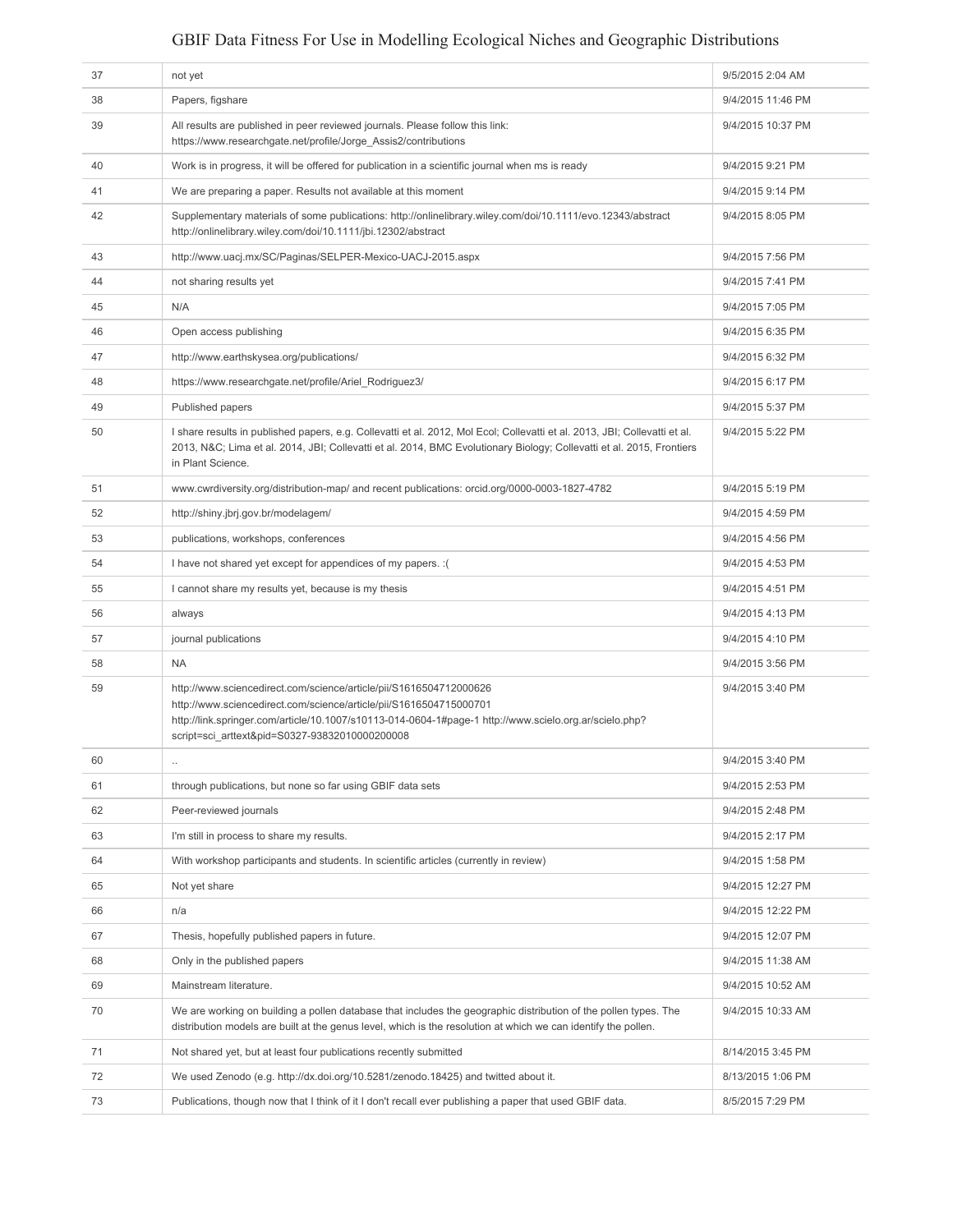| 74 | published journal articles IMPORTANTLY, we also have implemented GBIF in a species niche modeling platform<br>called SPACES (Spatial Portal for Analysis of Climate Effects on Species;<br>https://adapt.nd.edu/groups/cem/wiki/Tools#SPACES). SPACES allows users to import occurrence data from<br>GBIF, select from a set of climatic data and climate projections, and choose niche modeling algorithms for<br>comparison or ensemble calculations. It maps results that are exportable to GIS. I would be interested and willing<br>for GBIF to incorporate SPACES into its modeling platform or work collaboratively to enhance modeling<br>connections between GBIF and SPACES. The next question in this survey asks if GBIF should have a modeling<br>platform. I think we have already built something that GBIF could use/implement. | 7/29/2015 6:13 PM  |
|----|-------------------------------------------------------------------------------------------------------------------------------------------------------------------------------------------------------------------------------------------------------------------------------------------------------------------------------------------------------------------------------------------------------------------------------------------------------------------------------------------------------------------------------------------------------------------------------------------------------------------------------------------------------------------------------------------------------------------------------------------------------------------------------------------------------------------------------------------------|--------------------|
| 75 | Publications?                                                                                                                                                                                                                                                                                                                                                                                                                                                                                                                                                                                                                                                                                                                                                                                                                                   | 7/29/2015 5:32 PM  |
| 76 | Papers and BioVeL reports.                                                                                                                                                                                                                                                                                                                                                                                                                                                                                                                                                                                                                                                                                                                                                                                                                      | 7/27/2015 1:37 PM  |
| 77 | Publications                                                                                                                                                                                                                                                                                                                                                                                                                                                                                                                                                                                                                                                                                                                                                                                                                                    | 7/24/2015 8:38 PM  |
| 78 | We are planning a section of my laboratory Web Page dedicated to share "cleansed data"                                                                                                                                                                                                                                                                                                                                                                                                                                                                                                                                                                                                                                                                                                                                                          | 7/21/2015 11:54 PM |
| 79 | Journal publications.                                                                                                                                                                                                                                                                                                                                                                                                                                                                                                                                                                                                                                                                                                                                                                                                                           | 7/19/2015 10:22 PM |
| 80 | Peer-review publications                                                                                                                                                                                                                                                                                                                                                                                                                                                                                                                                                                                                                                                                                                                                                                                                                        | 7/13/2015 5:48 PM  |
| 81 | biomodelos.humboldt.org.co                                                                                                                                                                                                                                                                                                                                                                                                                                                                                                                                                                                                                                                                                                                                                                                                                      | 7/13/2015 4:30 PM  |
| 82 | http://www.esajournals.org/doi/abs/10.1890/ES13-00049.1 http://journals.plos.org/plosone/article?<br>id=10.1371/journal.pone.0119891 http://onlinelibrary.wiley.com/doi/10.1111/gcb.13027/abstract                                                                                                                                                                                                                                                                                                                                                                                                                                                                                                                                                                                                                                              | 7/13/2015 4:26 PM  |
| 83 | Literature and http://biogeo.inct.florabrasil.net                                                                                                                                                                                                                                                                                                                                                                                                                                                                                                                                                                                                                                                                                                                                                                                               | 7/13/2015 3:42 PM  |
| 84 | in peer reviewed papers                                                                                                                                                                                                                                                                                                                                                                                                                                                                                                                                                                                                                                                                                                                                                                                                                         | 7/12/2015 6:23 AM  |
| 85 | In papers, ideally with supplementary material with the raw data or GIS layers. I don't have examples using GBIF<br>data (but see 'Data and Software' tab at https://www.ucl.ac.uk/cber/pearson for examples of other data/results<br>sharing).                                                                                                                                                                                                                                                                                                                                                                                                                                                                                                                                                                                                 | 7/10/2015 12:14 AM |
| 86 | publications - Global Change Biology, Plos One, Journal of Biogeography Conference talks - ESA, ATBC                                                                                                                                                                                                                                                                                                                                                                                                                                                                                                                                                                                                                                                                                                                                            | 7/8/2015 4:51 PM   |
| 87 | In peered reviewed publications? I quess I do not understand the question.                                                                                                                                                                                                                                                                                                                                                                                                                                                                                                                                                                                                                                                                                                                                                                      | 7/8/2015 11:13 AM  |
| 88 | Regular papers and TDWG communications. E.g.: DOI:10.1007/s10531-014-0718-2,<br>DOI:10.3897/zookeys.403.7149, DOI:10.17161/bi.v8i2.4124, DOI:10.17161/bi.v8i2.4125,<br>DOI:10.1371/journal.pone.0055144                                                                                                                                                                                                                                                                                                                                                                                                                                                                                                                                                                                                                                         | 7/8/2015 1:20 AM   |
| 89 | journal articles                                                                                                                                                                                                                                                                                                                                                                                                                                                                                                                                                                                                                                                                                                                                                                                                                                | 7/7/2015 11:33 PM  |
| 90 | Do not understand the question.                                                                                                                                                                                                                                                                                                                                                                                                                                                                                                                                                                                                                                                                                                                                                                                                                 | 7/7/2015 5:34 PM   |
| 91 | I try to put the results of my studies on my website. Examples: http://r-gis.net/?q=positional_uncertainty http://r-<br>gis.net/?q=positional uncertainty2                                                                                                                                                                                                                                                                                                                                                                                                                                                                                                                                                                                                                                                                                      | 7/7/2015 5:24 PM   |
| 92 | appendices                                                                                                                                                                                                                                                                                                                                                                                                                                                                                                                                                                                                                                                                                                                                                                                                                                      | 7/7/2015 5:03 PM   |
| 93 | www.biogeografia.org                                                                                                                                                                                                                                                                                                                                                                                                                                                                                                                                                                                                                                                                                                                                                                                                                            | 7/4/2015 6:44 PM   |
|    |                                                                                                                                                                                                                                                                                                                                                                                                                                                                                                                                                                                                                                                                                                                                                                                                                                                 |                    |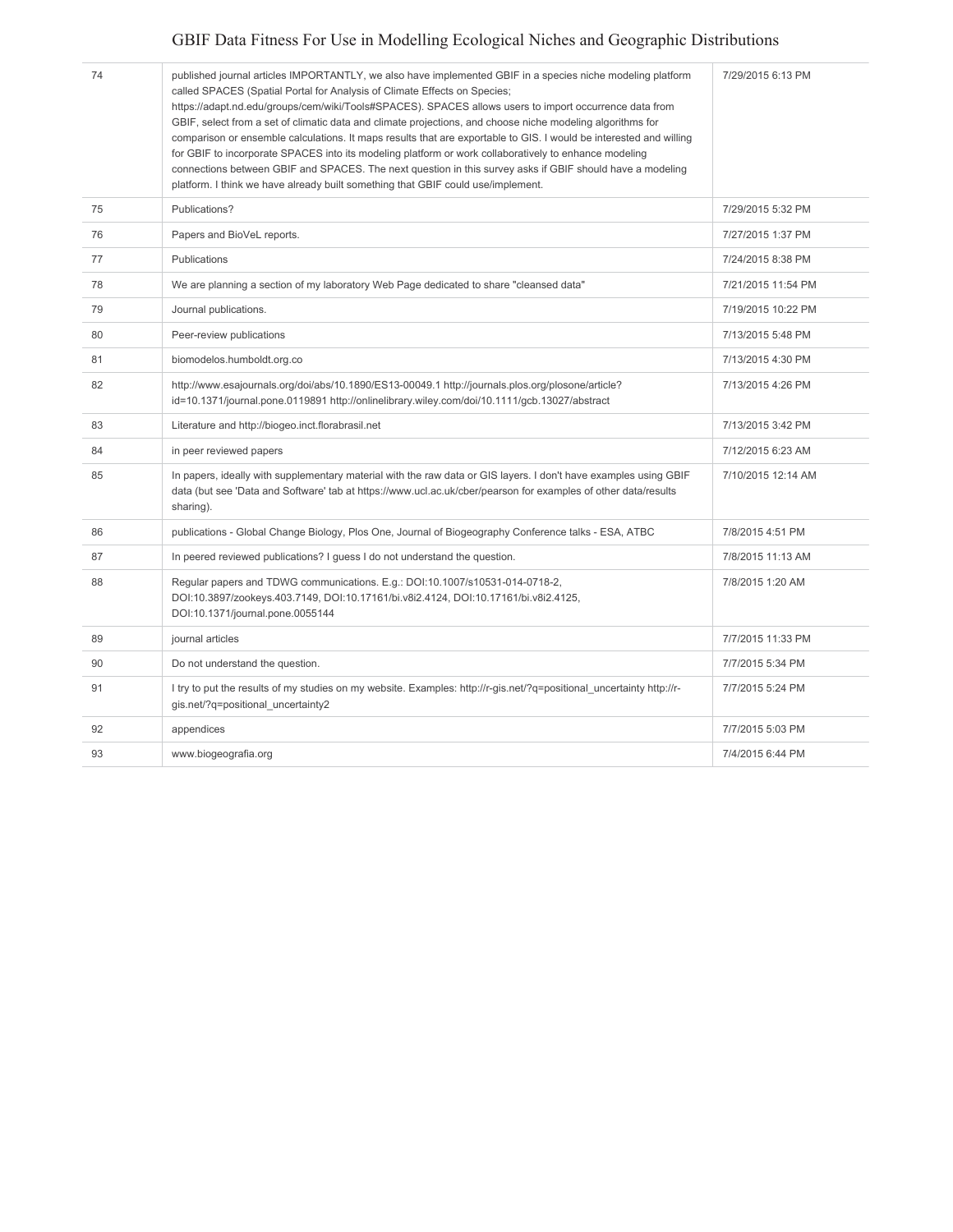## Q27 Would you find an option in GBIF to automatically provide (and map) the sampling effort/data completeness for a taxonomic group useful?



| <b>Answer Choices</b> | <b>Responses</b> |
|-----------------------|------------------|
| yes                   | 88.64%<br>78     |
| no                    | 4.55%<br>4       |
| no opinion            | 6.82%<br>6       |
| Total                 | 88               |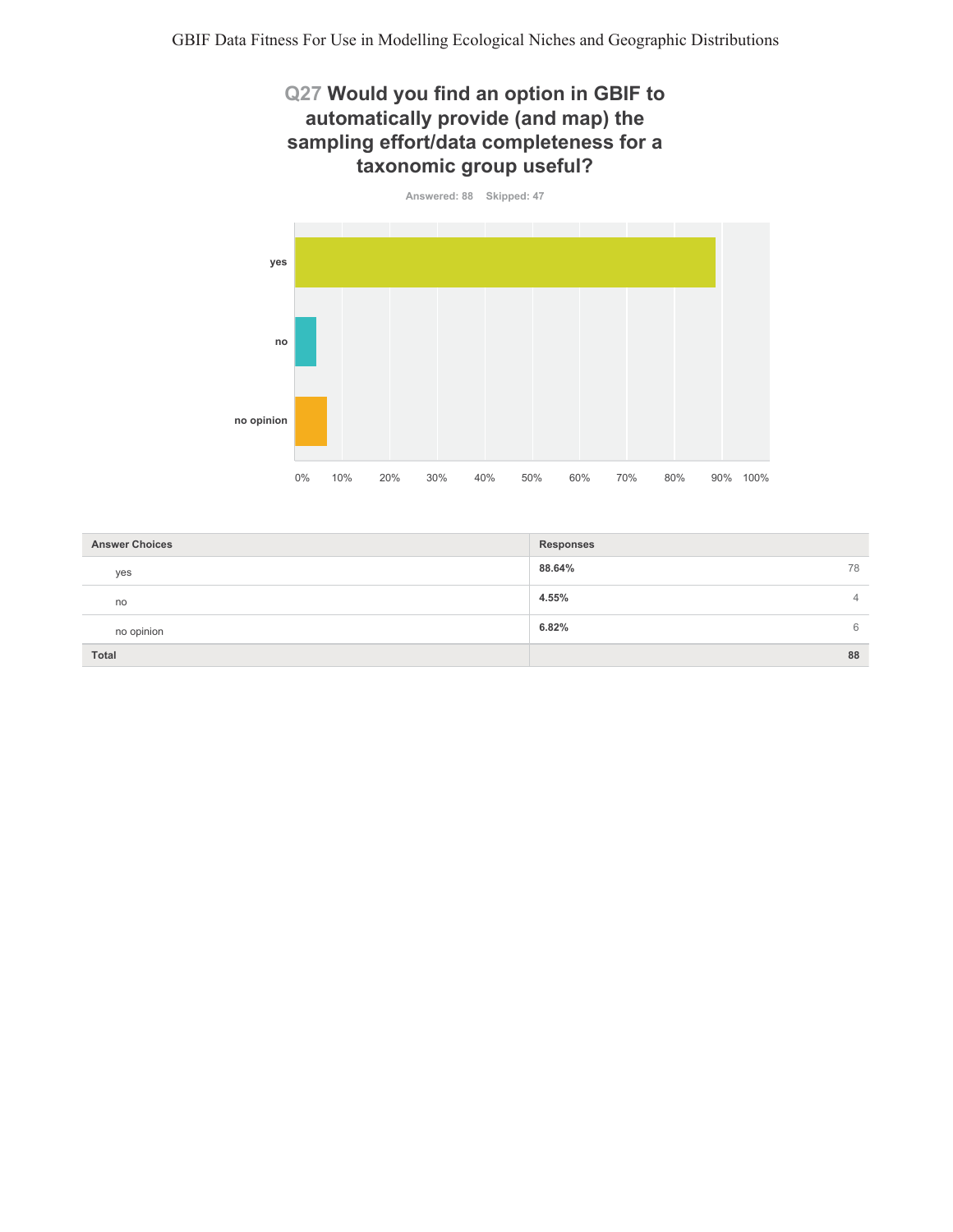## Q28 Which of these suggestions would you consider important for GBIF to transmit to the original DATA PROVIDERS (museums, herbaria, networks of observers)?



|                                                                                                 | very<br>important | important | not<br>important | Total |
|-------------------------------------------------------------------------------------------------|-------------------|-----------|------------------|-------|
| Annotate the quality of the data (identification)                                               | 79.55%            | 20.45%    | $0.00\%$         |       |
|                                                                                                 | 70                | 18        | $\Omega$         | 88    |
| Annotate the quality of the data (georeference)                                                 | 84.88%            | 15.12%    | $0.00\%$         |       |
|                                                                                                 | 73                | 13        | $\Omega$         | 86    |
| Do not allow access to data regarded as "low quality" by your experts                           | 16.28%            | 43.02%    | 40.70%           |       |
|                                                                                                 | 14                | 37        | 35               | 86    |
| Spend the time and money required to correct/update data (taxonomically /qeographically) as per | 55.17%            | 43.68%    | 1.15%            |       |
| observations provided by users                                                                  | 48                | 38        |                  | 87    |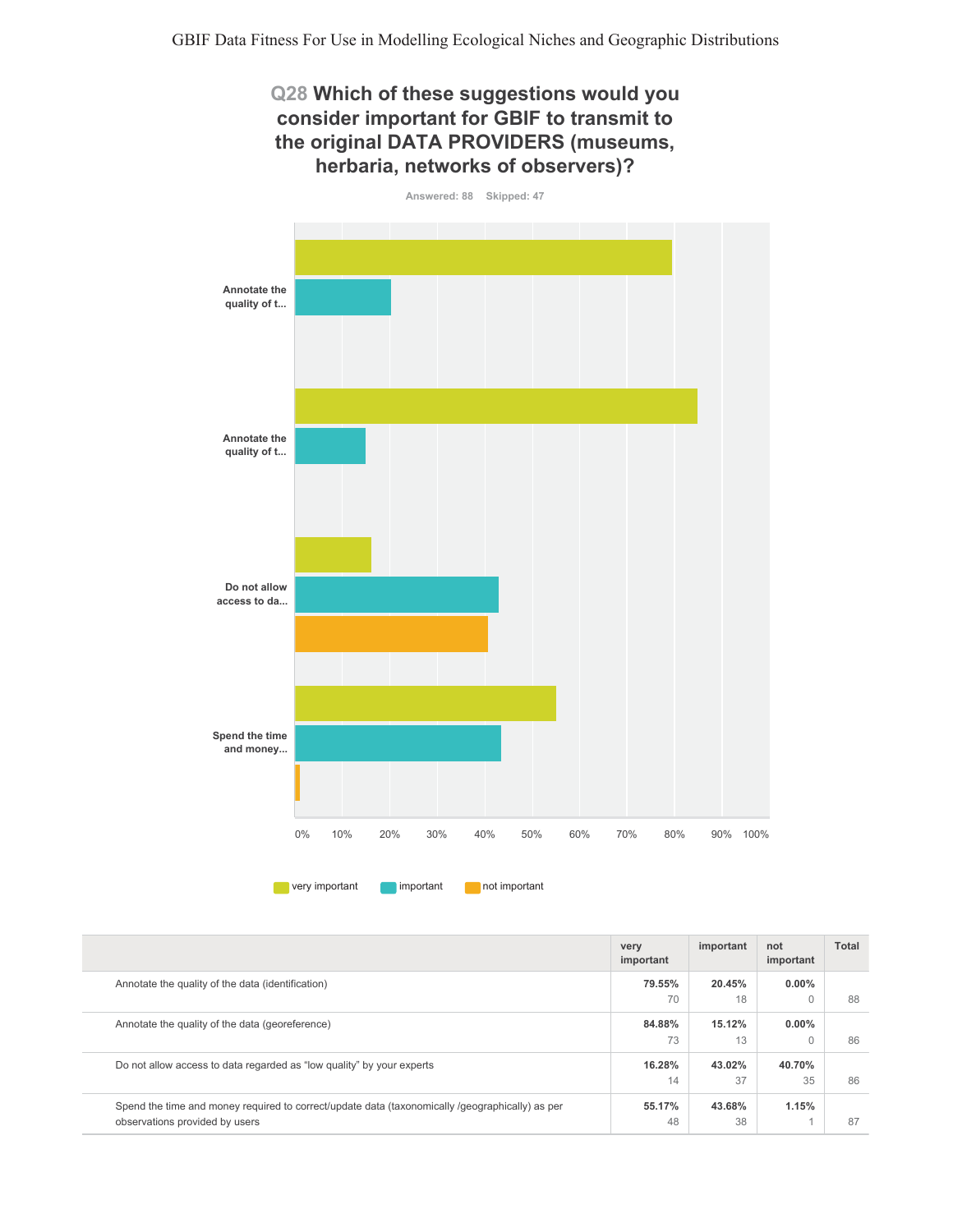| #              | Other (or comments)                                                                                                                                                                                                                                                                                                                                                                                                                                                                                                                                                                                                                                                                                                                                                                                                                                                | Date                |
|----------------|--------------------------------------------------------------------------------------------------------------------------------------------------------------------------------------------------------------------------------------------------------------------------------------------------------------------------------------------------------------------------------------------------------------------------------------------------------------------------------------------------------------------------------------------------------------------------------------------------------------------------------------------------------------------------------------------------------------------------------------------------------------------------------------------------------------------------------------------------------------------|---------------------|
| 1              |                                                                                                                                                                                                                                                                                                                                                                                                                                                                                                                                                                                                                                                                                                                                                                                                                                                                    | 10/20/2015 5:06 PM  |
| 2              | VertNet has made considerable headway towards many of these issues, e.g. bad data can be flagged by users<br>directly to data providers                                                                                                                                                                                                                                                                                                                                                                                                                                                                                                                                                                                                                                                                                                                            | 10/19/2015 4:05 PM  |
| 3              | I think it would be better for biodiversity reserach if there would be a way for data providers to receive credit for<br>providing data that are actively used by the scientific community. The best data collectors are not always those who<br>publish in the best journals, while those publishing in the highest profile journals may merely be using the data that<br>were collected by these valuable data providers. Scientific advancement needs both. If GBIF could quantify<br>downloads/usage of data on behalf of each data provider (if it does not already do so already), this woudl be a<br>useful way to show the value of the data that can be used by data providers to account for their valuable<br>contributions, and a metric that they could show to funding organisations, institutional leaders assessing theri job<br>performance, etc. | 10/18/2015 10:22 AM |
| $\overline{4}$ | All data should be accessible, however a measure of data quality is critical. Researchers should be able to make<br>their own restrictions on data quality.                                                                                                                                                                                                                                                                                                                                                                                                                                                                                                                                                                                                                                                                                                        | 10/13/2015 5:20 PM  |
| 5              | Please improvise on data download formats and visualization of spatial data online.                                                                                                                                                                                                                                                                                                                                                                                                                                                                                                                                                                                                                                                                                                                                                                                | 9/8/2015 10:57 AM   |
| 6              | Of general importance: What proportion of data is still not georeferenced or digitalized in those collections?                                                                                                                                                                                                                                                                                                                                                                                                                                                                                                                                                                                                                                                                                                                                                     | 9/4/2015 8:27 PM    |
| $\overline{7}$ | Provide extra field with the contact data of a taxonomic authority on the species.                                                                                                                                                                                                                                                                                                                                                                                                                                                                                                                                                                                                                                                                                                                                                                                 | 9/4/2015 6:27 PM    |
| 8              | The third option would only make sense if the data returned to the original data providers.                                                                                                                                                                                                                                                                                                                                                                                                                                                                                                                                                                                                                                                                                                                                                                        | 9/4/2015 5:06 PM    |
| 9              | Consistency in use of field names and their data                                                                                                                                                                                                                                                                                                                                                                                                                                                                                                                                                                                                                                                                                                                                                                                                                   | 9/4/2015 2:49 PM    |
| 10             | Rigorous grouping system in different categories for sources (Citizen science projects, Museum data, peer<br>reviewed studies) and show a data quality index.                                                                                                                                                                                                                                                                                                                                                                                                                                                                                                                                                                                                                                                                                                      | 9/4/2015 2:05 PM    |
| 11             | full description of collection location and habitat where possible, this is so useful when it is provided                                                                                                                                                                                                                                                                                                                                                                                                                                                                                                                                                                                                                                                                                                                                                          | 9/4/2015 12:15 PM   |
| 12             | Regarding the last point. Obviously it is important to correct the errors. However, several errors are identified daily<br>by users and yet, they are not reported back to GBIF hence not leading to corrections in the databases. So, rather<br>than spending time and money correcting directly the data it would be useful to create a system of feec backs<br>between users and the GBIF (and data providers) allowing corrections of errors in data as they are identified.                                                                                                                                                                                                                                                                                                                                                                                   | 9/4/2015 11:07 AM   |
| 13             | I think the key is to allow crowd-sourcing cleaning and annotation of data in very easy ways                                                                                                                                                                                                                                                                                                                                                                                                                                                                                                                                                                                                                                                                                                                                                                       | 8/13/2015 1:13 PM   |
| 14             | definition of low quality data depends on the question                                                                                                                                                                                                                                                                                                                                                                                                                                                                                                                                                                                                                                                                                                                                                                                                             | 7/13/2015 4:38 PM   |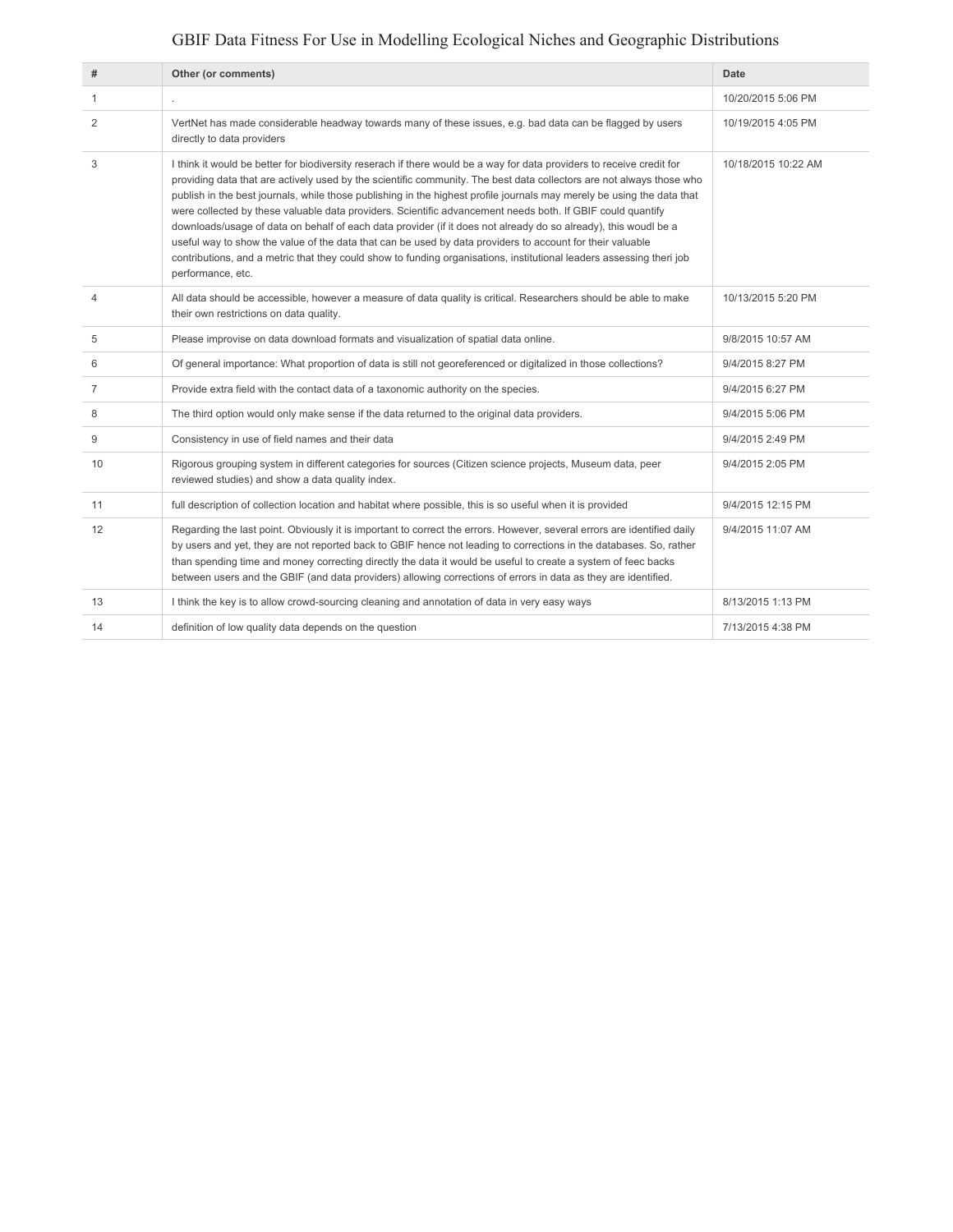## Q29 Which of these suggestions would you consider important to transmit to the GBIF TECHNICAL PERSONNEL to improve the operation of GBIF.org and the interface?

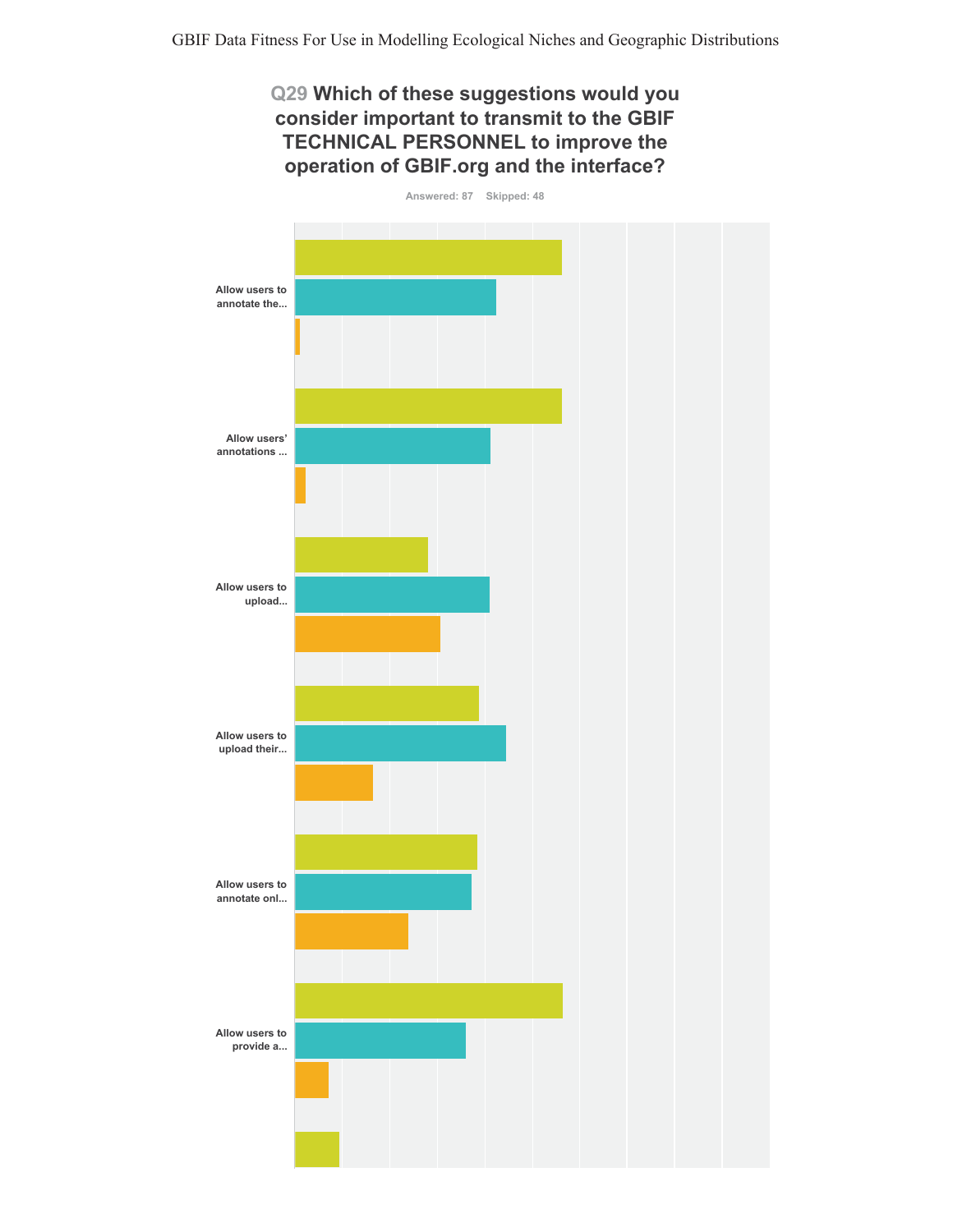

| 42.53%<br>56.32%<br>1.15%<br>Allow users to annotate the data (pinpoint problems, ask questions)<br>37<br>87<br>49<br>41.38%<br>2.30%<br>Allow users' annotations to be transmitted automatically to the DATA PROVIDERS.<br>56.32%<br>49<br>36<br>$\overline{2}$<br>87<br>28.24%<br>41.18%<br>Allow users to upload "improved" versions of a given download.<br>30.59%<br>24<br>35<br>26<br>85<br>44.71%<br>38.82%<br>16.47%<br>Allow users to upload their own data<br>33<br>38<br>85<br>14<br>37.35%<br>Allow users to annotate only certain parts of the data (taxonomy, geography)<br>38.55%<br>24.10%<br>32<br>31<br>83<br>20<br>7.23%<br>56.63%<br>36.14%<br>Allow users to provide a quality, or fit-for-use flag for data<br>47<br>30<br>83<br>6<br>9.33%<br>Users should not be allowed to comment on data<br>17.33%<br>73.33%<br>7<br>13<br>55<br>75 | very important | important | not important | Total |
|----------------------------------------------------------------------------------------------------------------------------------------------------------------------------------------------------------------------------------------------------------------------------------------------------------------------------------------------------------------------------------------------------------------------------------------------------------------------------------------------------------------------------------------------------------------------------------------------------------------------------------------------------------------------------------------------------------------------------------------------------------------------------------------------------------------------------------------------------------------|----------------|-----------|---------------|-------|
|                                                                                                                                                                                                                                                                                                                                                                                                                                                                                                                                                                                                                                                                                                                                                                                                                                                                |                |           |               |       |
|                                                                                                                                                                                                                                                                                                                                                                                                                                                                                                                                                                                                                                                                                                                                                                                                                                                                |                |           |               |       |
|                                                                                                                                                                                                                                                                                                                                                                                                                                                                                                                                                                                                                                                                                                                                                                                                                                                                |                |           |               |       |
|                                                                                                                                                                                                                                                                                                                                                                                                                                                                                                                                                                                                                                                                                                                                                                                                                                                                |                |           |               |       |
|                                                                                                                                                                                                                                                                                                                                                                                                                                                                                                                                                                                                                                                                                                                                                                                                                                                                |                |           |               |       |
|                                                                                                                                                                                                                                                                                                                                                                                                                                                                                                                                                                                                                                                                                                                                                                                                                                                                |                |           |               |       |
|                                                                                                                                                                                                                                                                                                                                                                                                                                                                                                                                                                                                                                                                                                                                                                                                                                                                |                |           |               |       |
|                                                                                                                                                                                                                                                                                                                                                                                                                                                                                                                                                                                                                                                                                                                                                                                                                                                                |                |           |               |       |
|                                                                                                                                                                                                                                                                                                                                                                                                                                                                                                                                                                                                                                                                                                                                                                                                                                                                |                |           |               |       |
|                                                                                                                                                                                                                                                                                                                                                                                                                                                                                                                                                                                                                                                                                                                                                                                                                                                                |                |           |               |       |
|                                                                                                                                                                                                                                                                                                                                                                                                                                                                                                                                                                                                                                                                                                                                                                                                                                                                |                |           |               |       |
|                                                                                                                                                                                                                                                                                                                                                                                                                                                                                                                                                                                                                                                                                                                                                                                                                                                                |                |           |               |       |
|                                                                                                                                                                                                                                                                                                                                                                                                                                                                                                                                                                                                                                                                                                                                                                                                                                                                |                |           |               |       |
|                                                                                                                                                                                                                                                                                                                                                                                                                                                                                                                                                                                                                                                                                                                                                                                                                                                                |                |           |               |       |

| #  | Other (or comments)                                                                                                                                                                                                         | Date               |
|----|-----------------------------------------------------------------------------------------------------------------------------------------------------------------------------------------------------------------------------|--------------------|
| 1  |                                                                                                                                                                                                                             | 10/20/2015 5:06 PM |
| 2  | different permission based on users experience/publications                                                                                                                                                                 | 9/15/2015 7:31 AM  |
| 3  | keep GBIF as it is please, do NOT Doctor around much!!                                                                                                                                                                      | 9/9/2015 1:32 AM   |
| 4  | To a large degree, allowing users to provide feedback to data from GBIF would allow these data sets improve their<br>quality much faster.                                                                                   | 9/4/2015 8:27 PM   |
| 5  | Cool idea!                                                                                                                                                                                                                  | 9/4/2015 6:39 PM   |
| 6  | The original data should be maintained, but updated versions will be welcomed. A description of all the spoted<br>"bugs" should be included too.                                                                            | 9/4/2015 6:27 PM   |
| 7  | Here, I think that users should be able to tell GBIF when they find errors, but direct annotations should not be<br>allowed. This is, the only one allowed to annotate is the GBIF crew                                     | 9/4/2015 5:08 PM   |
| 8  | I think that users could change the data provided this does not change the original information. In other words, it<br>would be the user's choice to use the original data or secondary data.                               | 9/4/2015 5:06 PM   |
| 9  | Edits by users should be monitored or check for errors as well by a third party                                                                                                                                             | 9/4/2015 2:49 PM   |
| 10 | this could be useful as long as users cannot modify original records                                                                                                                                                        | 9/4/2015 12:15 PM  |
| 11 | I think that users don't own the data, so they should have limited capability of modifying it. This should be the<br>responsibility of the providers. However, users should be able to pass their comments to the providers | 8/14/2015 3:50 PM  |
| 12 | I think these options would be nice, but not sure I would trust them from any "user" - depends on who these users<br>are.                                                                                                   | 8/5/2015 7:49 PM   |
| 13 | annotate/comment the data can be important and useful but is not necessarily easy to implement                                                                                                                              | 7/13/2015 4:38 PM  |
| 14 | Consider how to link with initiatives such as iNaturalist, which is collecting data from 'citizen science' type<br>initiatives this particularly relates to the oint about allowing users to upload their own data          | 7/10/2015 12:19 AM |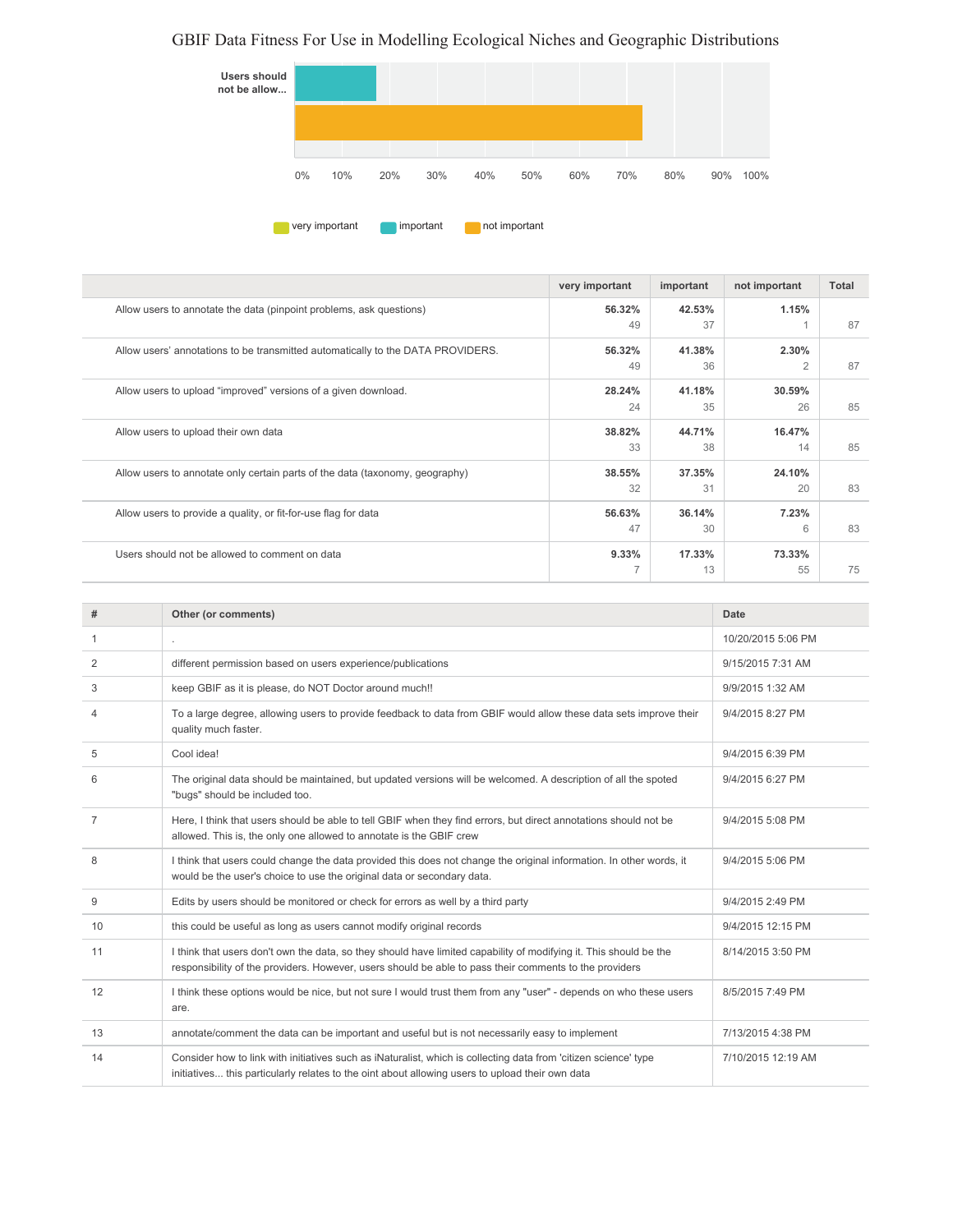## Q30 Do you think the field would be well served to have a single online repository; archive for point occurrence data published in peer-review journals (similar to Genbank for genetic sequences)?



| <b>Answer Choices</b>   | <b>Responses</b> |
|-------------------------|------------------|
| yes                     | 77.27%<br>68     |
| no                      | 4.55%            |
| no strong/clear opinion | 18.18%<br>16     |
| Total                   | 88               |

| #              | <b>Comments or remarks</b>                                                                                                                                                                                                                                                                                                                                                                               | Date                |
|----------------|----------------------------------------------------------------------------------------------------------------------------------------------------------------------------------------------------------------------------------------------------------------------------------------------------------------------------------------------------------------------------------------------------------|---------------------|
|                | For herpetological species in the Tropics, I currently have to aggregate data from 3+ occurrance datasets. Having<br>one, comprehensive suppository that is managed and quality-checked (as Genbank is) would be exptremely useful.                                                                                                                                                                      | 10/24/2015 10:48 PM |
| $\overline{2}$ | ×,                                                                                                                                                                                                                                                                                                                                                                                                       | 10/20/2015 5:06 PM  |
| 3              | It seems to me that it is fruitless to attempt the proliferation of related by somewhat distinct efforts to serve the<br>same data. More localized efforts (e.g. Atlas of Living Australia) enable developing much more functionality than<br>would be possible at the global level. However, what would be useful is for all these parallel efforts to be kept track<br>of in a centralized repository. | 10/19/2015 4:05 PM  |
| 4              | That would be amazing.                                                                                                                                                                                                                                                                                                                                                                                   | 10/12/2015 8:20 PM  |
| 5              | It is a very important point                                                                                                                                                                                                                                                                                                                                                                             | 9/9/2015 6:02 PM    |
| 6              | But 8t has to be done right. It can't be the output of a small group if individuals.                                                                                                                                                                                                                                                                                                                     | 9/4/2015 11:48 PM   |
| $\overline{7}$ | Absolutely!                                                                                                                                                                                                                                                                                                                                                                                              | 9/4/2015 6:39 PM    |
| 8              | Definitively, yes! One that is well-supported with funds to hire experts in taxonomy and georreference, for example.                                                                                                                                                                                                                                                                                     | 9/4/2015 4:59 PM    |
| 9              | Although Genbank is useful, many sequences lacks metadata, e.g., specimen identification, georeferenced data,<br>and localization of collected specimens                                                                                                                                                                                                                                                 | 9/4/2015 2:25 PM    |
| 10             | Improvements needed not separatism                                                                                                                                                                                                                                                                                                                                                                       | 9/4/2015 2:05 PM    |
| 11             | however I think many researchers already simply check gbif without digging for more, personally I found about 1/4<br>of my records through other sources                                                                                                                                                                                                                                                 | 9/4/2015 12:15 PM   |
| 12             | These files should be clearly annotated as to how the authors filtered their data                                                                                                                                                                                                                                                                                                                        | 8/14/2015 3:50 PM   |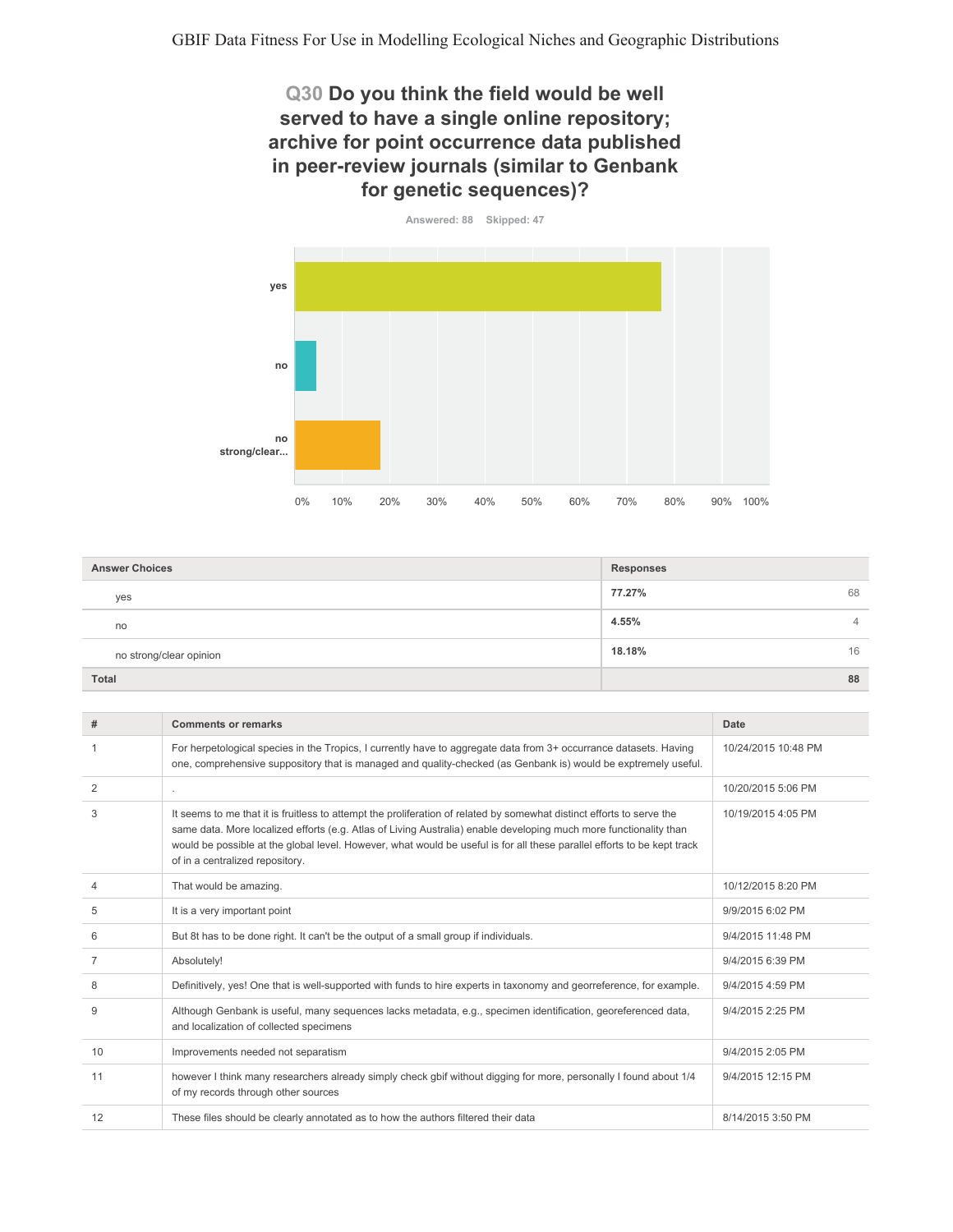| 13 | Yes journals should strongly encourage data deposition of locality data; but scientists should also consider working<br>directly in web-based platforms, rather than waiting until all work is done and THEN submit the data. The Swedish<br>database system for such records is a very good example: https://www.artportalen.se/ (although I'm not sure this is<br>already fully implemented, it will be the 'Artportalen' 2) | 8/13/2015 1:13 PM |
|----|--------------------------------------------------------------------------------------------------------------------------------------------------------------------------------------------------------------------------------------------------------------------------------------------------------------------------------------------------------------------------------------------------------------------------------|-------------------|
| 14 | the biodiversity community should have already pushed towards this                                                                                                                                                                                                                                                                                                                                                             | 7/13/2015 4:38 PM |
| 15 | very much so!                                                                                                                                                                                                                                                                                                                                                                                                                  | 7/8/2015 11:33 AM |
| 16 | There so many purposes even for occurrence data that I am not entirely convinced that only one repository might<br>be the best option.                                                                                                                                                                                                                                                                                         | 7/7/2015 5:38 PM  |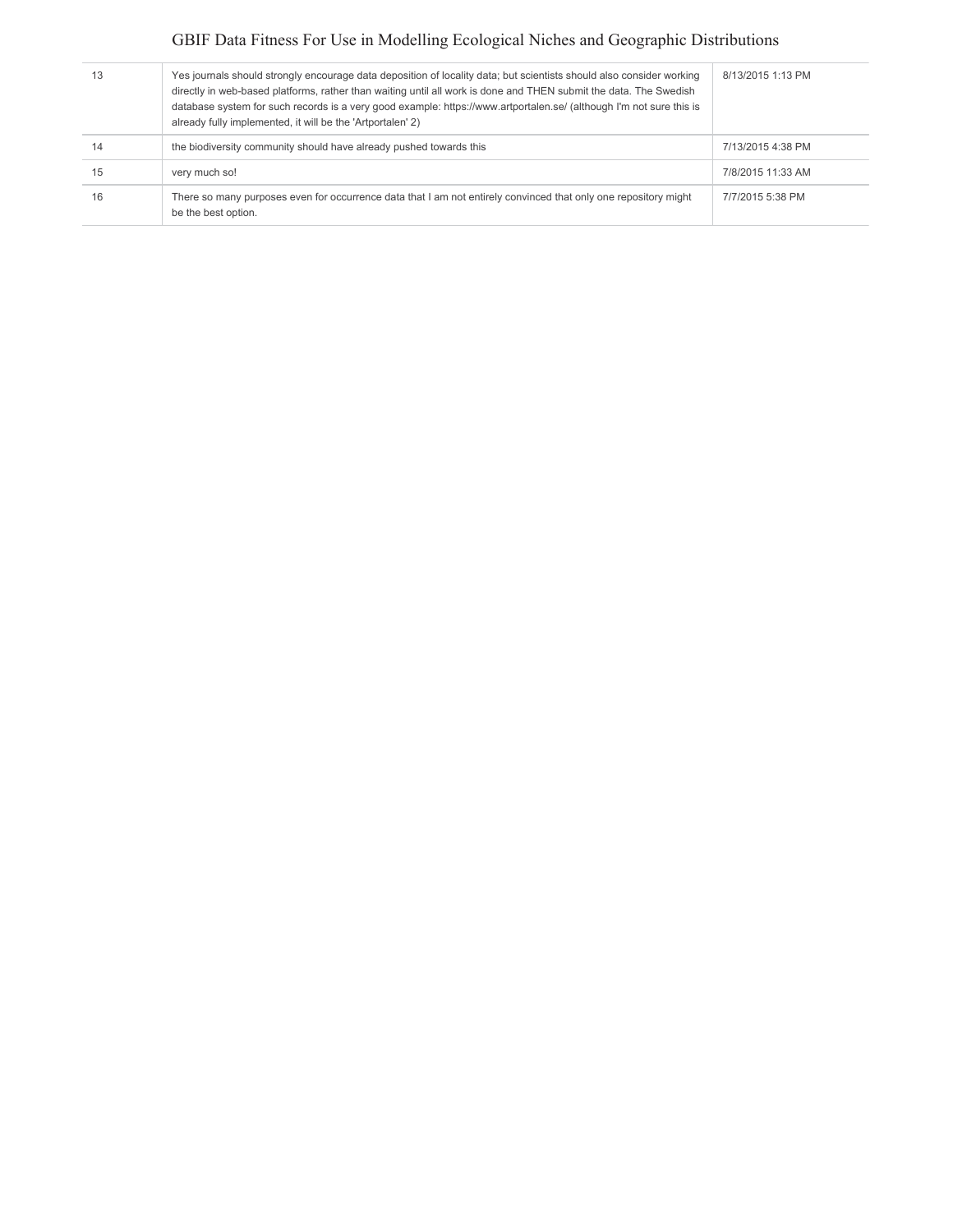## Q31 Please provide your thoughts on GBIF being a repository/archive for point occurrence data published in peer-review journals.



| <b>Answer Choices</b> | <b>Responses</b>        |
|-----------------------|-------------------------|
| highly supportive     | 52<br>59.09%            |
| supportive            | 30.68%<br>27            |
| opposed               | $0.00\%$<br>$\mathbf 0$ |
| no strong opinion     | 10.23%<br>9             |
| Total                 | 88                      |

| # | <b>Comments or remarks</b>                                                                                                                                                                                           | Date                |
|---|----------------------------------------------------------------------------------------------------------------------------------------------------------------------------------------------------------------------|---------------------|
|   | my experience with GBIF has thus far not been amazing in terms of accurate occurrence records. Better quality-<br>control options would increase favorability of the service in my mind.                             | 10/24/2015 10:48 PM |
|   |                                                                                                                                                                                                                      | 10/20/2015 5:06 PM  |
| 3 | I'd want to know what points were from PRed lit and the citations                                                                                                                                                    | 10/12/2015 8:20 PM  |
|   | What would describe certain quality for any modeling purpose in a repository like this? If this is restrictive for<br>publication may or may not be advisable--consider discussing.                                  | 9/4/2015 8:27 PM    |
| 5 | I think that it may be easier to associate with another database that is already receiving submissions from journals<br>(such as dryad), since authors won't stick to having to submitted to again another database. | 9/4/2015 5:08 PM    |
| 6 | What is the sustainability of such effort? Cost?                                                                                                                                                                     | 7/21/2015 11:58 PM  |
|   | As long as data quality is annotated                                                                                                                                                                                 | 7/13/2015 5:51 PM   |
| 8 | Current Darwin core is somehow limiting                                                                                                                                                                              | 7/13/2015 4:38 PM   |
|   | this is absolutely needed! The only alternative is Dryad and it's a mess!                                                                                                                                            | 7/8/2015 11:33 AM   |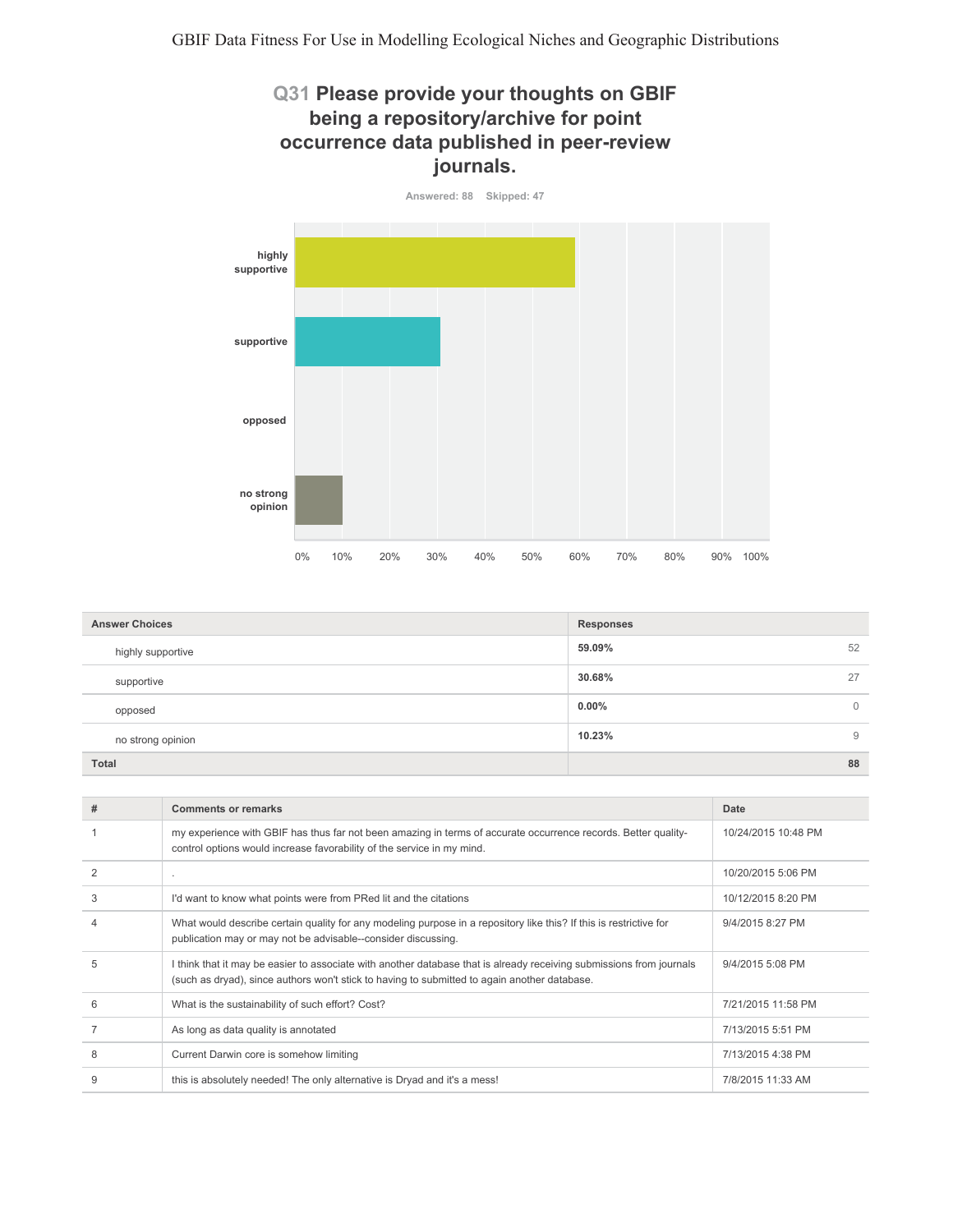## Q32 Please make (at least three) free text suggestions to USERS of GBIF.org

Answered: 88 Skipped: 47

| #              | <b>Responses</b>                                                                                                                                                                                                                                                                                                                                                                                                                                                                                                                                                                                                                                                                                                                                                                                                                              | Date                |
|----------------|-----------------------------------------------------------------------------------------------------------------------------------------------------------------------------------------------------------------------------------------------------------------------------------------------------------------------------------------------------------------------------------------------------------------------------------------------------------------------------------------------------------------------------------------------------------------------------------------------------------------------------------------------------------------------------------------------------------------------------------------------------------------------------------------------------------------------------------------------|---------------------|
| 1              | explore, use, feedback                                                                                                                                                                                                                                                                                                                                                                                                                                                                                                                                                                                                                                                                                                                                                                                                                        | 10/28/2015 7:42 PM  |
| 2              | 1. Check for georeferencing information 2. Engage in quality control practices for all data 3. Search for alternate<br>scientific names, if the species is frequently misspelled or has recently been changed.                                                                                                                                                                                                                                                                                                                                                                                                                                                                                                                                                                                                                                | 10/24/2015 10:48 PM |
| 3              | I don't understand the question                                                                                                                                                                                                                                                                                                                                                                                                                                                                                                                                                                                                                                                                                                                                                                                                               | 10/22/2015 2:46 PM  |
| 4              | I am not extensively familiar with GBIF.                                                                                                                                                                                                                                                                                                                                                                                                                                                                                                                                                                                                                                                                                                                                                                                                      | 10/20/2015 5:06 PM  |
| 5              | - Always perform data quality checks, especially in terms of georeferencing errors - Make use of as much data as<br>possible, not only for the focal species but for all closely-related/associated species - Perform sensitivity analyses<br>nearly each step of the data filtering process; what choices most affect the output of models?                                                                                                                                                                                                                                                                                                                                                                                                                                                                                                  | 10/19/2015 4:05 PM  |
| 6              | I would suggest that GBIF provide on its download page suggestions for quick quality assurance of the data.<br>Suggestions might include: 1. Check for lat/long reversal errors 2. Check for taxonomic errors 3. Be aware of all<br>biases in the data that could undermine your study.                                                                                                                                                                                                                                                                                                                                                                                                                                                                                                                                                       | 10/18/2015 10:22 AM |
| $\overline{7}$ | No user account required Allow for download of georeferenced data only Provide easier to interpret metadata Make<br>file sizes smaller/more manageable The site is 'down' a lot, so that could be handled better                                                                                                                                                                                                                                                                                                                                                                                                                                                                                                                                                                                                                              | 10/16/2015 5:03 PM  |
| 8              | Great product. Very useful. What is a free text suggestion?                                                                                                                                                                                                                                                                                                                                                                                                                                                                                                                                                                                                                                                                                                                                                                                   | 10/15/2015 9:02 PM  |
| 9              | 1) Applied Spatial Data Analysis with R 2) Dynamic Occupancy Models in R-package, unmarked 3) spacetime:<br>Spatio-Temporal Data in R                                                                                                                                                                                                                                                                                                                                                                                                                                                                                                                                                                                                                                                                                                         | 10/15/2015 8:33 PM  |
| 10             |                                                                                                                                                                                                                                                                                                                                                                                                                                                                                                                                                                                                                                                                                                                                                                                                                                               | 10/14/2015 10:51 PM |
| 11             | I think that a such important database will need further improvement on the number of species records.                                                                                                                                                                                                                                                                                                                                                                                                                                                                                                                                                                                                                                                                                                                                        | 10/14/2015 9:50 AM  |
| 12             | 1). GBIF's website needs to be easier to use/access. It's currently poor software 2). GBIF's Integrated Publishing<br>Toolkit is quite frankly terrible! It's difficult to set up and maintain, full of bugs, and very poorly documented. This<br>software has been my worst experience with GBIF and is a strong disincentive for having data included on GBIF.<br>3). Ditch the login for access to data.                                                                                                                                                                                                                                                                                                                                                                                                                                   | 10/13/2015 5:20 PM  |
| 13             | Please, do not just download GBIF data and throw it into a model.                                                                                                                                                                                                                                                                                                                                                                                                                                                                                                                                                                                                                                                                                                                                                                             | 10/13/2015 3:05 AM  |
| 14             | Map everything first, check the dates                                                                                                                                                                                                                                                                                                                                                                                                                                                                                                                                                                                                                                                                                                                                                                                                         | 10/12/2015 8:20 PM  |
| 15             | I don't understand this question                                                                                                                                                                                                                                                                                                                                                                                                                                                                                                                                                                                                                                                                                                                                                                                                              | 10/12/2015 6:17 PM  |
| 16             | I dont have suggestions                                                                                                                                                                                                                                                                                                                                                                                                                                                                                                                                                                                                                                                                                                                                                                                                                       | 10/2/2015 7:30 PM   |
| 17             | no thanks                                                                                                                                                                                                                                                                                                                                                                                                                                                                                                                                                                                                                                                                                                                                                                                                                                     | 10/2/2015 3:22 AM   |
| 18             | Some journals like the new Pensoft Biodiversity journal already bank occurrence data. So maybe it would be better<br>to partner with them. One thing that bugs me is that data that are not specimen based are allowed. If you can't<br>check the ID then the record is suspect. Even photographs and molecular data would be better than nothing. When<br>I was looking at the GBIF records for the Asteraceae (Compositae) of Colombia we had a good species list and<br>downloaded 1.2 million records. We ended up using 34,000. Some of these discarded records were species that<br>had wider ranges than just Colombia-Ecuador-Venezuela (our reference area) but many of them were records of<br>Colombian taxa that were weedy elsewhere or weeds in Colombia. There should be a way to identify indigenous<br>plants from the area. | 9/23/2015 11:43 PM  |
| 19             | Report discovered data issues corrections to the publisher of data, and make them clear in the methods section of<br>your reports or publications; Always attribute data usage by correctly citing its use; Support open by publishing your<br>datasets through GBIF                                                                                                                                                                                                                                                                                                                                                                                                                                                                                                                                                                          | 9/16/2015 12:46 AM  |
| 20             | 1 Always consider sampling effort and completeness before modelling, and include that information in the<br>description of your methods and approach when publishing your results 2 Whe possible, give feedback to data<br>providers, regarding data quality every time you identify or suspect a possible error, presenting detailed arguments<br>for that 3 Be part of the data sharing community by also sharing your own data.                                                                                                                                                                                                                                                                                                                                                                                                            | 9/15/2015 5:25 PM   |
| 21             | - expand data collection to institutions of under sampled regions. - provide online filters in GBIF of coordinate<br>precision before data download. - develop metrics of data reliability in terms of taxonomy and coordinate precision.                                                                                                                                                                                                                                                                                                                                                                                                                                                                                                                                                                                                     | 9/15/2015 4:12 PM   |
| 22             | assess spatial and temporal biases or likelihood of biases prior to use check for duplicates as in the same records<br>submitted by different institutions develop long/lat data verification methods (plotting, point in polygone, accuracy<br>threshold,) use and verify species key for download in rgbif                                                                                                                                                                                                                                                                                                                                                                                                                                                                                                                                  | 9/15/2015 7:31 AM   |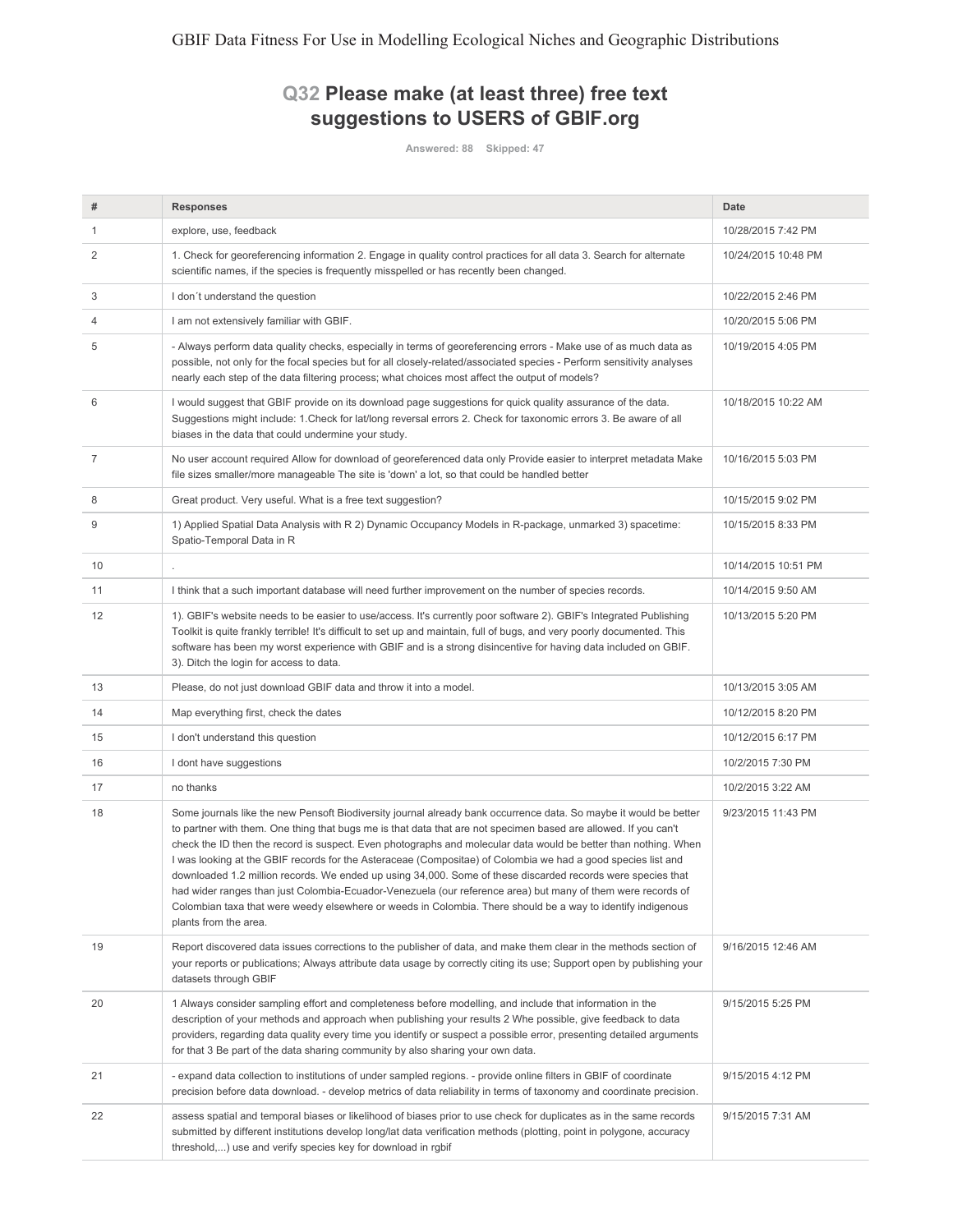| 23<br>Validate the points of georeferences<br>9/10/2015 5:06 AM<br>24<br>I make suggestions directly to GBIF. Make an global analysis of the current crisis in taxonomy Without taxonomists<br>9/9/2015 6:02 PM<br>does not exist GBIF with updated data Disclose in a serious way the Taxonomic impediment Work in scientific<br>score for the data providers.<br>25<br>-focus on transparent and repeatable science -promote more data publication and open access and open source -<br>9/9/2015 1:32 AM<br>focus on conservation & sustainability the most, reduce the EU-centric and commercial approach to science please<br>26<br>9/8/2015 8:14 PM<br>fgfg<br>Doble check the information they download. Use an additional software to corroborate the georreferenced<br>27<br>9/8/2015 7:21 PM<br>ocurrences. When looking for a specific species, make sure to check all the synonyms available to avoid exclusion<br>of some data.<br>EASY RAPID COMPLETE<br>28<br>9/8/2015 2:54 PM<br>29<br>Source of data Data visualization Erroneous records<br>9/8/2015 10:57 AM<br>30<br>- Taxonomic and geographical tools to comment and correct data. - Increase interaction between users. - Macro<br>9/7/2015 11:48 AM<br>projects asking for new data.<br>31<br>1. A careful examination of all fields in downloaded records is mandatory. Summaries in Excel work well. 2.<br>9/7/2015 1:27 AM<br>Probability of correct name match is foundational 3. Generating spatial and temporal views provide the best<br>context 4. Examination of any assertions<br>32<br>Be EXTREMELY careful of this data when you use it for modelling. Even when it is clean, the relationship to<br>9/6/2015 2:16 AM<br>covariate stations can be very misleading. Beware of country level records, precisely geocoded to the county<br>centroid.<br>33<br>1. Always clean the data. 2. Checking that the geographic coordinates agree with the localities of the records. 3.<br>9/5/2015 10:46 PM<br>Using clean records of GBIF and other records obtained directly from museums and scientific papers.<br>34<br>Check the origin of the data<br>9/5/2015 2:34 PM<br>35<br>- cite the data and accession date - interact with gbif through API because this is reproducible - use gbif as a<br>9/4/2015 11:48 PM<br>teaching resource<br>36<br>To users making SDM or ENM using GBIF data I suggest: 1) Consider having a deep knowledge of target species<br>9/4/2015 11:18 PM<br>distribution. 2) For marine species, revise the number of decimal degrees in the coordinate reference. Maybe<br>records are offshore just because of coarse resolution. 3) For marine species, use (when available) the depth field<br>to validate the accuracy of the record. This can sometimes resolve issues concerning coarse resolutions.<br>37<br>-better interaction techinical support x data providers to improve data quality more efficiently -better documentation<br>9/4/2015 9:30 PM<br>of taxonomy concept -better way to geographycally clip the occurance data desired -an easy way to combine<br>georreference with location as labeled. This is important to avoid excluding registers because of lat x long in<br>swaped field or N/S W/E swaped.<br>38<br>9/4/2015 9:18 PM<br>-Learn R/Perl/JSON -Do not trust GBIF until the data has been cleaned/annotated -Re-check your data BEFORE<br>submitting it<br>39<br>- If used for modeling, check for spatial/taxonomic/environmental consistency according to known distributions or<br>9/4/2015 8:27 PM<br>regionalizations (in each of these spaces). - Apply spatial filters to even out your sample and "homogeneously<br>represent environments." - Don't include dubious data.<br>40<br>9/4/2015 8:00 PM<br>don't know<br>41<br>Quitar las redundancias en los datos datos georeferenciados de alta calidad y exactitud mayor difusión<br>9/4/2015 8:00 PM<br>42<br>References, photos, filter to subfamilies<br>9/4/2015 7:08 PM<br>43<br>Be smart user. Make use of tools available to clean and verify data. Support using and improving GBIF.<br>9/4/2015 6:41 PM<br>44<br>ALWAYS inspect data downloads from GBIF because they often contain no information on georeferencing<br>9/4/2015 6:39 PM<br>accuracy. Even when georeferencing precision is reported and all else seems well, inspect the final map of records<br>to determine if locations are accurate. Taxonomy is inconsistent.<br>45<br>-Please verify the nomenclature of records and contact the pertinent taxon authority in case of discrepancies. - In<br>9/4/2015 6:27 PM<br>case known locations appear geographically misplaced in GBIF data, reposition these data with you own<br>georreferences. -Please provide feedback when you find nomenclatural /geographic errors in the data (include<br>each record ID).<br>46<br>Add an option to help identify duplicated records Add collection method Include absence data when possible<br>9/4/2015 5:41 PM<br>47<br>-check occurrence data before using (coordinates in wrong places) -check data for taxonomical errors -check data<br>9/4/2015 5:27 PM |  |  |
|--------------------------------------------------------------------------------------------------------------------------------------------------------------------------------------------------------------------------------------------------------------------------------------------------------------------------------------------------------------------------------------------------------------------------------------------------------------------------------------------------------------------------------------------------------------------------------------------------------------------------------------------------------------------------------------------------------------------------------------------------------------------------------------------------------------------------------------------------------------------------------------------------------------------------------------------------------------------------------------------------------------------------------------------------------------------------------------------------------------------------------------------------------------------------------------------------------------------------------------------------------------------------------------------------------------------------------------------------------------------------------------------------------------------------------------------------------------------------------------------------------------------------------------------------------------------------------------------------------------------------------------------------------------------------------------------------------------------------------------------------------------------------------------------------------------------------------------------------------------------------------------------------------------------------------------------------------------------------------------------------------------------------------------------------------------------------------------------------------------------------------------------------------------------------------------------------------------------------------------------------------------------------------------------------------------------------------------------------------------------------------------------------------------------------------------------------------------------------------------------------------------------------------------------------------------------------------------------------------------------------------------------------------------------------------------------------------------------------------------------------------------------------------------------------------------------------------------------------------------------------------------------------------------------------------------------------------------------------------------------------------------------------------------------------------------------------------------------------------------------------------------------------------------------------------------------------------------------------------------------------------------------------------------------------------------------------------------------------------------------------------------------------------------------------------------------------------------------------------------------------------------------------------------------------------------------------------------------------------------------------------------------------------------------------------------------------------------------------------------------------------------------------------------------------------------------------------------------------------------------------------------------------------------------------------------------------------------------------------------------------------------------------------------------------------------------------------------------------------------------------------------------------------------------------------------------------------------------------------------------------------------------------------------------------------------------------------------------------------------------------------------------------------------------------------------------------------------------------------------------------------------------------------------------------------------------------------------------------------------------------------------------------------------------------------------------------------------------------------------------------------------------------------------------------------------------------------------------------------------------------------------------------------------------------------------------------------------------------------------------------------------------------------------------------------------------------------------------------------------------------------------------|--|--|
|                                                                                                                                                                                                                                                                                                                                                                                                                                                                                                                                                                                                                                                                                                                                                                                                                                                                                                                                                                                                                                                                                                                                                                                                                                                                                                                                                                                                                                                                                                                                                                                                                                                                                                                                                                                                                                                                                                                                                                                                                                                                                                                                                                                                                                                                                                                                                                                                                                                                                                                                                                                                                                                                                                                                                                                                                                                                                                                                                                                                                                                                                                                                                                                                                                                                                                                                                                                                                                                                                                                                                                                                                                                                                                                                                                                                                                                                                                                                                                                                                                                                                                                                                                                                                                                                                                                                                                                                                                                                                                                                                                                                                                                                                                                                                                                                                                                                                                                                                                                                                                                                                                                                            |  |  |
|                                                                                                                                                                                                                                                                                                                                                                                                                                                                                                                                                                                                                                                                                                                                                                                                                                                                                                                                                                                                                                                                                                                                                                                                                                                                                                                                                                                                                                                                                                                                                                                                                                                                                                                                                                                                                                                                                                                                                                                                                                                                                                                                                                                                                                                                                                                                                                                                                                                                                                                                                                                                                                                                                                                                                                                                                                                                                                                                                                                                                                                                                                                                                                                                                                                                                                                                                                                                                                                                                                                                                                                                                                                                                                                                                                                                                                                                                                                                                                                                                                                                                                                                                                                                                                                                                                                                                                                                                                                                                                                                                                                                                                                                                                                                                                                                                                                                                                                                                                                                                                                                                                                                            |  |  |
|                                                                                                                                                                                                                                                                                                                                                                                                                                                                                                                                                                                                                                                                                                                                                                                                                                                                                                                                                                                                                                                                                                                                                                                                                                                                                                                                                                                                                                                                                                                                                                                                                                                                                                                                                                                                                                                                                                                                                                                                                                                                                                                                                                                                                                                                                                                                                                                                                                                                                                                                                                                                                                                                                                                                                                                                                                                                                                                                                                                                                                                                                                                                                                                                                                                                                                                                                                                                                                                                                                                                                                                                                                                                                                                                                                                                                                                                                                                                                                                                                                                                                                                                                                                                                                                                                                                                                                                                                                                                                                                                                                                                                                                                                                                                                                                                                                                                                                                                                                                                                                                                                                                                            |  |  |
|                                                                                                                                                                                                                                                                                                                                                                                                                                                                                                                                                                                                                                                                                                                                                                                                                                                                                                                                                                                                                                                                                                                                                                                                                                                                                                                                                                                                                                                                                                                                                                                                                                                                                                                                                                                                                                                                                                                                                                                                                                                                                                                                                                                                                                                                                                                                                                                                                                                                                                                                                                                                                                                                                                                                                                                                                                                                                                                                                                                                                                                                                                                                                                                                                                                                                                                                                                                                                                                                                                                                                                                                                                                                                                                                                                                                                                                                                                                                                                                                                                                                                                                                                                                                                                                                                                                                                                                                                                                                                                                                                                                                                                                                                                                                                                                                                                                                                                                                                                                                                                                                                                                                            |  |  |
|                                                                                                                                                                                                                                                                                                                                                                                                                                                                                                                                                                                                                                                                                                                                                                                                                                                                                                                                                                                                                                                                                                                                                                                                                                                                                                                                                                                                                                                                                                                                                                                                                                                                                                                                                                                                                                                                                                                                                                                                                                                                                                                                                                                                                                                                                                                                                                                                                                                                                                                                                                                                                                                                                                                                                                                                                                                                                                                                                                                                                                                                                                                                                                                                                                                                                                                                                                                                                                                                                                                                                                                                                                                                                                                                                                                                                                                                                                                                                                                                                                                                                                                                                                                                                                                                                                                                                                                                                                                                                                                                                                                                                                                                                                                                                                                                                                                                                                                                                                                                                                                                                                                                            |  |  |
|                                                                                                                                                                                                                                                                                                                                                                                                                                                                                                                                                                                                                                                                                                                                                                                                                                                                                                                                                                                                                                                                                                                                                                                                                                                                                                                                                                                                                                                                                                                                                                                                                                                                                                                                                                                                                                                                                                                                                                                                                                                                                                                                                                                                                                                                                                                                                                                                                                                                                                                                                                                                                                                                                                                                                                                                                                                                                                                                                                                                                                                                                                                                                                                                                                                                                                                                                                                                                                                                                                                                                                                                                                                                                                                                                                                                                                                                                                                                                                                                                                                                                                                                                                                                                                                                                                                                                                                                                                                                                                                                                                                                                                                                                                                                                                                                                                                                                                                                                                                                                                                                                                                                            |  |  |
|                                                                                                                                                                                                                                                                                                                                                                                                                                                                                                                                                                                                                                                                                                                                                                                                                                                                                                                                                                                                                                                                                                                                                                                                                                                                                                                                                                                                                                                                                                                                                                                                                                                                                                                                                                                                                                                                                                                                                                                                                                                                                                                                                                                                                                                                                                                                                                                                                                                                                                                                                                                                                                                                                                                                                                                                                                                                                                                                                                                                                                                                                                                                                                                                                                                                                                                                                                                                                                                                                                                                                                                                                                                                                                                                                                                                                                                                                                                                                                                                                                                                                                                                                                                                                                                                                                                                                                                                                                                                                                                                                                                                                                                                                                                                                                                                                                                                                                                                                                                                                                                                                                                                            |  |  |
|                                                                                                                                                                                                                                                                                                                                                                                                                                                                                                                                                                                                                                                                                                                                                                                                                                                                                                                                                                                                                                                                                                                                                                                                                                                                                                                                                                                                                                                                                                                                                                                                                                                                                                                                                                                                                                                                                                                                                                                                                                                                                                                                                                                                                                                                                                                                                                                                                                                                                                                                                                                                                                                                                                                                                                                                                                                                                                                                                                                                                                                                                                                                                                                                                                                                                                                                                                                                                                                                                                                                                                                                                                                                                                                                                                                                                                                                                                                                                                                                                                                                                                                                                                                                                                                                                                                                                                                                                                                                                                                                                                                                                                                                                                                                                                                                                                                                                                                                                                                                                                                                                                                                            |  |  |
|                                                                                                                                                                                                                                                                                                                                                                                                                                                                                                                                                                                                                                                                                                                                                                                                                                                                                                                                                                                                                                                                                                                                                                                                                                                                                                                                                                                                                                                                                                                                                                                                                                                                                                                                                                                                                                                                                                                                                                                                                                                                                                                                                                                                                                                                                                                                                                                                                                                                                                                                                                                                                                                                                                                                                                                                                                                                                                                                                                                                                                                                                                                                                                                                                                                                                                                                                                                                                                                                                                                                                                                                                                                                                                                                                                                                                                                                                                                                                                                                                                                                                                                                                                                                                                                                                                                                                                                                                                                                                                                                                                                                                                                                                                                                                                                                                                                                                                                                                                                                                                                                                                                                            |  |  |
|                                                                                                                                                                                                                                                                                                                                                                                                                                                                                                                                                                                                                                                                                                                                                                                                                                                                                                                                                                                                                                                                                                                                                                                                                                                                                                                                                                                                                                                                                                                                                                                                                                                                                                                                                                                                                                                                                                                                                                                                                                                                                                                                                                                                                                                                                                                                                                                                                                                                                                                                                                                                                                                                                                                                                                                                                                                                                                                                                                                                                                                                                                                                                                                                                                                                                                                                                                                                                                                                                                                                                                                                                                                                                                                                                                                                                                                                                                                                                                                                                                                                                                                                                                                                                                                                                                                                                                                                                                                                                                                                                                                                                                                                                                                                                                                                                                                                                                                                                                                                                                                                                                                                            |  |  |
|                                                                                                                                                                                                                                                                                                                                                                                                                                                                                                                                                                                                                                                                                                                                                                                                                                                                                                                                                                                                                                                                                                                                                                                                                                                                                                                                                                                                                                                                                                                                                                                                                                                                                                                                                                                                                                                                                                                                                                                                                                                                                                                                                                                                                                                                                                                                                                                                                                                                                                                                                                                                                                                                                                                                                                                                                                                                                                                                                                                                                                                                                                                                                                                                                                                                                                                                                                                                                                                                                                                                                                                                                                                                                                                                                                                                                                                                                                                                                                                                                                                                                                                                                                                                                                                                                                                                                                                                                                                                                                                                                                                                                                                                                                                                                                                                                                                                                                                                                                                                                                                                                                                                            |  |  |
|                                                                                                                                                                                                                                                                                                                                                                                                                                                                                                                                                                                                                                                                                                                                                                                                                                                                                                                                                                                                                                                                                                                                                                                                                                                                                                                                                                                                                                                                                                                                                                                                                                                                                                                                                                                                                                                                                                                                                                                                                                                                                                                                                                                                                                                                                                                                                                                                                                                                                                                                                                                                                                                                                                                                                                                                                                                                                                                                                                                                                                                                                                                                                                                                                                                                                                                                                                                                                                                                                                                                                                                                                                                                                                                                                                                                                                                                                                                                                                                                                                                                                                                                                                                                                                                                                                                                                                                                                                                                                                                                                                                                                                                                                                                                                                                                                                                                                                                                                                                                                                                                                                                                            |  |  |
|                                                                                                                                                                                                                                                                                                                                                                                                                                                                                                                                                                                                                                                                                                                                                                                                                                                                                                                                                                                                                                                                                                                                                                                                                                                                                                                                                                                                                                                                                                                                                                                                                                                                                                                                                                                                                                                                                                                                                                                                                                                                                                                                                                                                                                                                                                                                                                                                                                                                                                                                                                                                                                                                                                                                                                                                                                                                                                                                                                                                                                                                                                                                                                                                                                                                                                                                                                                                                                                                                                                                                                                                                                                                                                                                                                                                                                                                                                                                                                                                                                                                                                                                                                                                                                                                                                                                                                                                                                                                                                                                                                                                                                                                                                                                                                                                                                                                                                                                                                                                                                                                                                                                            |  |  |
|                                                                                                                                                                                                                                                                                                                                                                                                                                                                                                                                                                                                                                                                                                                                                                                                                                                                                                                                                                                                                                                                                                                                                                                                                                                                                                                                                                                                                                                                                                                                                                                                                                                                                                                                                                                                                                                                                                                                                                                                                                                                                                                                                                                                                                                                                                                                                                                                                                                                                                                                                                                                                                                                                                                                                                                                                                                                                                                                                                                                                                                                                                                                                                                                                                                                                                                                                                                                                                                                                                                                                                                                                                                                                                                                                                                                                                                                                                                                                                                                                                                                                                                                                                                                                                                                                                                                                                                                                                                                                                                                                                                                                                                                                                                                                                                                                                                                                                                                                                                                                                                                                                                                            |  |  |
|                                                                                                                                                                                                                                                                                                                                                                                                                                                                                                                                                                                                                                                                                                                                                                                                                                                                                                                                                                                                                                                                                                                                                                                                                                                                                                                                                                                                                                                                                                                                                                                                                                                                                                                                                                                                                                                                                                                                                                                                                                                                                                                                                                                                                                                                                                                                                                                                                                                                                                                                                                                                                                                                                                                                                                                                                                                                                                                                                                                                                                                                                                                                                                                                                                                                                                                                                                                                                                                                                                                                                                                                                                                                                                                                                                                                                                                                                                                                                                                                                                                                                                                                                                                                                                                                                                                                                                                                                                                                                                                                                                                                                                                                                                                                                                                                                                                                                                                                                                                                                                                                                                                                            |  |  |
|                                                                                                                                                                                                                                                                                                                                                                                                                                                                                                                                                                                                                                                                                                                                                                                                                                                                                                                                                                                                                                                                                                                                                                                                                                                                                                                                                                                                                                                                                                                                                                                                                                                                                                                                                                                                                                                                                                                                                                                                                                                                                                                                                                                                                                                                                                                                                                                                                                                                                                                                                                                                                                                                                                                                                                                                                                                                                                                                                                                                                                                                                                                                                                                                                                                                                                                                                                                                                                                                                                                                                                                                                                                                                                                                                                                                                                                                                                                                                                                                                                                                                                                                                                                                                                                                                                                                                                                                                                                                                                                                                                                                                                                                                                                                                                                                                                                                                                                                                                                                                                                                                                                                            |  |  |
|                                                                                                                                                                                                                                                                                                                                                                                                                                                                                                                                                                                                                                                                                                                                                                                                                                                                                                                                                                                                                                                                                                                                                                                                                                                                                                                                                                                                                                                                                                                                                                                                                                                                                                                                                                                                                                                                                                                                                                                                                                                                                                                                                                                                                                                                                                                                                                                                                                                                                                                                                                                                                                                                                                                                                                                                                                                                                                                                                                                                                                                                                                                                                                                                                                                                                                                                                                                                                                                                                                                                                                                                                                                                                                                                                                                                                                                                                                                                                                                                                                                                                                                                                                                                                                                                                                                                                                                                                                                                                                                                                                                                                                                                                                                                                                                                                                                                                                                                                                                                                                                                                                                                            |  |  |
|                                                                                                                                                                                                                                                                                                                                                                                                                                                                                                                                                                                                                                                                                                                                                                                                                                                                                                                                                                                                                                                                                                                                                                                                                                                                                                                                                                                                                                                                                                                                                                                                                                                                                                                                                                                                                                                                                                                                                                                                                                                                                                                                                                                                                                                                                                                                                                                                                                                                                                                                                                                                                                                                                                                                                                                                                                                                                                                                                                                                                                                                                                                                                                                                                                                                                                                                                                                                                                                                                                                                                                                                                                                                                                                                                                                                                                                                                                                                                                                                                                                                                                                                                                                                                                                                                                                                                                                                                                                                                                                                                                                                                                                                                                                                                                                                                                                                                                                                                                                                                                                                                                                                            |  |  |
|                                                                                                                                                                                                                                                                                                                                                                                                                                                                                                                                                                                                                                                                                                                                                                                                                                                                                                                                                                                                                                                                                                                                                                                                                                                                                                                                                                                                                                                                                                                                                                                                                                                                                                                                                                                                                                                                                                                                                                                                                                                                                                                                                                                                                                                                                                                                                                                                                                                                                                                                                                                                                                                                                                                                                                                                                                                                                                                                                                                                                                                                                                                                                                                                                                                                                                                                                                                                                                                                                                                                                                                                                                                                                                                                                                                                                                                                                                                                                                                                                                                                                                                                                                                                                                                                                                                                                                                                                                                                                                                                                                                                                                                                                                                                                                                                                                                                                                                                                                                                                                                                                                                                            |  |  |
|                                                                                                                                                                                                                                                                                                                                                                                                                                                                                                                                                                                                                                                                                                                                                                                                                                                                                                                                                                                                                                                                                                                                                                                                                                                                                                                                                                                                                                                                                                                                                                                                                                                                                                                                                                                                                                                                                                                                                                                                                                                                                                                                                                                                                                                                                                                                                                                                                                                                                                                                                                                                                                                                                                                                                                                                                                                                                                                                                                                                                                                                                                                                                                                                                                                                                                                                                                                                                                                                                                                                                                                                                                                                                                                                                                                                                                                                                                                                                                                                                                                                                                                                                                                                                                                                                                                                                                                                                                                                                                                                                                                                                                                                                                                                                                                                                                                                                                                                                                                                                                                                                                                                            |  |  |
|                                                                                                                                                                                                                                                                                                                                                                                                                                                                                                                                                                                                                                                                                                                                                                                                                                                                                                                                                                                                                                                                                                                                                                                                                                                                                                                                                                                                                                                                                                                                                                                                                                                                                                                                                                                                                                                                                                                                                                                                                                                                                                                                                                                                                                                                                                                                                                                                                                                                                                                                                                                                                                                                                                                                                                                                                                                                                                                                                                                                                                                                                                                                                                                                                                                                                                                                                                                                                                                                                                                                                                                                                                                                                                                                                                                                                                                                                                                                                                                                                                                                                                                                                                                                                                                                                                                                                                                                                                                                                                                                                                                                                                                                                                                                                                                                                                                                                                                                                                                                                                                                                                                                            |  |  |
|                                                                                                                                                                                                                                                                                                                                                                                                                                                                                                                                                                                                                                                                                                                                                                                                                                                                                                                                                                                                                                                                                                                                                                                                                                                                                                                                                                                                                                                                                                                                                                                                                                                                                                                                                                                                                                                                                                                                                                                                                                                                                                                                                                                                                                                                                                                                                                                                                                                                                                                                                                                                                                                                                                                                                                                                                                                                                                                                                                                                                                                                                                                                                                                                                                                                                                                                                                                                                                                                                                                                                                                                                                                                                                                                                                                                                                                                                                                                                                                                                                                                                                                                                                                                                                                                                                                                                                                                                                                                                                                                                                                                                                                                                                                                                                                                                                                                                                                                                                                                                                                                                                                                            |  |  |
|                                                                                                                                                                                                                                                                                                                                                                                                                                                                                                                                                                                                                                                                                                                                                                                                                                                                                                                                                                                                                                                                                                                                                                                                                                                                                                                                                                                                                                                                                                                                                                                                                                                                                                                                                                                                                                                                                                                                                                                                                                                                                                                                                                                                                                                                                                                                                                                                                                                                                                                                                                                                                                                                                                                                                                                                                                                                                                                                                                                                                                                                                                                                                                                                                                                                                                                                                                                                                                                                                                                                                                                                                                                                                                                                                                                                                                                                                                                                                                                                                                                                                                                                                                                                                                                                                                                                                                                                                                                                                                                                                                                                                                                                                                                                                                                                                                                                                                                                                                                                                                                                                                                                            |  |  |
|                                                                                                                                                                                                                                                                                                                                                                                                                                                                                                                                                                                                                                                                                                                                                                                                                                                                                                                                                                                                                                                                                                                                                                                                                                                                                                                                                                                                                                                                                                                                                                                                                                                                                                                                                                                                                                                                                                                                                                                                                                                                                                                                                                                                                                                                                                                                                                                                                                                                                                                                                                                                                                                                                                                                                                                                                                                                                                                                                                                                                                                                                                                                                                                                                                                                                                                                                                                                                                                                                                                                                                                                                                                                                                                                                                                                                                                                                                                                                                                                                                                                                                                                                                                                                                                                                                                                                                                                                                                                                                                                                                                                                                                                                                                                                                                                                                                                                                                                                                                                                                                                                                                                            |  |  |
| for synonymies                                                                                                                                                                                                                                                                                                                                                                                                                                                                                                                                                                                                                                                                                                                                                                                                                                                                                                                                                                                                                                                                                                                                                                                                                                                                                                                                                                                                                                                                                                                                                                                                                                                                                                                                                                                                                                                                                                                                                                                                                                                                                                                                                                                                                                                                                                                                                                                                                                                                                                                                                                                                                                                                                                                                                                                                                                                                                                                                                                                                                                                                                                                                                                                                                                                                                                                                                                                                                                                                                                                                                                                                                                                                                                                                                                                                                                                                                                                                                                                                                                                                                                                                                                                                                                                                                                                                                                                                                                                                                                                                                                                                                                                                                                                                                                                                                                                                                                                                                                                                                                                                                                                             |  |  |
| 48<br>N/A<br>9/4/2015 5:21 PM                                                                                                                                                                                                                                                                                                                                                                                                                                                                                                                                                                                                                                                                                                                                                                                                                                                                                                                                                                                                                                                                                                                                                                                                                                                                                                                                                                                                                                                                                                                                                                                                                                                                                                                                                                                                                                                                                                                                                                                                                                                                                                                                                                                                                                                                                                                                                                                                                                                                                                                                                                                                                                                                                                                                                                                                                                                                                                                                                                                                                                                                                                                                                                                                                                                                                                                                                                                                                                                                                                                                                                                                                                                                                                                                                                                                                                                                                                                                                                                                                                                                                                                                                                                                                                                                                                                                                                                                                                                                                                                                                                                                                                                                                                                                                                                                                                                                                                                                                                                                                                                                                                              |  |  |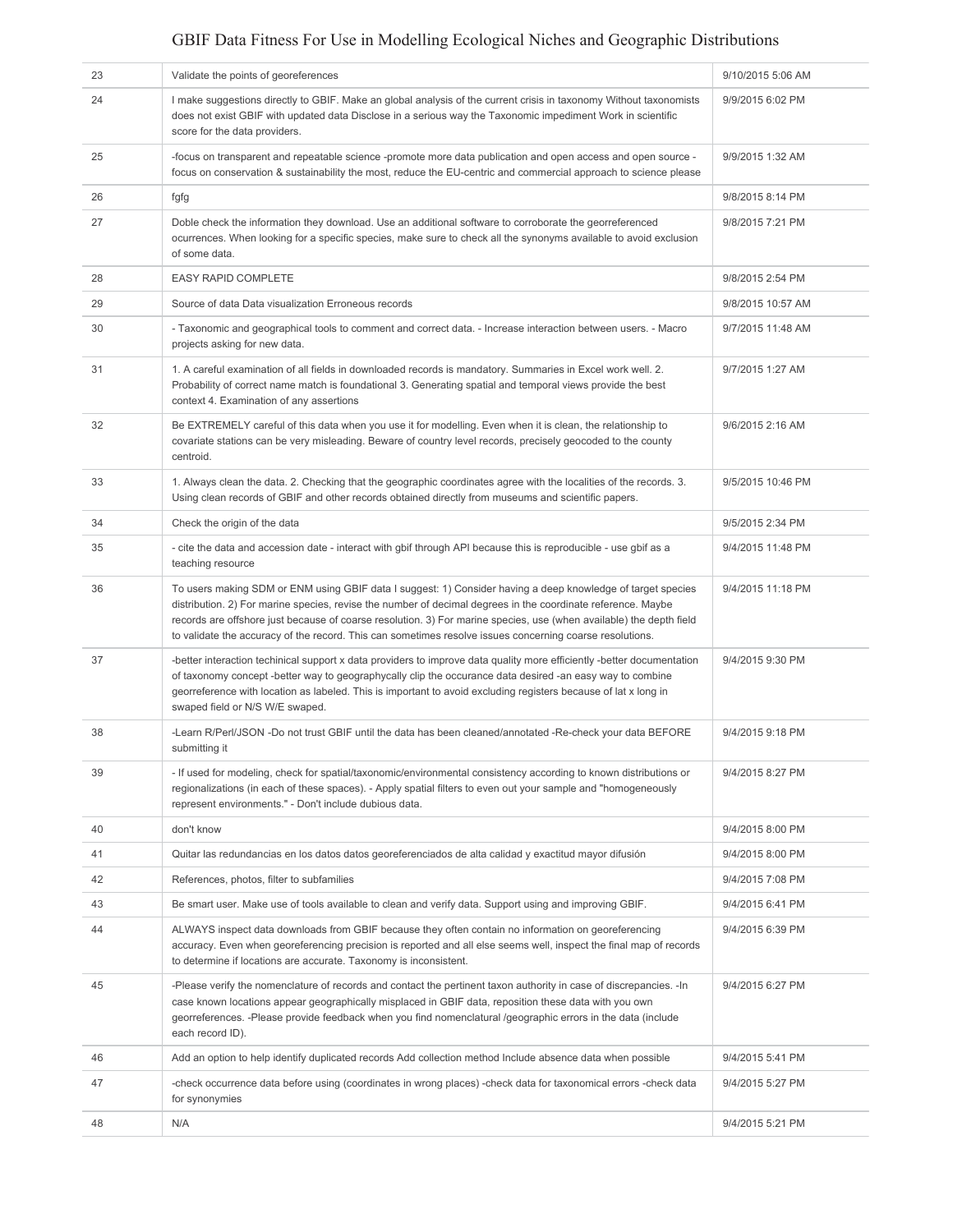| 49 | - check for duplicates - consider "precision" - check for distribution of points (search for biases) and complement<br>GBIF with other sources if possible                                                                                                                                                                                                                                                                                                                                                                           | 9/4/2015 5:08 PM   |
|----|--------------------------------------------------------------------------------------------------------------------------------------------------------------------------------------------------------------------------------------------------------------------------------------------------------------------------------------------------------------------------------------------------------------------------------------------------------------------------------------------------------------------------------------|--------------------|
| 50 | 1) Configure fields and search filter are fantastic, but the access to these windows is a little bit hidden, few people<br>use that. 2) I think it lack in the interface the possibility of submitting a list of species. I do this via an R package,<br>which works very well, but this resource, again, is used by a few people. 3) I think users could change the data<br>provided if this does not change the original information. In other words, it would be the user's choice to use the<br>original data or secondary data. | 9/4/2015 5:06 PM   |
| 51 | At moment, the most important job is the taxonomic data update                                                                                                                                                                                                                                                                                                                                                                                                                                                                       | 9/4/2015 5:04 PM   |
| 52 | Daniel Paiva Silva, Bruno Vilela, Diogo Borges Provete, Marcial Quiroga                                                                                                                                                                                                                                                                                                                                                                                                                                                              | 9/4/2015 4:59 PM   |
| 53 | thanks fort teh info                                                                                                                                                                                                                                                                                                                                                                                                                                                                                                                 | 9/4/2015 4:54 PM   |
| 54 | n.a                                                                                                                                                                                                                                                                                                                                                                                                                                                                                                                                  | 9/4/2015 4:12 PM   |
| 55 | 1. Always keep the whole database. 2. Identify the records with more uncertainty (coordinates, taxa, etc.) 3. Map<br>the bias of your species.                                                                                                                                                                                                                                                                                                                                                                                       | 9/4/2015 4:04 PM   |
| 56 | 1) Revise carefully the georeference of each record, especially if the resolution used to model is fine grained 2)<br>Records located well outside of known distributional range, or located in a different ecoregion of that known for the<br>species being modeled, should be treated with care, as can be a species misidentification 3) Contact with the data<br>provider if a suspect of species misidentification exists                                                                                                       | 9/4/2015 3:57 PM   |
| 57 | Be carefull with the data (ckeck for taxonomic and geographic mistakes), correct bias and inform to the local GBIF<br>nodes of the detected mistakes.                                                                                                                                                                                                                                                                                                                                                                                | 9/4/2015 3:48 PM   |
| 58 | - never model blindly, always look at the data and cure them; - be careful with pseudo-absence assumptions;                                                                                                                                                                                                                                                                                                                                                                                                                          | 9/4/2015 2:55 PM   |
| 59 | Always clean your data before using it, i.e. do not trust original data Incorporate other sources of data into your<br>study, i.e. do not use ONLY GBIF data Consult with taxonomy specialists to check both species determinations<br>and occurrences                                                                                                                                                                                                                                                                               | 9/4/2015 2:49 PM   |
| 60 | As many of my concerns with GBIF are on the taxonomic issues, I would suggest that GBIF would request to data<br>providers information about accuracy in taxonomic identification (e.g., how were identified specimens, using<br>primary literature, photographies, field guides). Knowing this, I think would be possible to suggest for each users<br>what records might be potentially problematic and not discarding many of them before mapping.                                                                                | 9/4/2015 2:25 PM   |
| 61 | - Treat the data with caution! - Quality is almost always better than quantity - Fill / correct all the metadata ;) -<br>Biodiversity data is nice                                                                                                                                                                                                                                                                                                                                                                                   | 9/4/2015 2:05 PM   |
| 62 | Double check synonyms for species prior to downloading data.                                                                                                                                                                                                                                                                                                                                                                                                                                                                         | 9/4/2015 12:24 PM  |
| 63 | Always dig into the data thproughly before using it, always resample and address spatial bias where possible,<br>Google Street view is so useful for checking the accuracy of records combined with location descriptions.                                                                                                                                                                                                                                                                                                           | 9/4/2015 12:15 PM  |
| 64 | Always check the quality of the geo-referenced material, many of the presence records may be wrongly geo-<br>referenced. For species distribution models always pay attention to the date the data was collected Pay attention to<br>the sampling bias and sampling effort from samples extracted from GBIF                                                                                                                                                                                                                          | 9/4/2015 11:44 AM  |
| 65 | Check errors prior to using the data Report errors back so that other users benefit from the time you spent data<br>cleaning Be careful to adapt your analytical approach to the characteristics of the data                                                                                                                                                                                                                                                                                                                         | 9/4/2015 11:07 AM  |
| 66 | sampling bias annotations accuracy of georeference coordinates notation of the occurrence (i.e. was it collected<br>from a botanical garden or from an actual ecological survey)                                                                                                                                                                                                                                                                                                                                                     | 9/4/2015 10:35 AM  |
| 67 | Curate your own data. Curate your own data. Curate your own data.                                                                                                                                                                                                                                                                                                                                                                                                                                                                    | 8/14/2015 3:50 PM  |
| 68 | - assess your data, but don't be afraid of using it (all knowledge is provisional) - make your data freely accessible<br>and citable - cite your data providers and the tools you use                                                                                                                                                                                                                                                                                                                                                | 8/13/2015 1:13 PM  |
| 69 | (1) Recognize that the data have significant issues & should be used carefully and evaluated critically. (2) Using<br>GBIF data with models (e.g., ENMs, SDMs) compounds data issues. (3) Consider building models using only those<br>species with at least ~10 points per predictor varaible.                                                                                                                                                                                                                                      | 8/5/2015 7:49 PM   |
| 70 | See comment in Question 26.                                                                                                                                                                                                                                                                                                                                                                                                                                                                                                          | 7/29/2015 6:13 PM  |
| 71 | Question unclear.                                                                                                                                                                                                                                                                                                                                                                                                                                                                                                                    | 7/29/2015 5:34 PM  |
| 72 | 123.                                                                                                                                                                                                                                                                                                                                                                                                                                                                                                                                 | 7/27/2015 1:41 PM  |
| 73 | No suggestions at this time.                                                                                                                                                                                                                                                                                                                                                                                                                                                                                                         | 7/25/2015 1:03 AM  |
| 74 | 1) Always explore your data visually (plot maps, plot data in environmental space, per species, etc.) 2) Whenever<br>possible, consult with an expert on the group/region of the world 3) Always document the steps taken to clean the<br>data, save the intermediate files, and publish the steps as Supplementary Materials                                                                                                                                                                                                        | 7/21/2015 11:58 PM |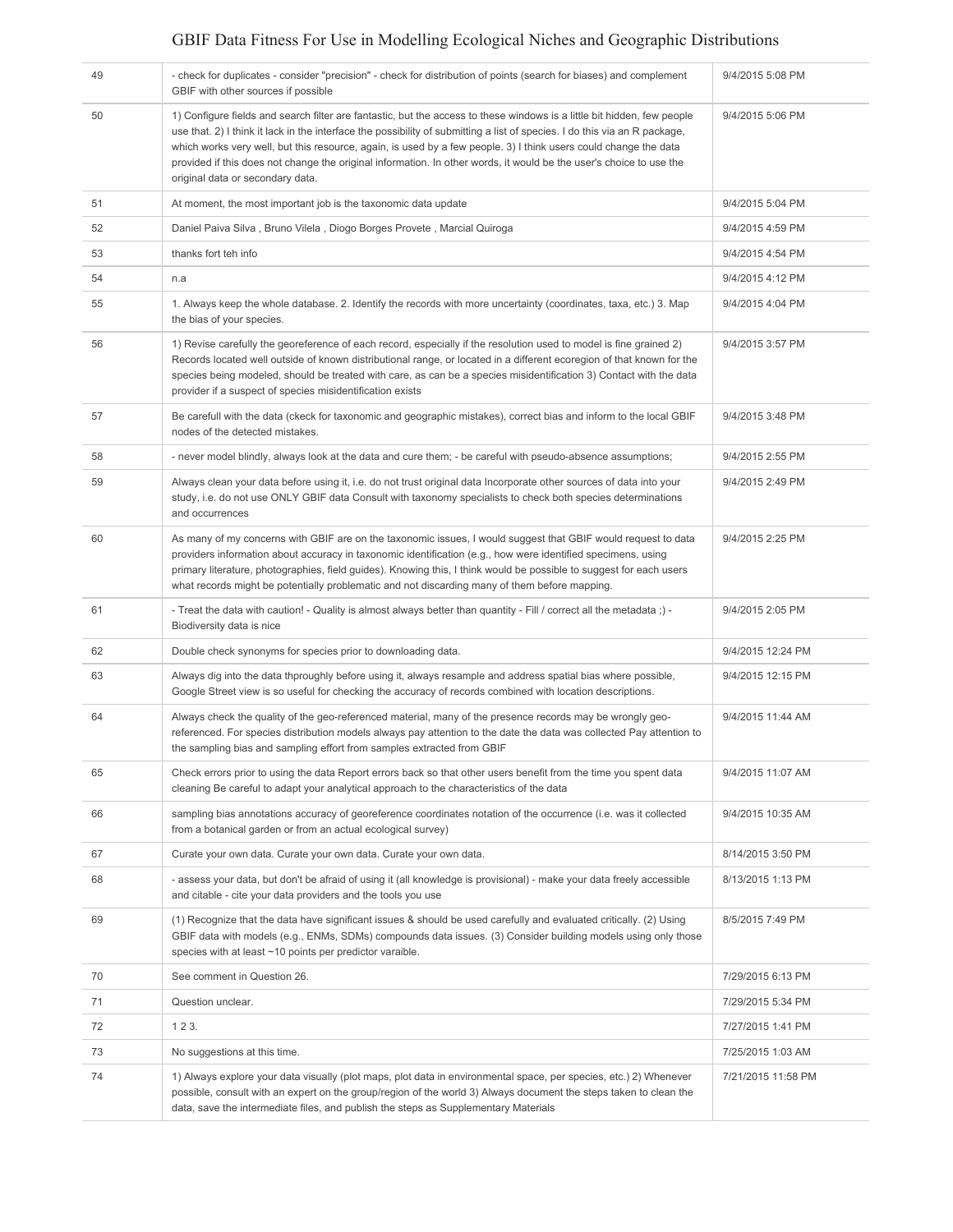| 75 | Beware of taxonomic inaccuracies. Beware of hugely erroneous (and easily catch-able) errors in georeferences.<br>Keep in mind that the lack of a record in a particular place (or perceived changes over time) probably reflects<br>sampling effort at that place/time, just as likely as it does the real absence of the species.                                                                                                                                                                                                                                                                                                                                                                                                                                                                                                                                                                                                                                                                                                                                               | 7/19/2015 10:25 PM |
|----|----------------------------------------------------------------------------------------------------------------------------------------------------------------------------------------------------------------------------------------------------------------------------------------------------------------------------------------------------------------------------------------------------------------------------------------------------------------------------------------------------------------------------------------------------------------------------------------------------------------------------------------------------------------------------------------------------------------------------------------------------------------------------------------------------------------------------------------------------------------------------------------------------------------------------------------------------------------------------------------------------------------------------------------------------------------------------------|--------------------|
| 76 | Provide data quality fields. Mark dubious records Allow users interaction through annotation                                                                                                                                                                                                                                                                                                                                                                                                                                                                                                                                                                                                                                                                                                                                                                                                                                                                                                                                                                                     | 7/13/2015 5:51 PM  |
| 77 | The level of data quality required depends on each research question. Be aware that taxonomy is by far the most<br>complicated issue on GBIF data. One very interesting avenue of research worth to explore is how to cross<br>reference GBIF data with other information to detect potential taxonomic, temporal and spatial errors.                                                                                                                                                                                                                                                                                                                                                                                                                                                                                                                                                                                                                                                                                                                                            | 7/13/2015 4:38 PM  |
| 78 | 1) Always check the data for taxonomic and geographic quality 2) Acknowledge bias 3) be conscientious about the<br>data publishing process and all the parties involved in getting you free data and properly acknowledge them all.                                                                                                                                                                                                                                                                                                                                                                                                                                                                                                                                                                                                                                                                                                                                                                                                                                              | 7/13/2015 4:36 PM  |
| 79 | Suggestions to GBIF users (?). Sorry, I didn't understand what you're asking here.                                                                                                                                                                                                                                                                                                                                                                                                                                                                                                                                                                                                                                                                                                                                                                                                                                                                                                                                                                                               | 7/13/2015 3:49 PM  |
| 80 | 123                                                                                                                                                                                                                                                                                                                                                                                                                                                                                                                                                                                                                                                                                                                                                                                                                                                                                                                                                                                                                                                                              | 7/12/2015 6:25 AM  |
| 81 |                                                                                                                                                                                                                                                                                                                                                                                                                                                                                                                                                                                                                                                                                                                                                                                                                                                                                                                                                                                                                                                                                  | 7/10/2015 12:19 AM |
| 82 | $- - -$                                                                                                                                                                                                                                                                                                                                                                                                                                                                                                                                                                                                                                                                                                                                                                                                                                                                                                                                                                                                                                                                          | 7/8/2015 4:53 PM   |
| 83 | I have the feeling that GBIF is a valuable source of occurrence information but that modern data mining techniques<br>and user annotations should be used to evaluate and strengthen the quality of the data. If google can do it, gbif can<br>do it! My feeling is also that a lot of effort has been done on the taxonomic side of gbif (I guess for historical<br>reasons), but that much is still to do on the georeferencing side. A lot of existing data is not in GBIF for political or<br>monetary reasons. Some resources of GBIF should be devoted to convince reluctant countries and institutions to<br>join the movement. Using the argument that GBIF could become the official repository/archive for point occurrence<br>data when publishing in peer-review journals, with clear and accessible references to the data providers, would<br>help. A program of data digitization of herbarium data in some countries (e.g. eastern european countries and ex-<br>USSR countries which have a solid floristic tradition) would be relatively cheap and efficient. | 7/8/2015 11:33 AM  |
| 84 | 1. Understand that GBIF serves data that have been made available by owners as owners see fit--not all data will<br>be there and often it'll be PART of what the owner holds. 2. Understand that data served is NOT a random sample--<br>it is a selection of the universe of data. That said, if that selection is what interests you (your chosen universe) then<br>you may actually sample that selection. 3. If you discover a pattern, bias, or systematic error that may affect the<br>representativeness of the data, let it be known by others. 4. If your cleanup procedures satisfy you, try to<br>protocolize them and let them be known.                                                                                                                                                                                                                                                                                                                                                                                                                             | 7/8/2015 1:27 AM   |
| 85 | - Analyse occurrence distributions along environmental variables to detect outliers. - Analyse occurrence<br>distributions along lat/long to detect outliers - Always visualize the occurrence record from GBIF and compare them<br>to know extent of occurrence (even if coarse) for data consistency.                                                                                                                                                                                                                                                                                                                                                                                                                                                                                                                                                                                                                                                                                                                                                                          | 7/7/2015 5:38 PM   |
| 86 | <b>NA</b>                                                                                                                                                                                                                                                                                                                                                                                                                                                                                                                                                                                                                                                                                                                                                                                                                                                                                                                                                                                                                                                                        | 7/7/2015 5:25 PM   |
| 87 | $\gamma$                                                                                                                                                                                                                                                                                                                                                                                                                                                                                                                                                                                                                                                                                                                                                                                                                                                                                                                                                                                                                                                                         | 7/7/2015 5:04 PM   |
| 88 | provide maps of survey efforts provide maps of survey zones by experts even if occurrence data are not available                                                                                                                                                                                                                                                                                                                                                                                                                                                                                                                                                                                                                                                                                                                                                                                                                                                                                                                                                                 | 7/4/2015 6:47 PM   |